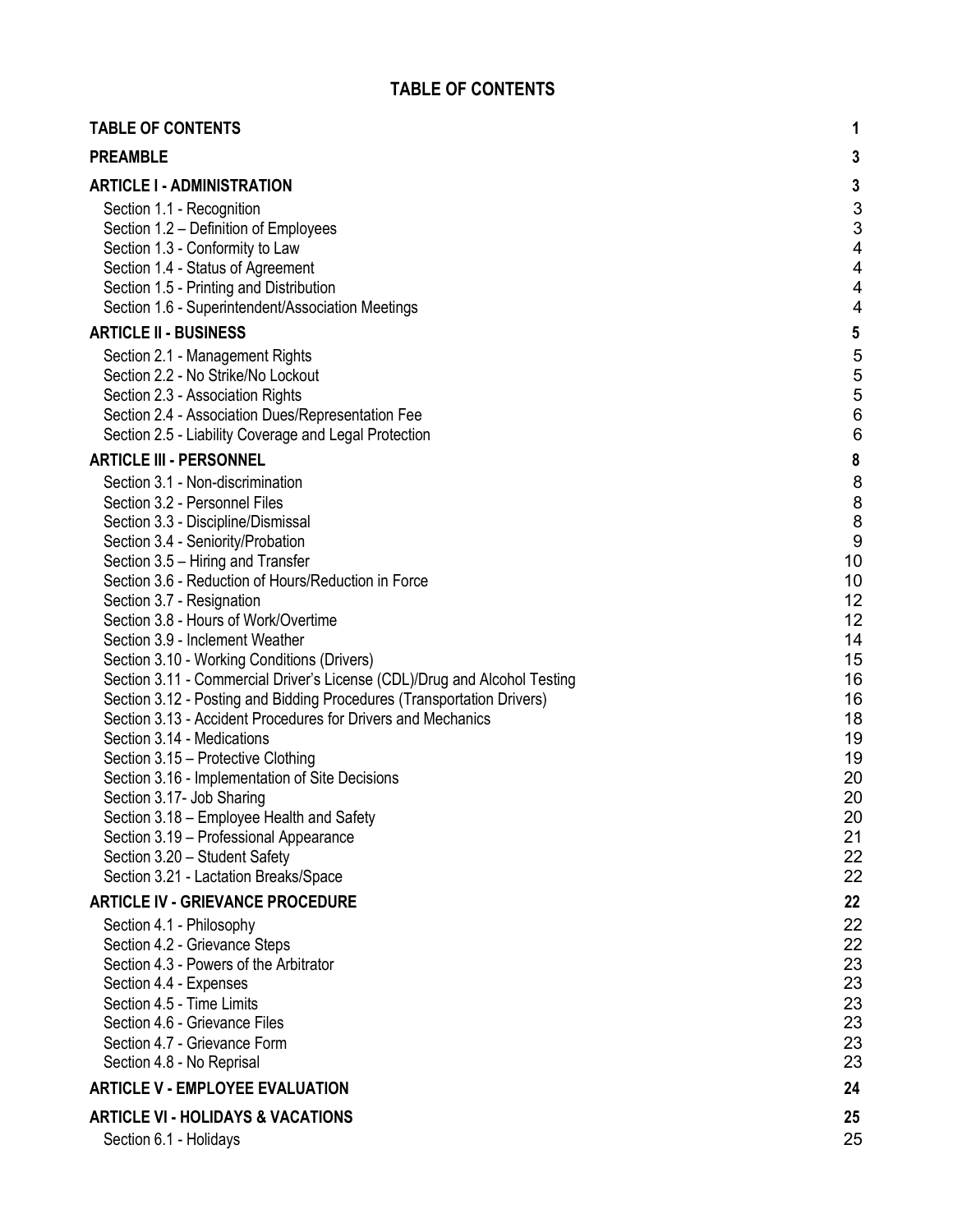| Section 6.2 - Vacations                                                                  | 25       |
|------------------------------------------------------------------------------------------|----------|
| <b>ARTICLE VII - LEAVES</b>                                                              | 27       |
| Section 7.1 - Illness and Injury                                                         | 27       |
| Section 7.2 - Family Illness Days                                                        | 27       |
| Section 7.3 - Personal Leave                                                             | 28       |
| Section 7.4 - Jury Duty                                                                  | 28<br>28 |
| Section 7.5 - Maternity, Paternity, or Adoption Leave<br>Section 7.6 - Bereavement Leave | 29       |
| Section 7.7 - Association Leave                                                          | 29       |
| Section 7.8 - Military Leave                                                             | 30       |
| Section 7.9 - Political Leave                                                            | 30       |
| Section 7.10 - Other Leaves                                                              | 30       |
| Section 7.11 - Leave Sharing                                                             | 30       |
| Section 7.12 - The Family Medical Leave Act                                              | 31       |
| Section 7.13 - Domestic Violence Leave<br>Section 7.14 - PFMLA                           | 31<br>31 |
| Section 7.15 FMLA Leave Forms                                                            | 31       |
| <b>ARTICLE VIII - FISCAL</b>                                                             | 32       |
| Section 8.1 - Salary, Salary Payment                                                     | 32       |
| Section 8.2 - Direct Deposit                                                             | 32       |
| Section 8.3 - Transportation Reimbursement                                               | 32       |
| Section 8.4 - Sick Leave Cash-Out                                                        | 32       |
| Section 8.5 - Benefits                                                                   | 33       |
| Section 8.6 - Deductions/Automatic Payroll Deposits                                      | 34       |
| Section 8.7 - Longevity Steps                                                            | 34       |
| Section 8.8 - Substitute Pay                                                             | 34       |
| <b>ARTICLE IX - TRAINING/STAFF DEVELOPMENT</b>                                           | 35<br>35 |
| Section 9.1 - Training<br>Section 9.2 - Mandatory Training                               | 37       |
| <b>ARTICLE X - CLASSIFICATION</b>                                                        | 38       |
| Section 10.1 - Class Specifications                                                      | 38       |
| Section 10.2 - Job Appeal                                                                | 38       |
| <b>ARTICLE XI - DURATION</b>                                                             | 39       |
| <b>APPENDIX 1 - Grievance Form</b>                                                       | 40       |
| <b>APPENDIX 2 - Evaluation</b>                                                           | 41       |
| <b>APPENDIX 2 - Evaluation Continued</b>                                                 | 42       |
| <b>APPENDIX 3C - Salary Levels/Titles</b>                                                | 48       |
| <b>APPENDIX 3E - Substitute Rates</b>                                                    | 49       |
| <b>APPENDIX 5 - ESPCP Stipend Form</b>                                                   | 52       |
| <b>APPENDIX 6 - Seven Tests of Just Cause</b>                                            | 53       |
|                                                                                          |          |
| <b>APPENDIX 7 - MOU Regarding Paraeducator Workday</b>                                   | 54       |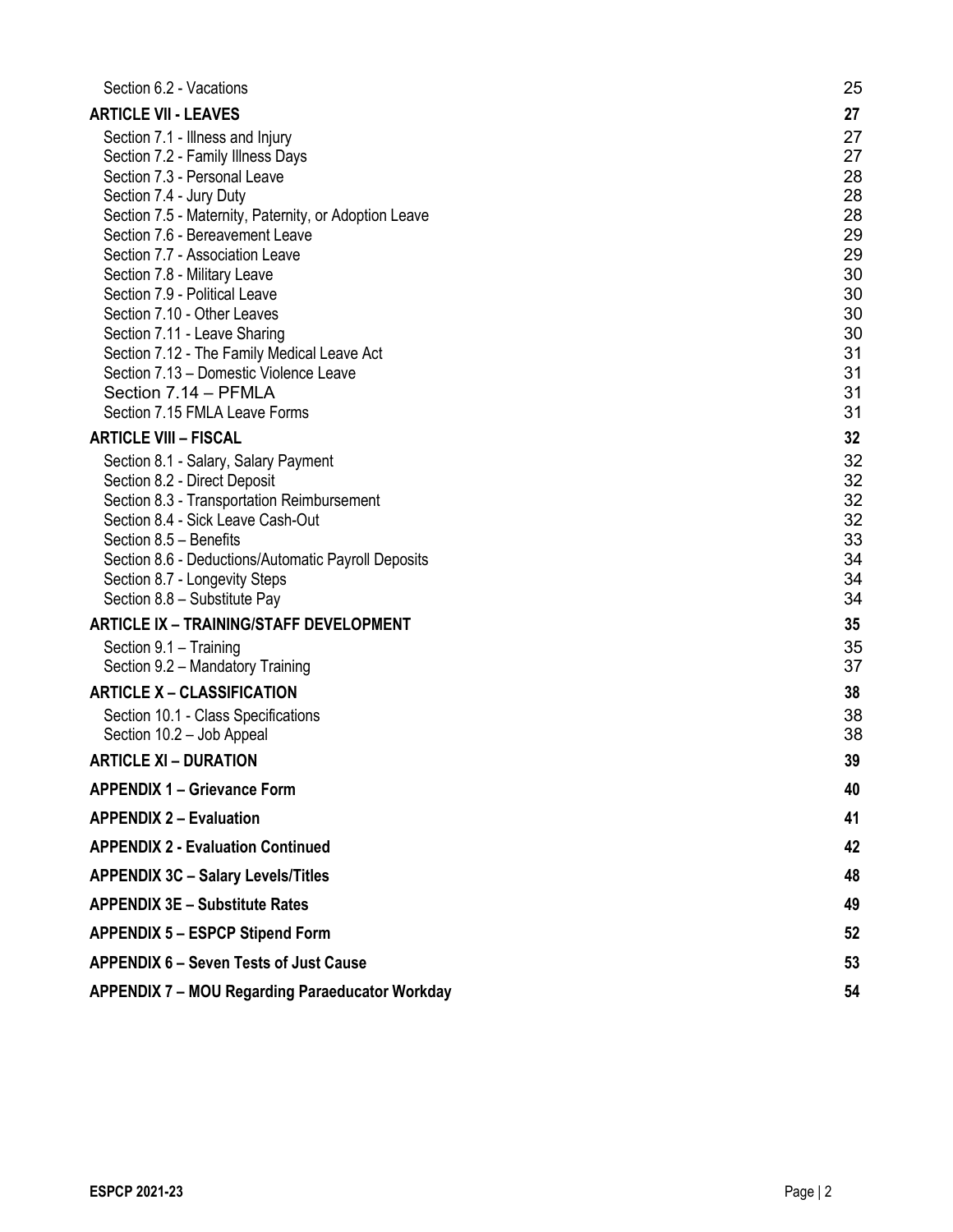## **PREAMBLE**

This Agreement made and entered into September 1, 2021, by and between Clover Park School District, hereinafter referred to as the "District" and the Educational Support Personnel of Clover Park (ESPCP), hereinafter referred to as the "Association." The Association is an affiliate of the Washington Education Association and the National Education Association.

## **ARTICLE I - ADMINISTRATION**

#### **Section 1.1 - Recognition**

- 1.1.1 The District recognizes the Association as the sole collective bargaining agent for all full-time and regular part-time paraeducators, office-clerical, professional-technical employees; Student Nutrition employees; campus supervisors; bus drivers and mechanics, including assistant foremen and attendants.
- 1.1.2 Employees covered under this Agreement shall also include employees who work thirty (30) or more days in the current or prior school year, and who continue to be available for work.
- 1.1.3 The District shall notify the Association of all new regular, full and part-time employees and shall also notify the Association of all employees who meet the thirty (30) day rule above.
- 1.1.4 The District shall provide the Association with complete bargaining unit membership lists, including new hires monthly. These will include name, home address, worksite, home phone number, Clover Park School District email address, FTE, work hours, workdays per year, annual base income, monthly income and hire date.

#### **Section 1.2 – Definition of Employees**

- 1.2.1 Regular Employee: A full-time or regular part-time employee who works one hundred eighty (180) days or more. All provisions of this Agreement shall apply to this category of employee. A regular employee whose regular hours of work are increased beyond her/his regular shift for a period of thirty (30) consecutive days of work is eligible for an adjusted insurance benefit amount, vacation, and holidays, if applicable.
- 1.2.2 Substitute Employee: An employee who works random, short-term job assignments. Such job assignments may have no ending date, but if such job assignment extends beyond sixty (60) days, the assignment shall be posted as a temporary position with all rights and benefits as stated below. Substitute employees shall have rights to the following provisions of the contract after thirty (30) days: Article I; Article II; Article III – Section 1, 8, 12, 13; Article IV; and Substitute Rates (see Appendix 4E).
- 1.2.3 Temporary Employee: An employee hired on a temporary basis and placed on a definite job assignment in the current school year. The employee is placed immediately on the appropriate step of the salary schedule and receives the following rights and benefits under this Agreement: Article I; Article II; Article III - Section 1, 2, 3, 7, 8, 9, 10, 11, 14, 15; Article IV; Article V; Article VI; Article VII; and Article VIII - Sections 1, 2, 4, 5. Temporary assignments will not extend beyond the current work year.
- 1.2.4 Temporary, student specific paraeducators (for example: 1:1, 1:2, 1:3) shall become permanent employees after working continuously for one hundred eighty (180) school days, completing the Special Education Core Competencies and after being offered employment for the next school year. When these conditions are met, the employee shall become permanent on the first day of the next school year.
- 1.2.5 Immediate Supervisor: An employee who serves in a managerial or administrative position. An immediate supervisor will not be an employee in the ESPCP, CPEA, or IUOE. Certificated employees who work directly with a classified employee may provide input to employee's annual evaluation.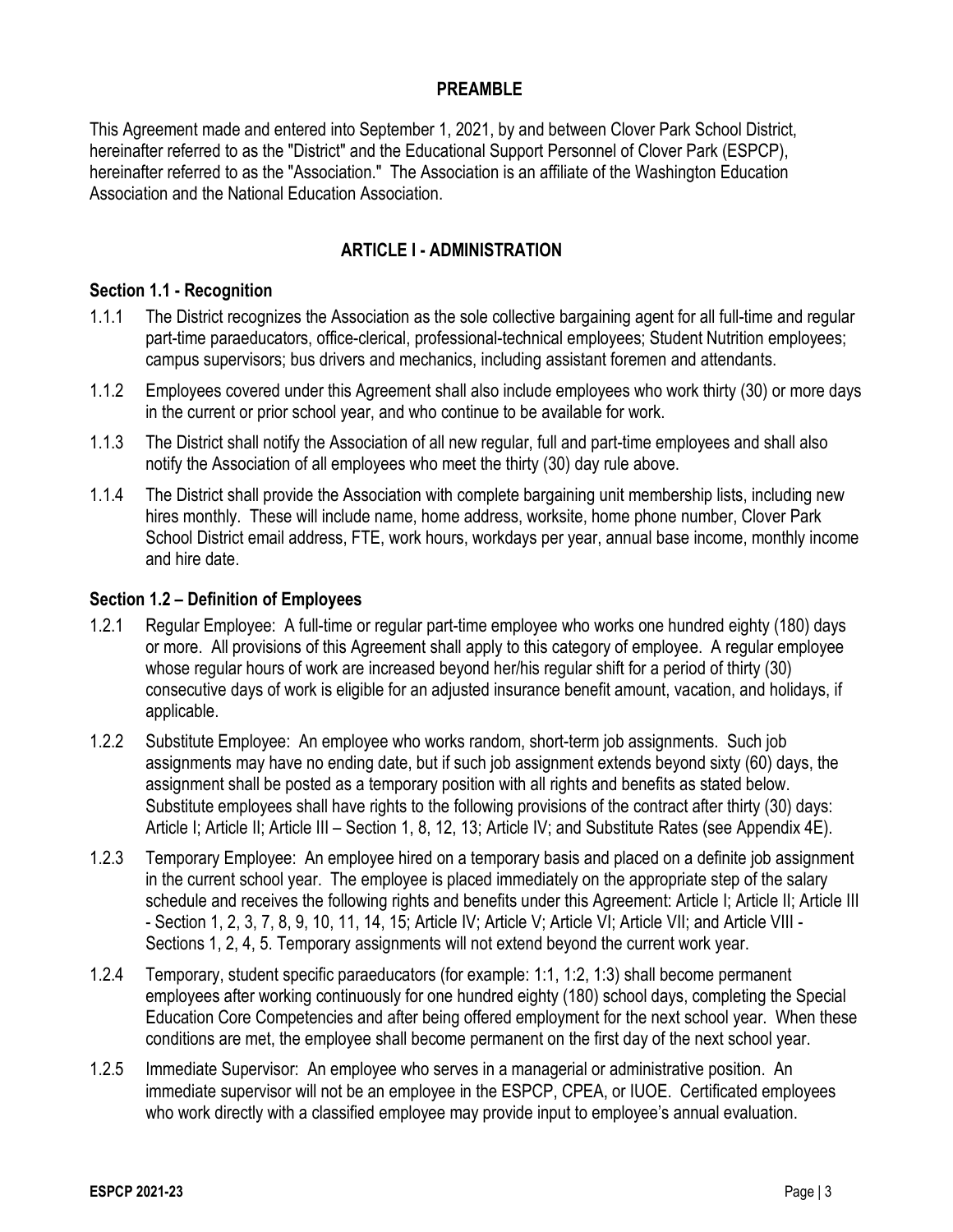## **Section 1.3 - Conformity to Law**

- 1.3.1 This Agreement contains the full and complete Agreement on all bargainable issues between the parties, and except as required in paragraph 1.3.2 of this section, or as mandated by the Public Employment Relations Commission (PERC), neither party shall be required during the term of this Agreement to bargain additional issues.
- 1.3.2 If any provisions of this Agreement, or any application of this Agreement to any employee or group of employees covered hereby shall be found contrary to law by a tribunal of competent jurisdiction, and if there is no timely appeal or the appeal process is exhausted, the parties shall commence negotiations within thirty (30) days on a replacement for such provision or application. All other provisions or applications of this Agreement shall continue in full force and effect.

## **Section 1.4 - Status of Agreement**

This Agreement shall supersede any rules, regulations, policies, or resolutions of the District that are contrary to or inconsistent with its terms.

### **Section 1.5 - Printing and Distribution**

- 1.5.1 Within thirty (30) days following the ratification and signing of this Agreement by the parties, the District shall print a copy of this Agreement for each employee. The Association shall accept this Agreement on behalf of the employees and shall distribute a copy to each employee. Each employee new to the District after September 15th of the school year shall be provided a copy of this Agreement by the District, upon the date of hire. Twenty-five (25) additional copies shall be provided to the Association. All individuals making employment application to the District may read a copy of this Agreement on the District website or in the Human Resources Office. This Agreement shall be published on the District website within thirty (30) days of ratification.
- 1.5.2 The Association shall pay one-half the cost of printing this Agreement.

#### **Section 1.6 - Superintendent/Association Meetings**

The Superintendent and/or designee will meet formally with the Association President and Soundview UniServ Council Representative in Labor/Management meetings on at least a monthly basis, and informal meetings will be arranged as needed by either party. If either party intends to have other persons present, they will advise the other party at the time the meeting is called.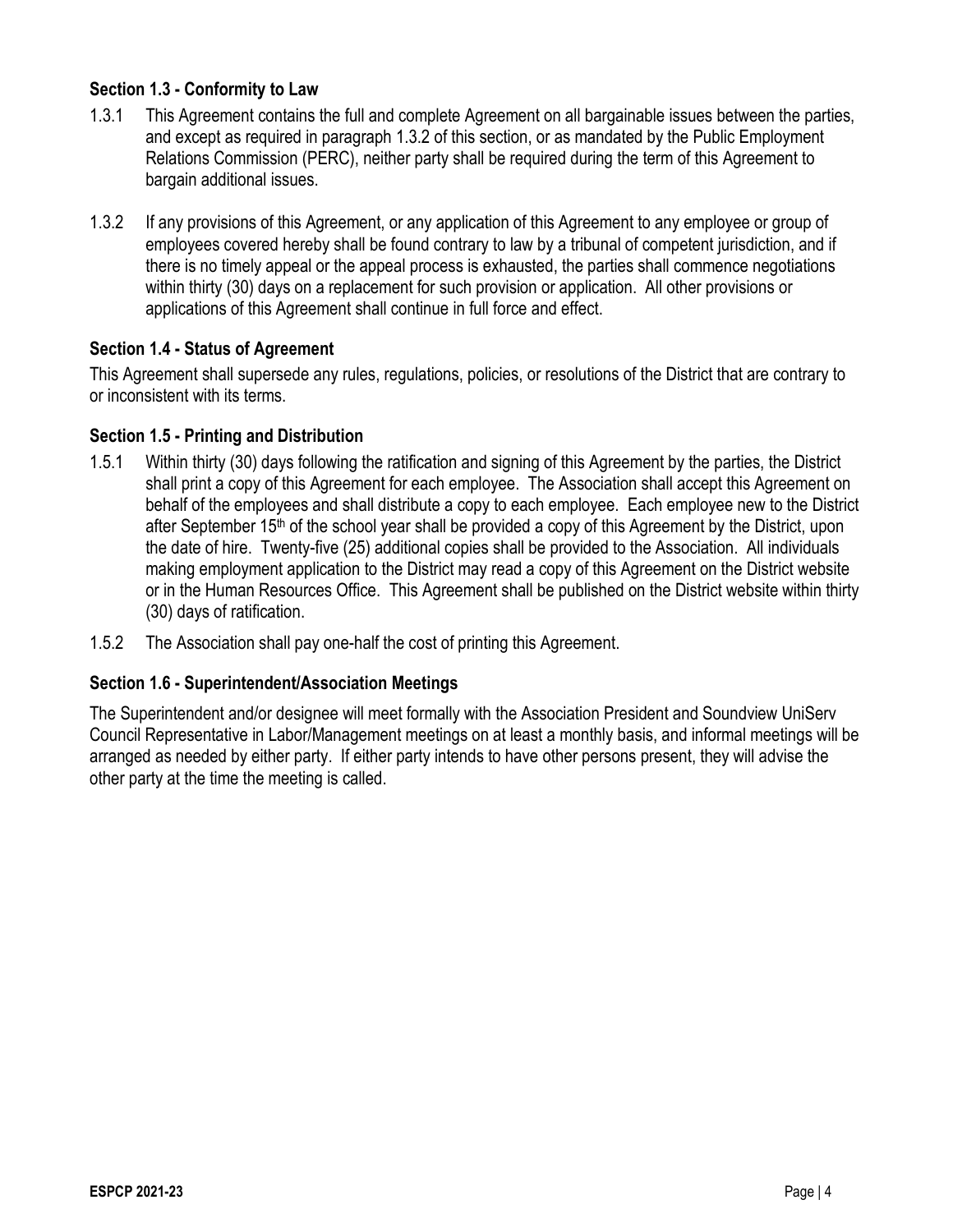## **ARTICLE II - BUSINESS**

## **Section 2.1 - Management Rights**

- 2.1.1 The Board of Directors of the District, acting on behalf of the electorate of the District, retains and reserves all powers, rights, authority, duties, and responsibilities conferred upon and vested in it by the regulations of the State Board of Education, and laws and the Constitutions of the state of Washington and the United States.
- 2.1.2 The Association recognizes that the Board is legally responsible for the operation of the District, and the Board has the necessary authority to discharge all of its responsibilities subject to the laws mentioned above and the provisions of this Agreement to include the following:
	- a) Utilize within the judgment of the District the most appropriate, effective, and enlightened methods to organize and operate the District, including how many and what positions the District will have and to abolish, classify, and reclassify positions.
	- b) To hire, promote, transfer, assign, train, direct the work of, and appraise the performance of employees with due regard to fairness, objectivity, and the dignity of the individual employee.
	- c) To establish and communicate well designed rules, regulations, and policies that shall be uniformly applied.
	- d) To suspend, demote, discharge, and take other appropriate remedial action for Just Cause. (See Appendix 7.)
	- e) To determine the methods and means necessary to effectively carry out the mission and goals as determined by the District.
	- f) To determine size and composition of the workforce, and to lay off employees in the event of lack of work or funds.
- 2.1.3 In pursuing its responsibilities, the Board develops policies that direct the administration of the District. In developing such policies, the Board will be responsible to the public needs. The District will publish regular informational bulletins regarding its policies and practices that will be distributed publicly, including to the Association.

## **Section 2.2 - No Strike/No Lockout**

The Association agrees not to cause any strikes, sympathy strikes, or work slowdowns or participate in any work stoppage, and the District agrees not to lock out during the term of this Agreement.

#### **Section 2.3 - Association Rights**

- 2.3.1 The Association Representative shall have access to the District's establishment during and after working hours for the purpose of adjusting disputes, investigating working conditions, and ascertaining this Agreement is being adhered to; provided, however, there is no interruption of the District's working schedule. Notification to the worksite administrator must be made prior to such Association visitation. The parties acknowledge classroom instruction is the primary work of the school. Because some instructional activities (testing is one example) cannot be interrupted, the Association will not enter work areas during student instruction time without advance notice to the appropriate building administrator, or designee, and the employee. No administrator shall interfere with the Association's right to investigate employee complaints.
- 2.3.2 Association business at worksites shall be conducted only on non-work hours.
- 2.3.3 The District's courier, email and telephone system will be made available for use within the District under District guidelines and regulations. A bulletin board shall be available for posting of Association notices at each worksite.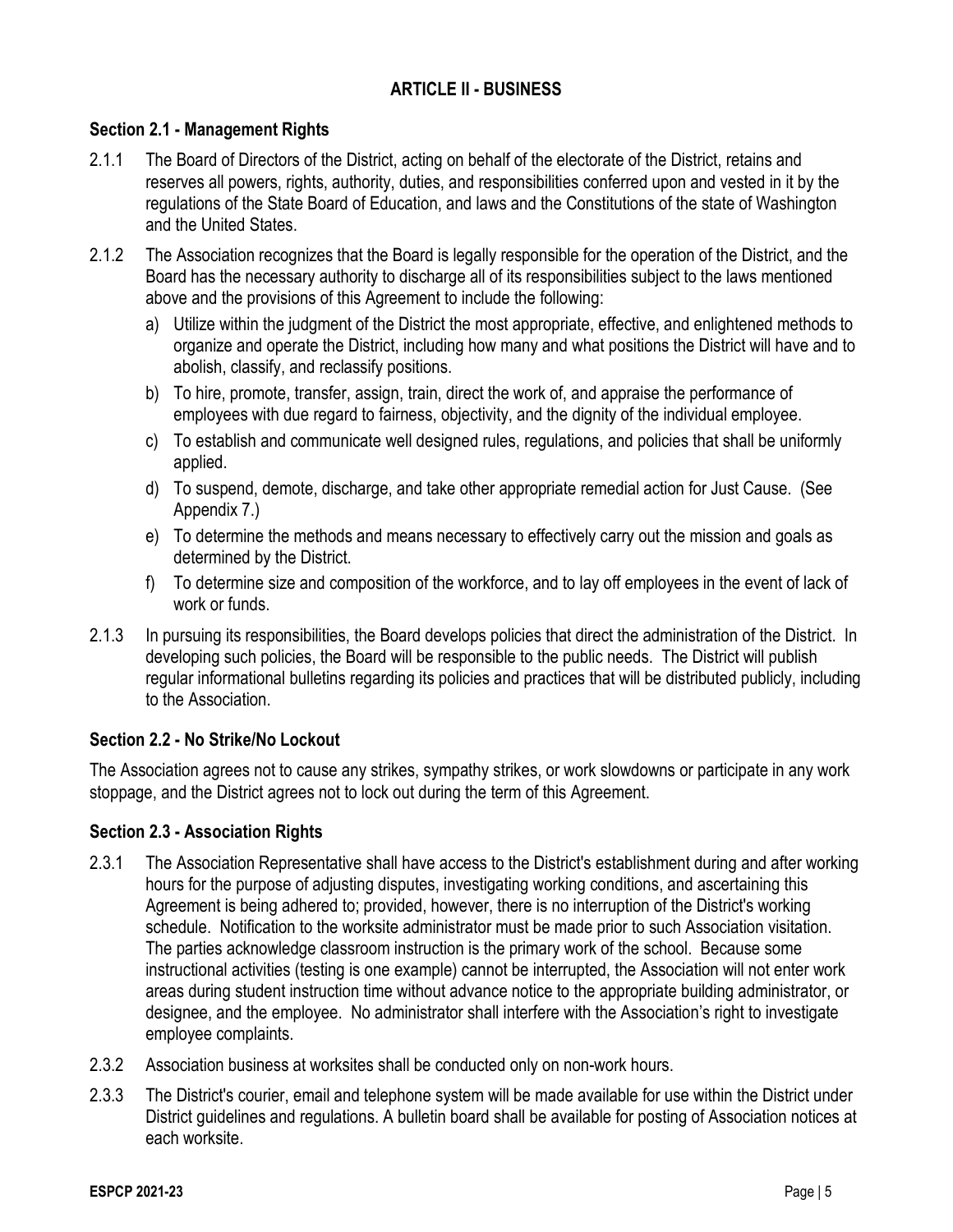- 2.3.4 Statement of Rights Nothing herein contained shall be construed to deny or restrict to an employee mandated rights under the laws and regulations of the state of Washington or under applicable federal laws and regulations. The employee's rights granted in this Agreement shall be deemed to be in addition to those legally provided.
- 2.3.5 The parties agree to comply with the legal requirements of RCW 41.56.037. The District will provide the Association reasonable access to new employees of the bargaining unit for the purposes of presenting information about their exclusive bargaining representative to the new employee. The presentation may occur during a new employee orientation provided by the District, or at another time mutually agreed to by the District and Association. No employee may be mandated to attend the meetings or presentations by the Association. "Reasonable access" for the purposes of this section means: (a) The access to the new employee occurs within ninety (90) days of the employee's start date within the bargaining unit; (b) The access is for no less than thirty (30) minutes; and (c) The access occurs during the new employee's regular work hours at the employee's regular worksite, or at a location mutually agreed to by the District and Association.

On a monthly basis, the District shall provide the Association with contact information for all ESPCP members of the collective bargaining unit including name, address, phone number, and District email.

## **Section 2.4 - Association Dues/Representation Fee**

- 2.4.1 The District will make a payroll deduction for Association dues and assessments upon receipt of a written authorization executed by an individual employee. Any deductions for political contributions subject to RCW 42.17A.495 shall be separately authorized in writing by the employee on forms that comply with WAC 390-17-100, and be revocable by the employee at any time. The District shall provide all employees annual notice of their rights regarding payroll deductions for political contributions under WAC 390-17- 110.
- 2.4.2 Prior to the beginning of each school year, the Association will give written notice to the District of the dollar amount of dues and assessments required of an Association member. The amount for deductions shall not be subject to change during the school year. The deductions authorized by the above provisions will be made in twelve (12) equal amounts from each paycheck beginning the pay period of September through the pay period in August of each year. Employees who commence employment after September or terminate employment before June shall have their deductions prorated. Each month during the school year, the District will send the Association all money deducted for dues accompanied by a list of names of those employees for whom payroll deductions were made.
- 2.4.3 The Association will refund any amounts paid to it in error.
- 2.4.4 The Association and its affiliates will defend, indemnify, and hold the District harmless against all liability, including allegations, claims, actions, suits, demands, damages, obligations, losses, settlements, judgments, costs and expenses (including attorneys' fees) that arise out of any action taken or not taken by the District in implementation of this section.

## **Section 2.5 - Liability Coverage and Legal Protection**

2.5.1 The District will endorse the general liability insurance policy in force for the District to include employees as additional insured. Such coverage in total shall not be less than one million dollars (\$1,000,000). The coverage in force shall provide protection for each employee for any third-party legal liability claims, including defense, brought against an employee for damages of bodily injury or property damage (including personal injury), and arising out of performance of the employee's duties as directed by the District.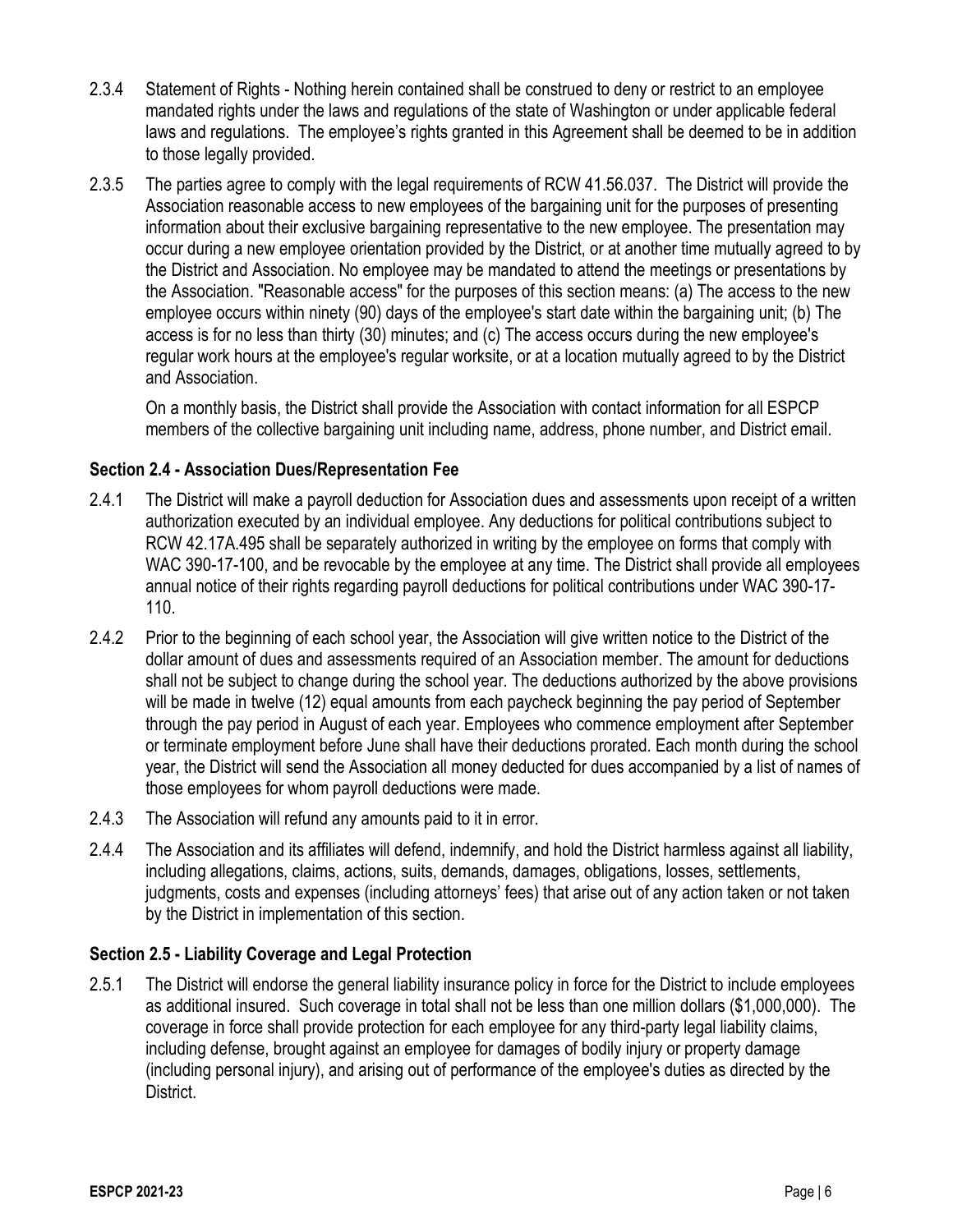2.5.2 This coverage shall be limited in scope to the insuring agreements, conditions, and exclusions as are applicable to the District, the named insured. The District, shall give thirty (30) calendar days written notice to the Association should the general liability policy be canceled or materially altered as to coverage.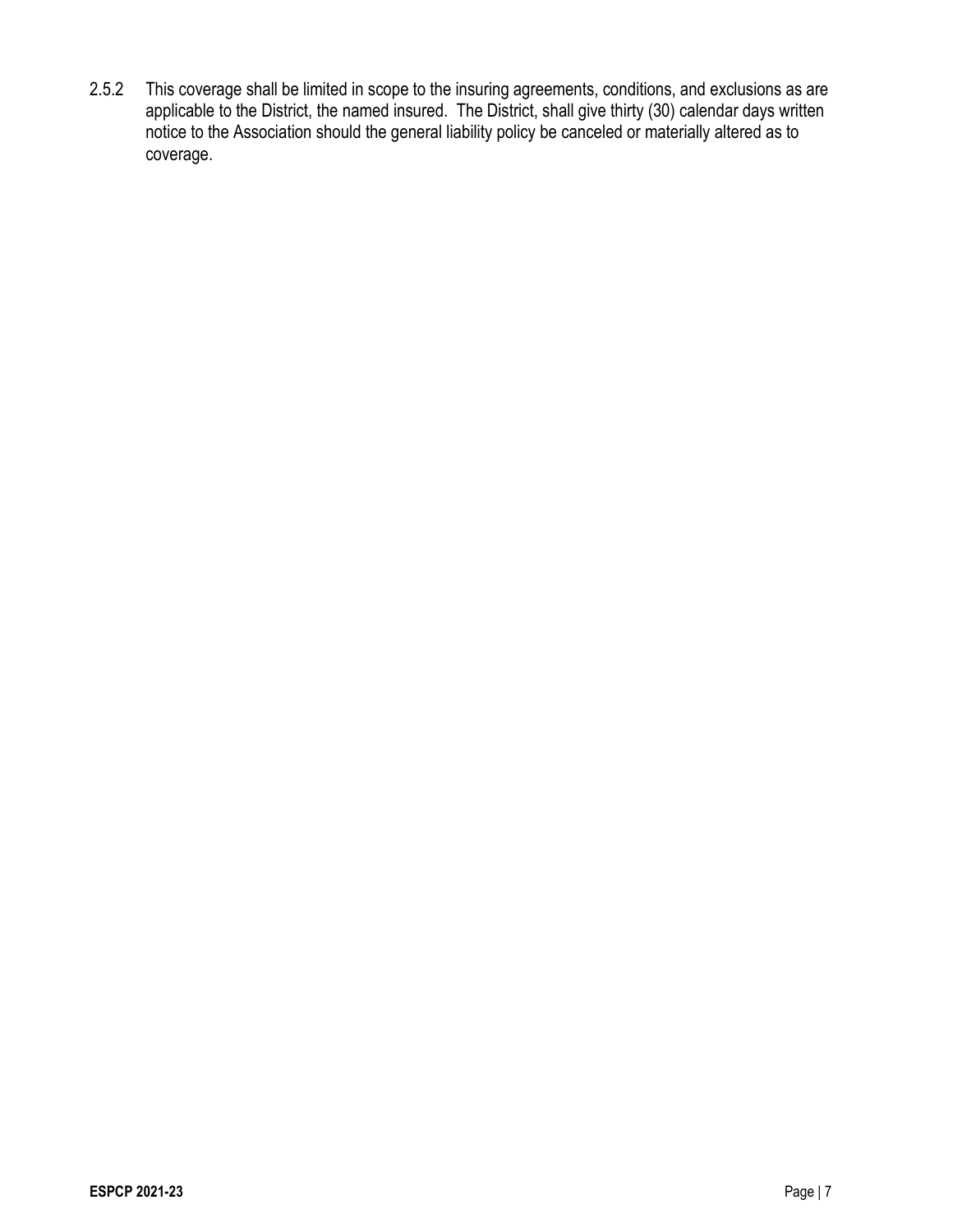## **ARTICLE III - PERSONNEL**

### **Section 3.1 - Non-discrimination**

- 3.1.1 The District and the Association agree that no employee shall experience unlawful discrimination, jeopardy, coercion, or denial of any rights from the Association or the District by virtue of the employee's participation or lack thereof in any activity or program of the Association.
- 3.1.2 The District and the Association agree this Agreement shall be applied without regard to race, creed, religion, color, national origin, age, sex, sexual orientation including gender expression or identity, marital status, veteran status or physical, sensory or mental disabilities, except insofar as such factors are bona fide occupational qualifications, or the use of a trained guide dog or service animal by a person with a disability, except as required by this Agreement or as otherwise provided by law.
- 3.1.3 Unlawful harassment on the basis of an employee's race, creed, religion, color, national origin, age, sex, sexual orientation including gender expression or identity, marital status, veteran status or physical, sensory or mental disabilities, except insofar as such factors are bona fide occupational qualifications, or the use of a trained guide dog or service animal by a person with a disability is prohibited.

### **Section 3.2 - Personnel Files**

- 3.2.1 The personnel file located and maintained at the District's Human Resources Office shall be the only official file of the District.
- 3.2.2 Employees shall have the right to review material in their personnel files maintained in the District's Human Resources Office during regular business hours. The employee may have a representative of the Association accompany her/him if the employee so desires. Upon request, copies of the documents in the personnel file shall be provided to the employee. The District may assess a reasonable charge for this service.
- 3.2.3 The District will notify an employee, in writing, of any derogatory or negative report that is placed in her/his file within ten (10) days of such action.
- 3.2.4 Disagreement by an employee with the appropriateness of the content of materials filed in the employee's personnel file is a matter that may be pursued through the grievance procedure provided in this Agreement.
- 3.2.5 An employee shall have the right to attach her/his own written comments to any derogatory material found in the personnel file.
- 3.2.6 Negative material in the personnel file that is over three (3) years old will have little weight in current decisions on disciplinary matters unless it involves problems of a repetitive nature. Employees shall have the right to request the removal of negative material from their personnel file after three (3) years without similar offense. The request will be made in writing to Human Resources. The determination of removal shall be based on the severity of the offense, legal liability, and state and federal laws.

#### **Section 3.3 - Discipline/Dismissal**

- 3.3.1 No employee shall be disciplined without Just Cause. (See Appendix 7.)
- 3.3.2 An employee subject to discipline shall have the right to have an Association representative present at any disciplinary meeting. If, during a meeting or interview, a supervisor has a reasonable expectation that discipline may occur, the employee shall be informed of her/his right to representation. An employee required to appear at a disciplinary meeting will be advised of her/his right to have an Association representative present. The District shall notify the Association of any employee who has been discharged as a result of disciplinary measures.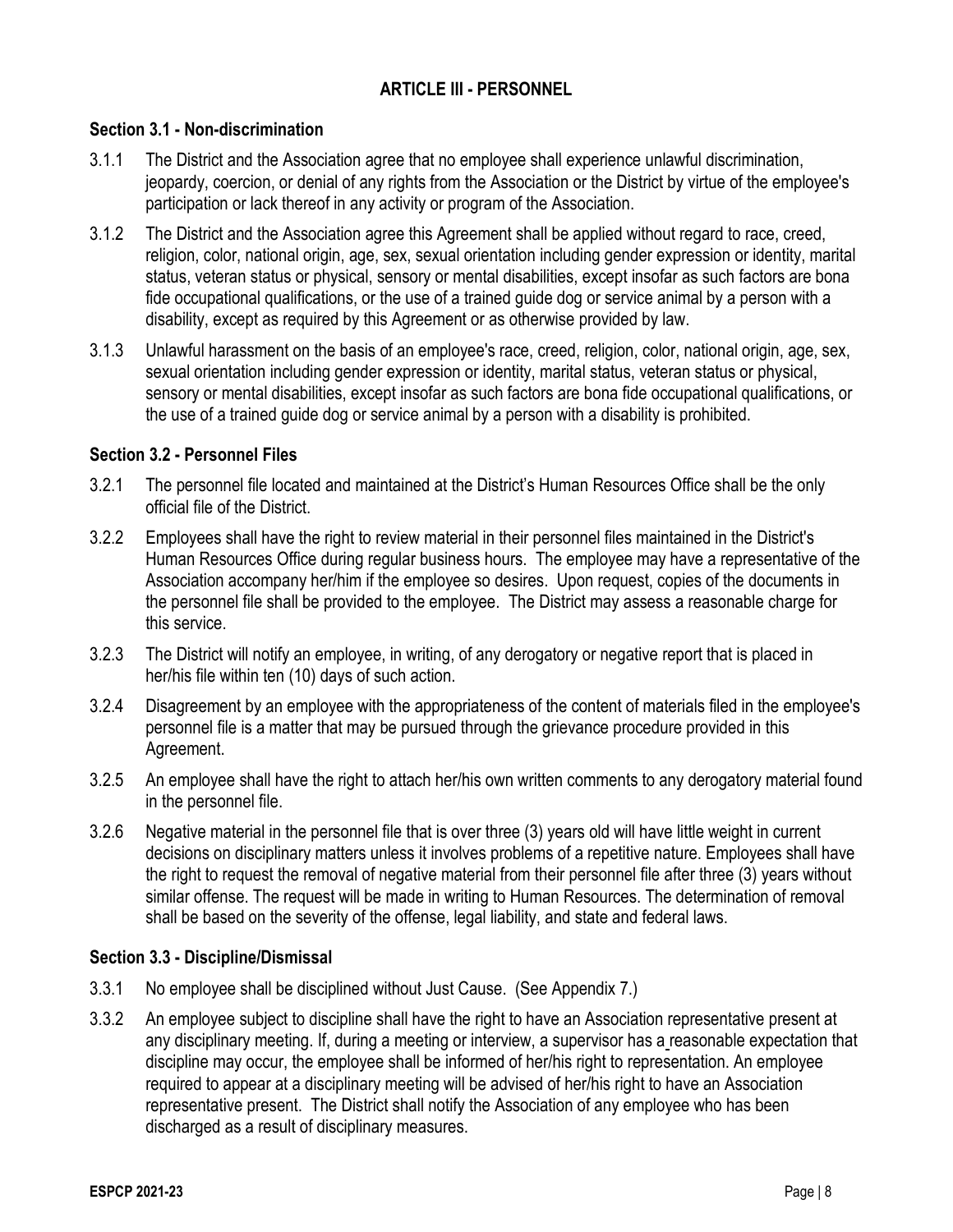- 3.3.3 The District shall employ a policy of progressive discipline.
- 3.3.4 The District has the right to investigate and discipline employees for abuse of sick leave.
- 3.3.5 An employee will be notified of the evidence on which discipline may be based within ten (10) workdays from the date the supervisor completes the investigation of the evidence.
- 3.3.6 In certain cases, the principle of progressive discipline may not apply. Situations of this nature might include:
	- a) Theft, including deliberate destruction, damage, or removal of the District's or other employee's property from Clover Park premises without authorization.
	- b) Intentional falsification of records required in the transaction of the District's business.
	- c) Being in the possession of or reporting to work under the influence of alcohol, narcotics, or drugs not prescribed for the individual.
	- d) Disorderly conduct, including fighting on Clover Park's premises and/or sexual harassment of an employee.
	- e) Any other violations of clearly communicated work standards that are of such a nature as to evidence a gross disregard of the District's policies, procedures, or general employment standards.

### **Section 3.4 - Seniority/Probation**

3.4.1 Seniority shall consist of the continuous service of the employee within the bargaining unit. The first ninety (90) calendar days of employment shall be a probationary period during which time an employee shall not have seniority standing. The probationary employee's date of hire will be her/his date for computing seniority upon the successful completion of the probationary period.

An employee who has transferred into a different classification will enter a ninety (90) day performance evaluation period wherein seniority and all rights under this Agreement shall apply to the employee. An employee who has transferred into a different classification and who has been determined unsuccessful during her/his evaluation period will have return rights to a position similar to that which the employee vacated.

- 3.4.2 A probationary employee will be evaluated at the end of the probationary period.
- 3.4.3 An employee will lose seniority under the following conditions:
	- a) Discharge for cause
	- b) Voluntary termination
	- c) After twenty-four (24) continuous months in the layoff pool
	- d) Moving to a non-bargaining unit position
- 3.4.4 Job categories are:
	- a) Bus Drivers
	- b) Mechanics
	- c) Paraeducators
	- d) Secretary/Clerical
	- e) Professional/Technical
	- f) Student Nutrition Employees
	- g) Campus Supervisors
- 3.4.5 The Human Resources Office shall provide the Association with a seniority list of employees by October 15<sup>th</sup> and in April of each year.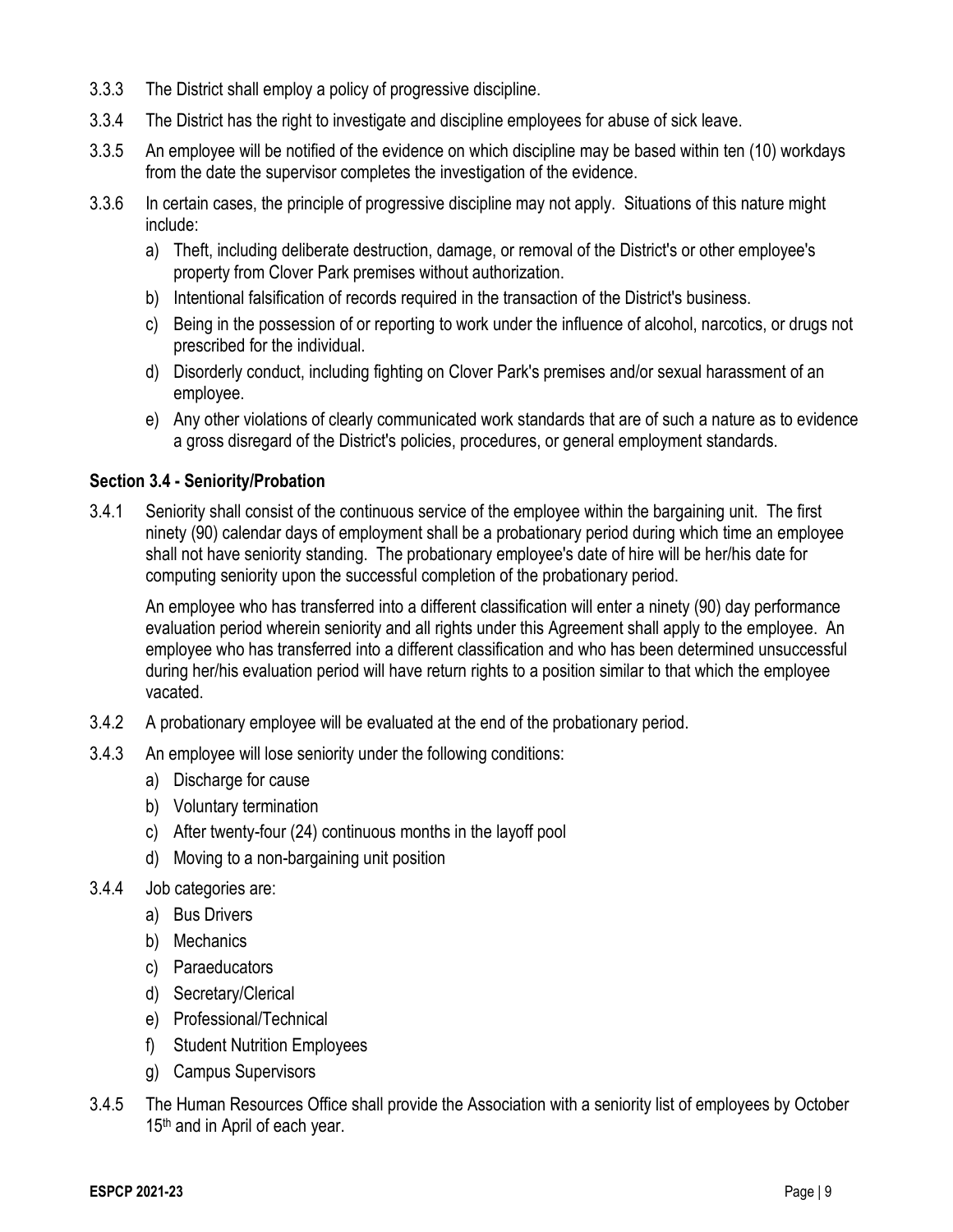### **Section 3.5 – Hiring and Transfer**

- 3.5.1 All positions of two (2) hours or more shall be posted.
	- 3.5.1.1 Current employees who wish to transfer to a position at another worksite shall apply for vacant or newly created positions posted on the Human Resources web page. These positions shall be posted for a minimum of five (5) workdays, except positions opened during winter, midwinter, or spring break will be posted for a minimum of seven (7) workdays. Such notice shall include the worksite location, days per year, hours per day, and salary range. All applicants may receive a current copy of the job description at the time of application. All employees, including temporary and substitute employees, shall apply through the District online application on the Human Resources web page. This process does not apply to drivers who should refer to Posting and Bidding procedures in Section 3.12.1.
- 3.5.1.2 The District shall give first consideration to regular employees applying for a posted position and will interview at least two (2) of the top three (3) most senior qualified employees along with other qualified candidates. The position will be awarded on the basis of seniority when qualifications and abilities are equal. An employee shall receive specific written reasons, upon request, when she/he is not selected for a position. Employees applying for drivers' positions refer to Posting and Bidding procedures in Section 3.12.1. Accepting an invitation for an interview is a commitment to attend. After two (2) no-shows to scheduled interviews within a calendar year the employee shall forfeit the right to interview until the following school year.
- 3.5.2 Voluntary Transfer: Employees within their 90-day probationary period may not apply for a voluntary transfer. An employee who has voluntarily transferred to another position shall not be eligible for another voluntary transfer for one (1) calendar year if the transfer is to a comparable position (less than one (1) additional hour or no impact on benefits). An employee beyond their probationary period may apply for a voluntary transfer for promotional opportunity or an increase of at least one (1) hour or an impact on benefits.
- 3.5.3 Involuntary Transfer: An employee involuntarily transferred to resolve a disruption at the worksite or to resolve an emergency will be placed in a similar position at the same rate of pay for the same or more hours, if such a position is available and the involuntarily transferred employee meets the position qualifications. If the employee is involuntarily transferred to a position which is at a higher rate of pay, the employee shall receive the higher rate. When practical, the employee will be notified ten (10) calendar days prior to an involuntary transfer.

An employee involuntarily transferred shall have the opportunity, at the employee's request, to discuss the involuntary transfer with the Executive Director for Human Resources or designee.

3.5.3.1 Student Nutrition Department: When an employee is involuntarily transferred, such transfers shall be based upon abilities and qualifications to perform the work and worksite seniority within the job category with the least senior employee at the affected worksite being involuntarily transferred, unless another worksite employee volunteers to be transferred. An employee shall, where practicable, be notified ten (10) days prior to such transfer. An involuntarily transferred employee shall have priority to return to her/his prior assignment for a period of two (2) years following such involuntary transfer. An involuntary transfer shall be made only after an interview between the employee involved and the immediate supervisor.

#### **Section 3.6 - Reduction of Hours/Reduction in Force**

3.6.1 During the school year: The District will, following the completion of the budget adjustments in October and no later than November 15, guarantee no decrease to employees' assigned hours and pay level for that school year. Student specific paraeducators (for example: 1:1, 1:2, 1:3) are excluded from this section.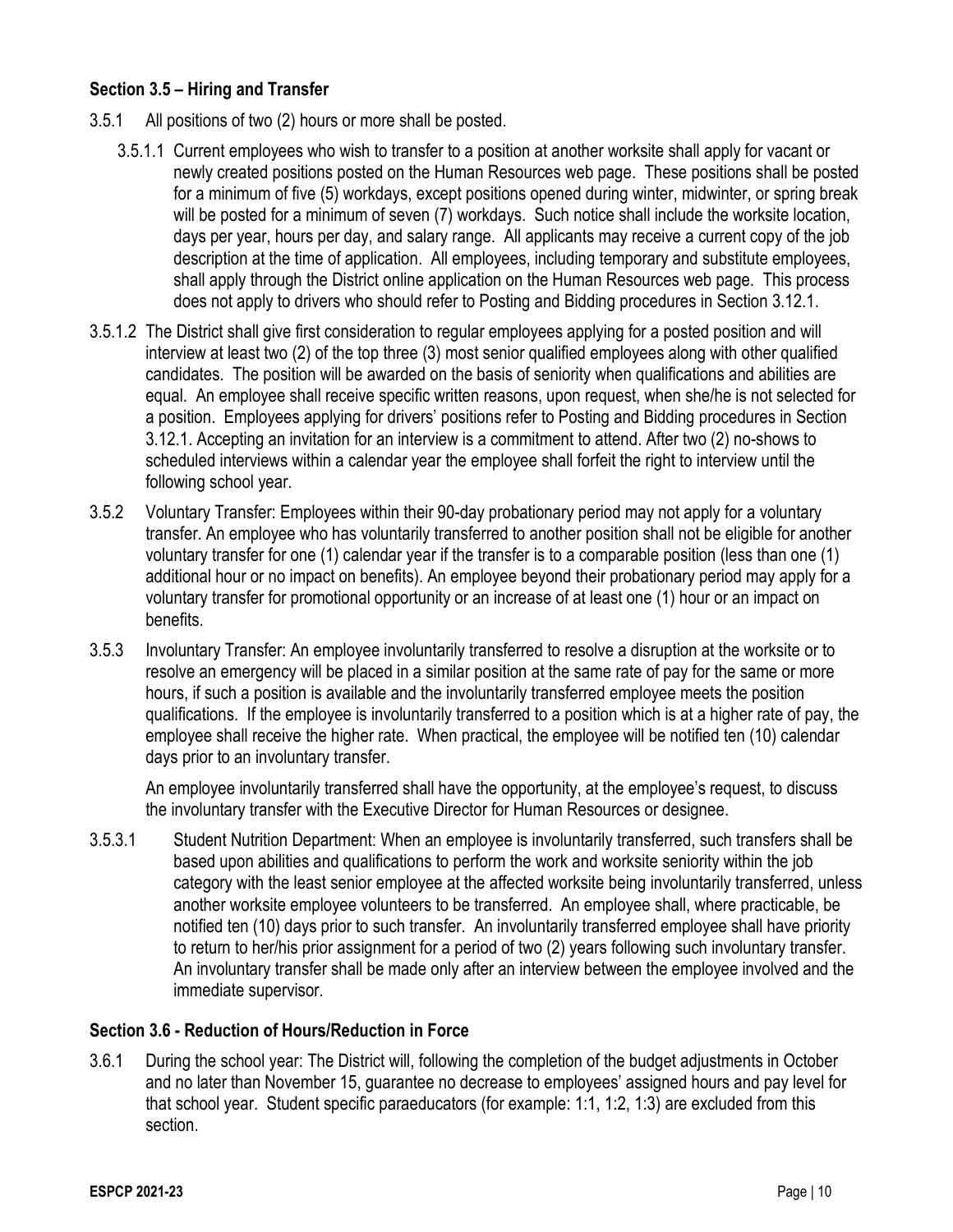- 3.6.2 Reduction of hours at the end of the school year: If hours are reduced at a worksite for the following year, the reduction will be made in the reverse order of seniority from among the employees who have the qualifications and abilities for the remaining position hours.
- 3.6.2.1 An employee who has a reduction in hours shall have the following options (consider the options in order):
	- a. An employee will have the option to stay at the worksite at reduced hours and/or pay.
	- b. An employee will have the option to fill a vacant position within current job classification.
	- c. An employee will have the option to fill a vacant position with reduced hours or a job classification previously held by the employee, provided that such employee meets the minimum job requirements for a position within such job classification.
	- d. When an employee does not choose from Options A-C, employee will be displaced from her/his school assignment. Displaced employees will be assigned, in seniority order when employee meets the minimum job requirements to a comparable vacant position(s) elsewhere in the District in lieu of layoff. If a position is within one (1) hour of the previous assignment at the same pay range and benefits level, it shall be considered comparable and no further action will occur.
- 3.6.2.2 Elimination of position: An employee whose position has been eliminated from building/worksite shall have the following options:
	- a. An employee will have the option to fill a vacant position within current job classification and hours.
	- b. An employee will have the option to fill a vacant position with reduced hours or a job classification previously held by the employee, provided that such employee meets the minimum job requirements for such position.
	- c. When there are no vacant positions within the District, employee will begin the bumping process.
- 3.6.2.3 Bumping due to position elimination: An employee may bump the least senior employee within the job classification District-wide, provided the bump is within an equal or similar number of hours (within one hour but not impacting benefits, and no more than an increase of twenty (20) hours annually) and the minimum job requirements are met. Employees cannot bump up a pay range.

In the event the process results in termination of employment of an employee, then the termination shall occur in accordance with Section 3.6.4 of this Agreement.

- 3.6.3 An employee shall be notified as early as possible when a reduction of hours/layoff is to occur, but it shall be no less than fifteen (15) workdays prior to initiation of involuntary transfer/layoff actions in Section 3.6.2.1.
- 3.6.4 Reduction in Force: When the above transfer/placement/bumping procedures in Section 3.6.2.1, 3.6.2.2 and 3.6.2.3 have been exhausted, all displaced employees who have not been placed will be laid off.
- 3.6.5 The District will meet with the Association regarding layoff no less than ten (10) days prior to layoff notices being sent to employees.
- 3.6.6 Recall: Employees who are on layoff status will have recall status for two (2) years. Employees on recall status may be placed on the District substitute list. Vacant positions will be filled by employees on recall status on the basis of seniority when the minimum job requirements are met q. If the employee refuses to return to a comparable position, she/he will be removed from the recall list.
- 3.6.7 In the event of a tie in seniority pursuant to this Article, total District seniority shall be applied.
- 3.6.8 School Closure: In the event that the District closes a school, all members of this bargaining unit employed at the affected school will be assigned to open vacant comparable position(s), for which employees meet the minimum job requirements. If no vacancies are available, then the affected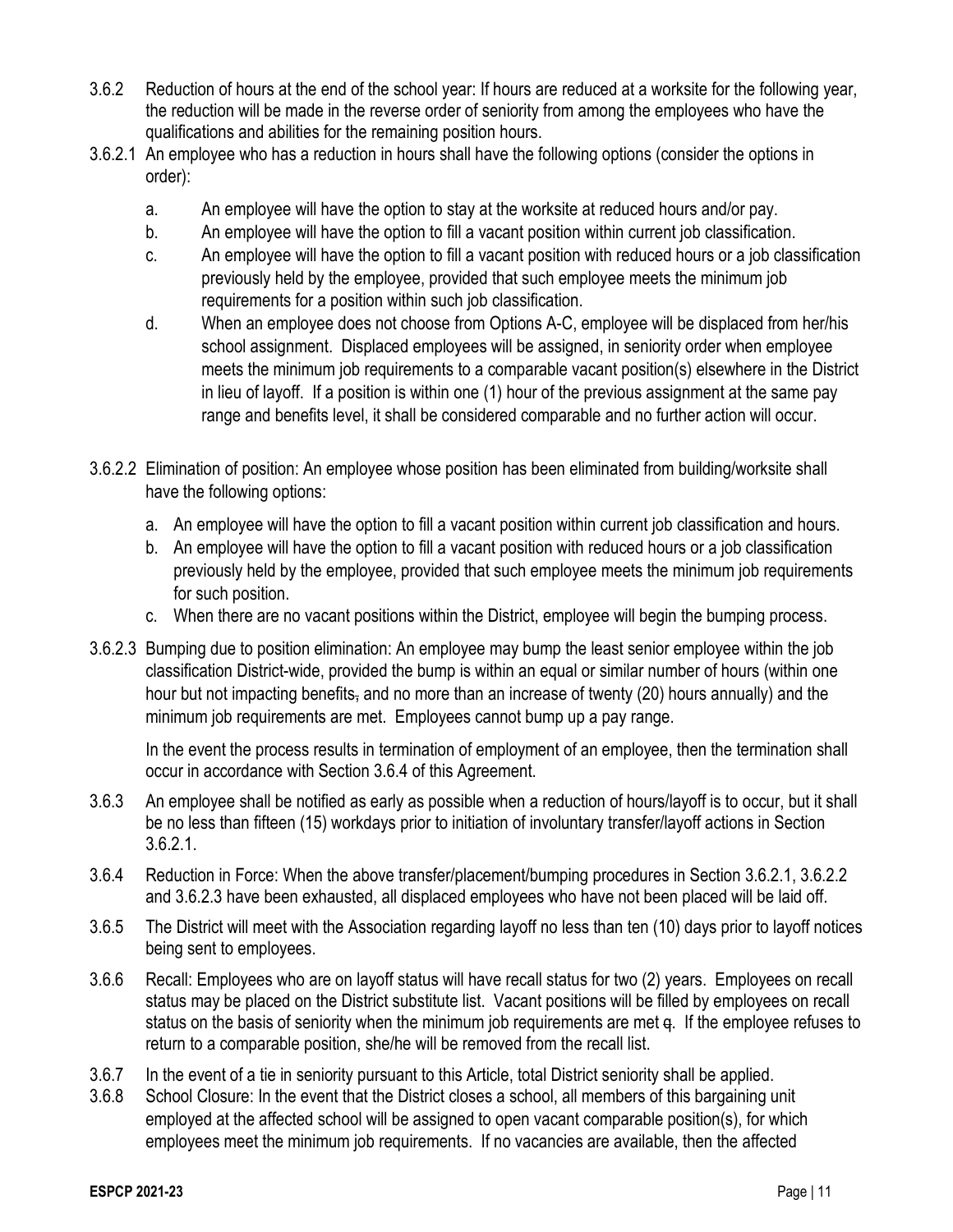employees are able to exercise her/his seniority rights to bump into the current job classification. Job classification is defined in Article III, Section 3.4.4 of this Agreement.

The Human Resources Office will identify the most junior employees in comparable positions using the current seniority list and place the displaced employee into that position. An employee who declines the offered position removes herself/himself from further action. Section 3.6.8 will only be utilized in the closure of a building. Employees who are displaced by the bumping action will be subject to Section 3.6.4.

## **Section 3.7 - Resignation**

An employee who needs to resign, when possible, shall submit a letter of resignation two weeks prior to her/his last workday.

#### **Section 3.8 - Hours of Work/Overtime**

- 3.8.1 Each employee shall be notified of her/his hours of work with designated times of beginning and ending of her/his workdays. Employees shall be given reasonable advance notice of a change in the employee's assignment. Time clocks will be used for bus drivers, bus paraeducators, and Student Nutrition employees for clocking in and out, including beginning/ending times and lunch breaks.
	- 3.8.1.1 Paraeducators, bus drivers, and Student Nutrition employees will not lose regularly scheduled hours due to the District's late start or half  $(\frac{1}{2})$  day schedule. Building principals/directors will manage the employee's half (½) day schedule. When possible, paraeducators may be provided time to meet with their classroom teachers to plan during these late start or half  $(\frac{1}{2})$  days.
	- 3.8.1.2 When an employee is absent from the District's half (½) day schedule, she/he may utilize appropriate leave.
	- 3.8.1.3 When assigned in writing by her/his principal, an elementary assistant secretary shall work one (1) week before school starts and one (1) week after school ends. Any secretary may request additional work days during spring or winter break in order to catch up on special projects, data entry or other tasks. Additional time must be pre-approved by the immediate supervisor.
	- 3.8.1.4 Paraeducator schedules shall include enough time to complete the essential functions outlined in the paraeducator job description and will include sufficient time between assignments to allow for travel and for the completion of referrals/paperwork. The parties recognize that sufficient time for communication/collaboration and preparation is important. Paraeducators who have concerns regarding sufficient time are encouraged to bring their concerns to the supervisor.
- 3.8.2 Requirement to Perform at a Higher Classification: Employees assigned to perform the duties at a higher classification for a minimum of one (1) full day shall receive pay for the higher level at the first (1st) step of the higher level or such other step that provides an increase of one dollar (\$1) per hour over the employee's regular pay level. Employees performing the duties of a lower classification shall receive their regular rate of pay.
- 3.8.3 Except for bus drivers, special education preschool paraeducators, and bus paraeducators, no employee will be assigned split shifts.
- 3.8.4 No employee shall be required to work more than five (5) consecutive hours without a duty-free meal period. Employees shall be allowed a meal period of at least thirty (30) minutes to commence no less than two (2) hours nor more than five (5) hours from the beginning of the shift. Meal periods shall be on District time when the employee is required by the District to remain on duty on the premises or at a prescribed worksite in the interest of the District.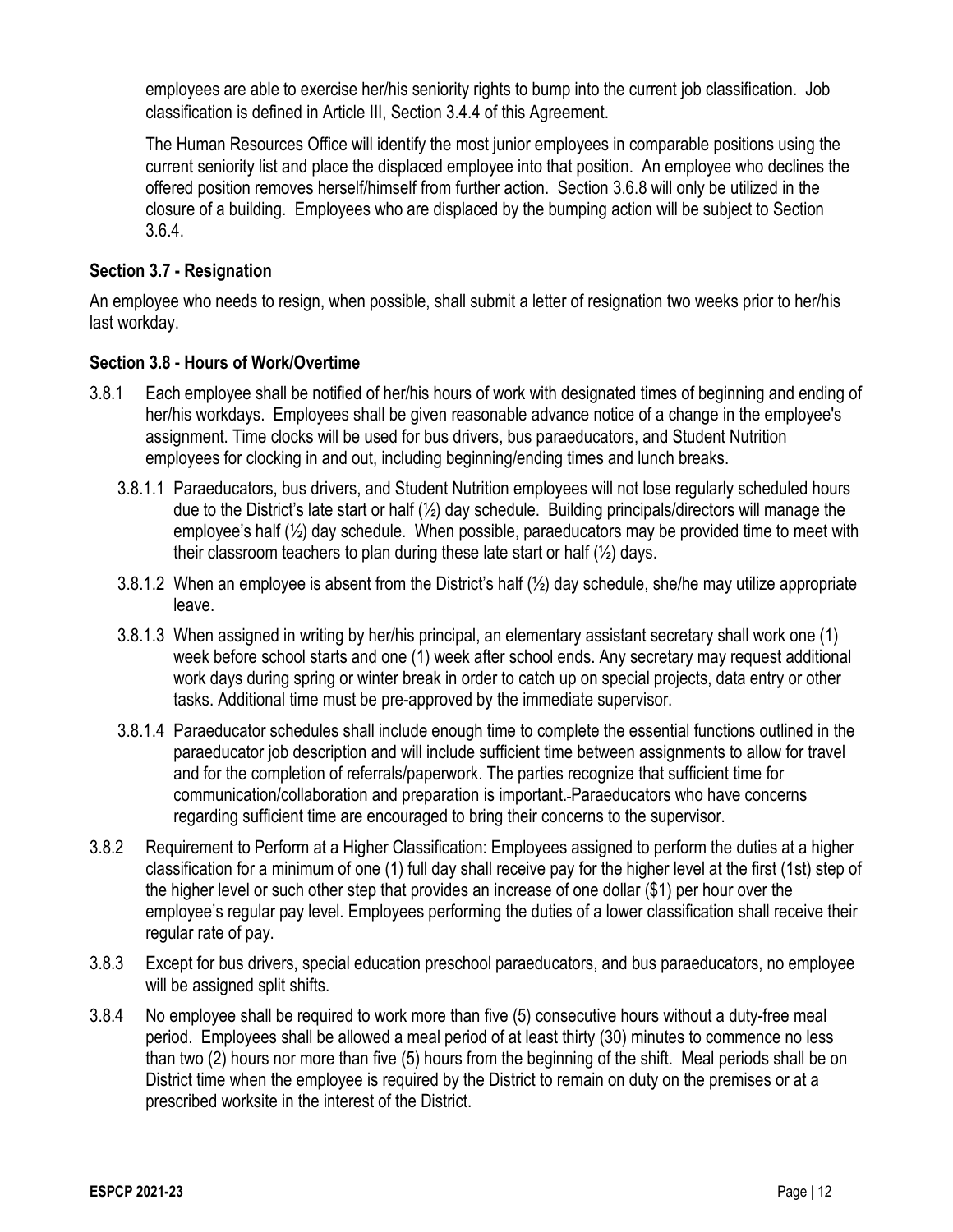- 3.8.5 Employees shall be allowed a rest period of not less than fifteen (15) minutes, on the District's time, for each four (4) hours of working time. The legal and contractual requirements for meal and rest breaks will be posted, along with overtime requirements, at the worksite's main office and on bulletin boards used by classified employees.
- 3.8.6 The workweek shall consist of five (5) consecutive days of work. When the supervisor believes it is in the best interest of the District for an employee to work an alternative work schedule, the supervisor may adjust the workweek. If the employee agrees to an alternative work schedule, the workweek may be changed to four (4) days/ten (10) hours per day or some similar arrangement agreeable to the supervisor and the employee. Overtime after eight (8) hours per day will not apply when alternate workweeks are in force. Overtime after forty (40) hours per week will apply. Employees may request a flexible schedule. Employees denied an alternate work schedule shall be provided specific rational, in writing, for the denial.
- 3.8.7 Except as stated in 3.12.3.d, hours assigned and worked in excess of eight (8) hours per day or forty (40) hours per work week will be paid at time and one-half (1-1/2) the employee's hourly rate of pay. Overtime must be approved in advance by the employee's supervisor. The District agrees to review the requirements of the Fair Labor Standards Act (FLSA) with building administrators and secretaries during the annual secretaries' meeting. The District also agrees to reference this Agreement's overtime procedures in any existing building handbooks, for those buildings that have handbooks.
	- 3.8.7.1 In order to facilitate efficient project completion, ITS employees may work a flexible schedule that includes more than eight (8) hours in a day without overtime as long as the weekly hours do not exceed forty (40). The employee and supervisor must mutually agree to the flex schedule.
- 3.8.8 Hours worked on holidays will be compensated at time and one-half (1-1/2) of the employee's hourly rate of pay in addition to the holiday pay to which the employee is entitled. If a bus mechanic is directed to work on a weekend day, such time will be paid at an overtime rate.
- 3.8.9 Newly hired employees will receive an orientation including the employee's rate of pay, work year, hours of work, benefits, safety requirements, evaluation procedures, and other information deemed necessary by the Human Resources Office. Each such employee will be given a copy of this Agreement at the orientation. The employee's supervisor will provide worksite orientation.
- 3.8.10 Regular employees hired as temporary bus drivers, paraeducators, or secretaries during the summer months shall receive leaves, vacation, and holidays prorated to the hours worked.
- 3.8.11 **Student Nutrition Employees:** The District shall provide to each new employee a copy of this Agreement and the following information: mileage reimbursement, proper attire, location of worksites (map), timesheets, pay schedules, work schedule, and other applicable information. The Student Nutrition Department will hold training for new employees. There is a certain amount of site orientation expected from leads and Student Nutrition employees when a new Student Nutrition employee is assigned to a kitchen. Point of Sale (POS) training will be provided by a lead trainer designated by the Director after consultation with the person who will be POS lead. When necessary, extra hours will be provided for POS training, off normal work time, upon request of and authorization by the Director.
	- 3.8.11.1 It is agreed the minimum workday for Student Nutrition employees shall be two (2) hours.
	- 3.8.11.2 A regular Student Nutrition employee required to substitute for another regular Student Nutrition employee will not receive a reduction in her/his hourly rate of pay or her/his assigned shift.
- 3.8.12 A regular employee whose regular hours of work are increased beyond her/his regular shift for a period of thirty (30) consecutive days of work is eligible for an adjusted insurance benefit amount, vacation, and holidays, if applicable.
- 3.8.13 LPNs shall be assigned minimum of seven (7) hours per day. Health Clerks shall be assigned health room duties a minimum of six and one half (6.5) hours per day. Health Clerks in schools with more than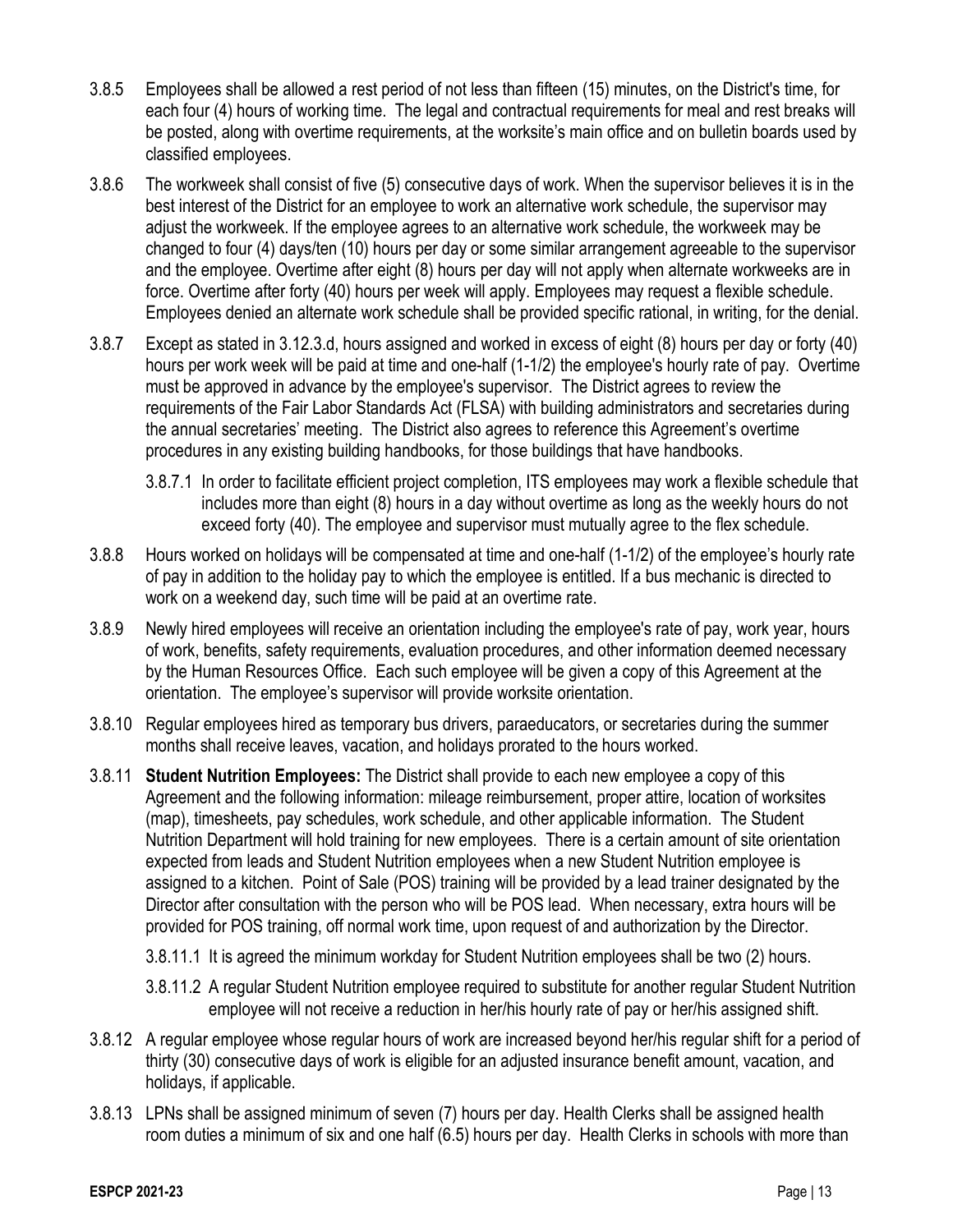four hundred fifty (450) students will be assigned a minimum of seven (7) hours per day. Health Clerks and LPNs will be on duty in the building during lunch and recess periods. Health Clerks and LPNs shall have a one hundred ninety-six (196) day work calendar.

3.8.14 If less than two (2) hours are added back to a building, they will be restored to the building employee(s) if the employee(s) can fit the hours into her/his schedule without changing program assignments and if she/he meets the qualifications required for the work.

Hours added to a building will be restored as follows:

- a) The hours will be awarded to the most senior building employee who meets the conditions above. If the most senior building employee does not wish or cannot accept the hours, the hours will be assigned to the next most senior employee who meets the conditions above and so on until the hours are assigned.
- b) If no employees wish the hours or do not meet the conditions above, the hours will be assigned as determined by the principal.
- 3.8.15 Paid hours to be offered for classified work after the workday shall be posted in building for qualified classified employees to indicate interest. If no building employees are interested in the hours, the hours will be offered outside the building. All afterschool hours will be posted yearly.
- 3.8.16 Any bus driver or paraeducator who wishes input into an Individual Education Plans (IEP) process may provide written information to her/his supervisor and the IEP teacher (building paraeducators) or Transportation Director (bus drivers and bus paraeducators). Information pertinent to a student's transportation on the bus will be provided to the driver of the bus who will share the information with the paraeducator.
- 3.8.17 If a school employs an elementary assistant secretary/clerk, positions shall have a two hundred ten (210) day work calendar.
- 3.8.19 When an employee has been directed/requested by an administrator to participate on a committee and the committee meeting is outside the employee's regular work hours, employee will be paid their hourly rate.

#### **Section 3.9 - Inclement Weather**

- 3.9.1 In the event snow or hazardous weather forces schools to close, employees who work directly with students and whose work depends on the presence of students are not required to report for work and will make up the day on the student make-up day. All employees working full year (twelve (12) months) are expected to report to work if conditions permit. Full time employees who are unable to report to work because of hazardous conditions will have the leave charged to personal leave or vacation, if available. If the supervisor and full-time employee agree, employee may be allowed to make up missed hours as approved by their immediate supervisor. Made-up hours will not be considered overtime hours.
- 3.9.2 If schools operate on a delayed schedule, such as one hour late, the delay is for students and does not affect employee reporting times, provided that bus drivers will adjust report time in accordance with the announced delay. School delay/closure procedures will be announced each year to employees. School delay and closure information will be broadcast on specified radio stations. If radio stations carry no announcement of closure or change for the Clover Park Schools, employees are expected to report to work.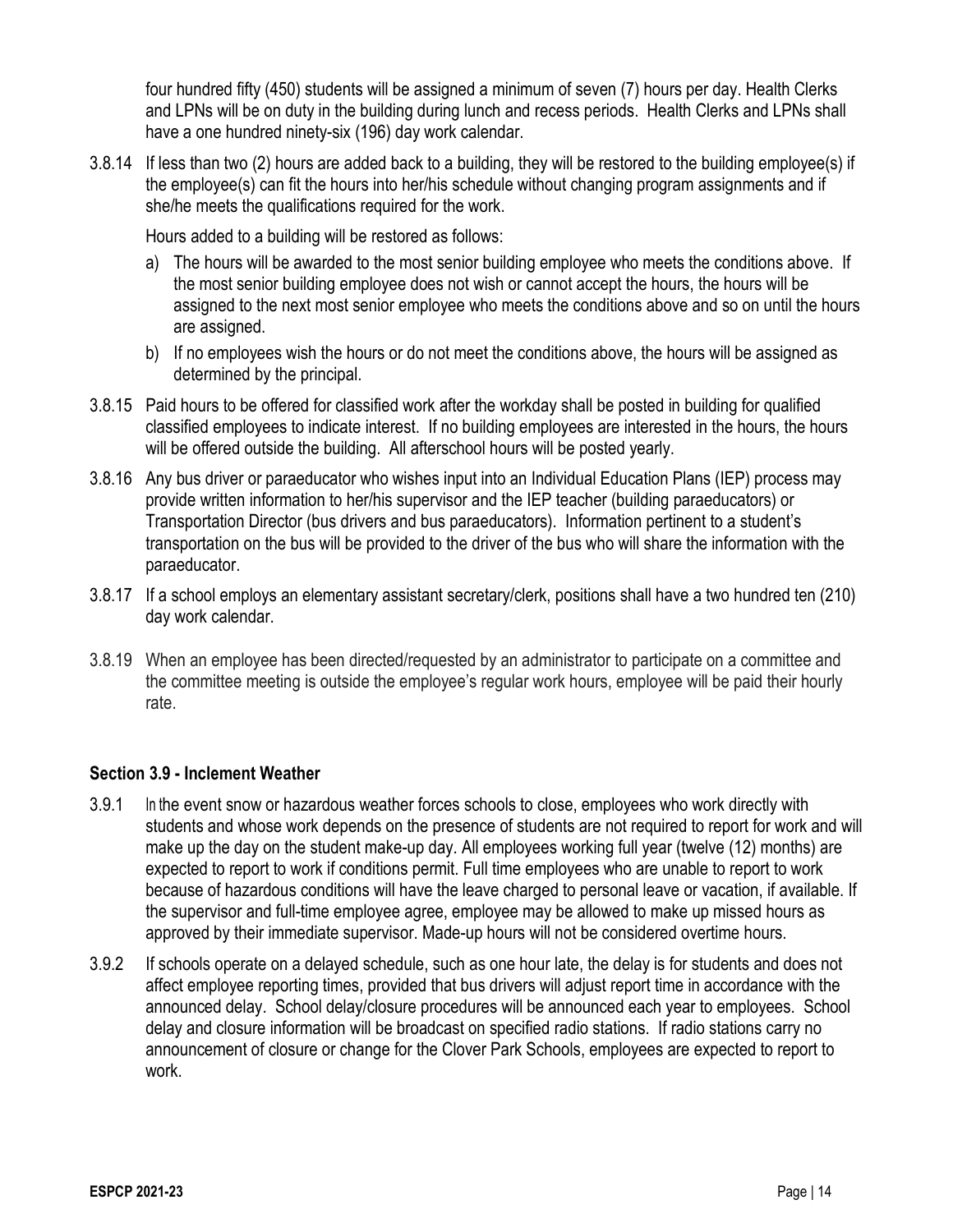- 3.9.3 Student Nutrition Employees Only: When commissary staff report to work during inclement weather, and the public announcement for school closure is made after the employee's reporting time, employees will be paid for a minimum of two (2) hours of work.
- 3.9.4 Drivers who have lost hours on regularly scheduled runs as a result of a delayed schedule may report to dispatch or their supervisor for alternate assignments in order to make up lost hours.

## **Section 3.10 - Working Conditions (Drivers)**

- 3.10.1 When illness or other emergencies prevent a driver from reporting for work, the Transportation Department will be notified at least two (2) hours before report time. An employee who arrives at work prior to 6 a.m. shall notify the Director of Transportation or designee of her/his illness or emergency as soon as possible.
- 3.10.2 Drivers shall report fifteen (15) minutes prior to each regular or extra run departure time. Drivers shall perform pre-trip inspections, work-ups, and safety checks as outlined by the District Transportation Office during this time. Drivers are responsible to clean inside the bus at least once daily including scanning the seats to see if they are secure, damaged or dirty, and to properly clean or report their condition.
- 3.10.3 If there is less than thirty (30) minutes between any run, the driver will continue to be paid during that time.
- 3.10.4 Should a driver fail to report prior to scheduled clock-in time as required, the District will contact a substitute driver, and the late time shall be charged to leave without pay. Once the District contacts a substitute, the regular driver shall forfeit that run.
- 3.10.5 After a re-bid is conducted, the District shall reflect the drivers' hours on their paychecks.
- 3.10.6 Shifts shall be established for Transportation personnel in relation to the routes and driving time necessary to fulfill tasks assigned by the Director of Transportation. All shifts shall be for a minimum of two (2) hours' duration.
- 3.10.7 Employees will be allowed to temporarily bid on positions open due to medical leaves after three (3) weeks or more. Employees filling these jobs will be told they are temporary and the job will be filled by the returning employee. The temporary employee returns to her/his own position.
- 3.10.8 When employees are requested by the Director of Transportation to attend disciplinary conferences, hearings, or meetings outside the basic assignment, she/he shall be compensated at her/his straight time rate of pay for such conferences.
- 3.10.9 Drivers shall be able to take appropriate action in accordance with state laws and regulations, District policies and administrative regulations when student behavior is disruptive to the extent of endangering the driver, other students, or the driver's ability to perform her/his assigned duties.
- 3.10.10 All runs shall be offered to regular drivers on the basis of the Posting and Bidding Procedures.
- 3.10.11 Driver training classes will be provided by the District. Employees attending such training classes will be paid at her/his straight time hourly wage. Employees who have direct contact with students requiring special medical handling will be trained prior to assuming responsibility for the student's transportation.
- 3.10.12 Employees who are called out and report to work shall be paid a minimum of two (2) hours. An employee who is required to enter the District's premises after lockup shall be issued the appropriate keys for reentry.
- 3.10.13 The student misconduct form is listed in Appendix 1.
- 3.10.14 The District may place digital cameras in school buses to monitor student behavior. If a review of a student monitoring recording raises issues about a driver's behavior, a discussion with the driver will be held following the provisions in Section 3.3, Discipline and Dismissal.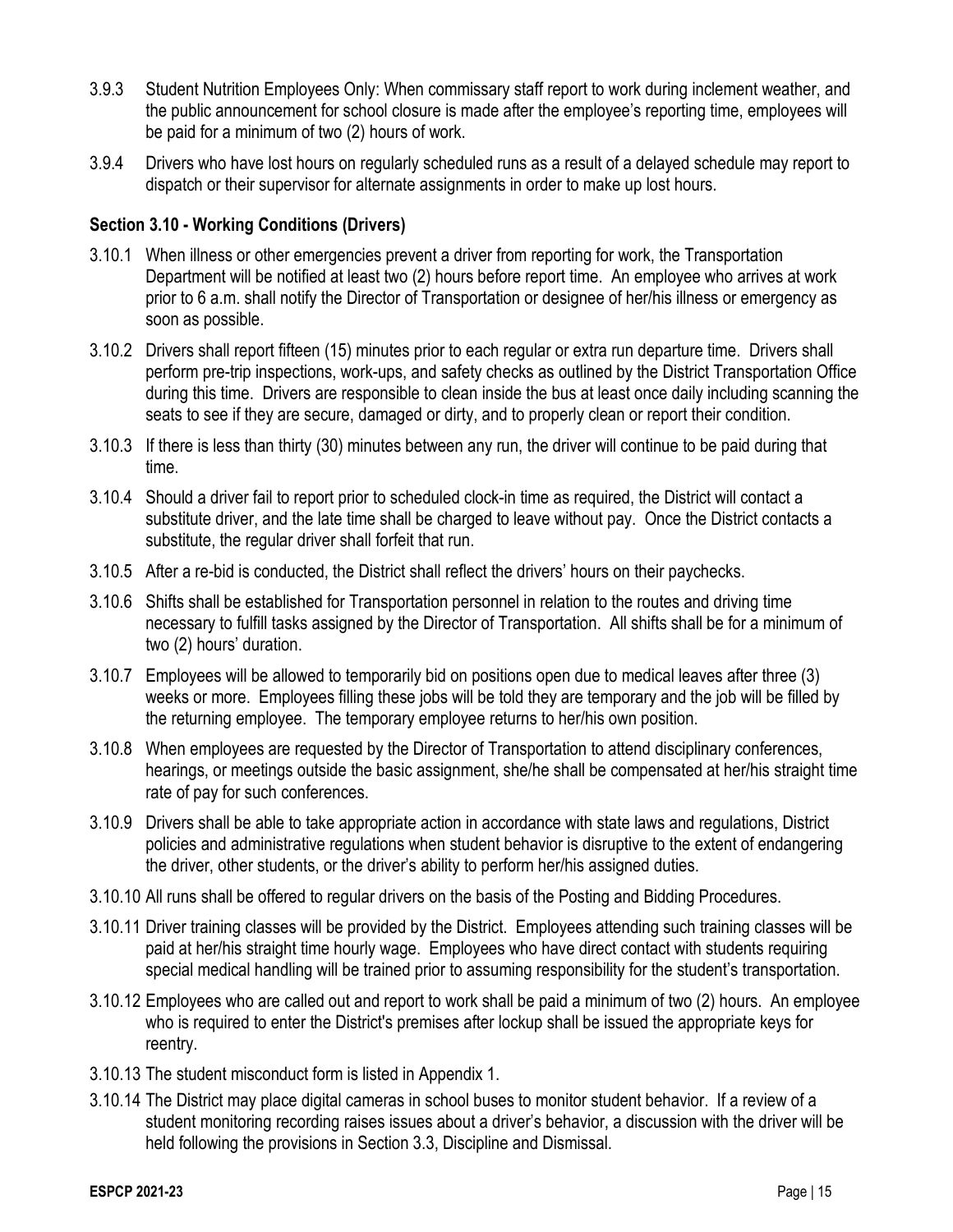- a. If there is a written complaint filed against a driver, the District shall initiate an investigation to determine its seriousness.
- b. The employee shall be immediately notified in writing of the complaint. Employees shall have rights to union representation under Section 3.3.2.
- c. If it is determined that monitoring of a driver is warranted as continuation of an investigation, the District may monitor the bus recording for up to ten (10) consecutive working days. The employee shall be notified in writing of the monitoring dates prior to its commencement.
- 3.10.15 The District and Association jointly agree that bus videos have value as a training aide. To ensure videos are used in a professional and respectful manner, Transportation supervisors will meet with the Transportation employee(s) shown in a video. This meeting will include how, when and why Transportation supervisors will be using the video as a training aide. During this meeting, an employee shown in the video will be able to voice concerns regarding the use of the video as a training aide. Both parties must mutually agree to the use of the video for training purposes.
- 3.10.16 Pay for established special education routes will remain the same unless a student is permanently added or deleted. Absent special education students shall not affect a special education driver's pay for that run.

## **Section 3.11 - Commercial Driver's License (CDL)/Drug and Alcohol Testing**

- 3.11.1 Employees required to possess a CDL as part of their job responsibilities and employees for whom operation of a District vehicle is an essential function of the position occupied are subject to drug and alcohol testing any time the employee is on pay status with the District. The positive result of a drug/alcohol test will result in discipline or discharge consistent with this Agreement.
	- a) Employees subject to drug and alcohol testing shall be informed of District testing policies and procedures. This review will include an explanation of the employee's confidentiality rights.
	- b) The District will provide each driver an annual physical at no charge. Drivers are required to undergo the physical by the District's designated physician. Should the employee choose to select her/his own physician, the employee will pay full costs of the physical and shall provide the necessary medical reports to the District within the required timeframe.

## **Section 3.12 - Posting and Bidding Procedures (Transportation Drivers)**

- 3.12.1 The annual bid for routes, runs and buses, will be in October, effective within two weeks of the bid, and posted five (5) working days prior to bidding. Bids for drivers and bus paraeducator route selection will be made on the basis of seniority.
	- a) If changes in student need necessitate a change in assignment for a bus paraeducator, the employee shall have the opportunity to make up hours, as needed. Bus paraeducators shall be guaranteed a minimum of six and one half (6.5) hours per day.
- 3.12.2 Routes will be developed and assigned based upon state law, District policies, student needs, and population demographics. A run is any segment of time required to transport students, has an established beginning and ending time, and is expected to be driven on a regular basis. A route is comprised of specific runs. Run needs and times are established by the District and may include an AM/PM run, a special needs run (for qualified drivers), a preschool run, shuttle runs (special education students with alternative schedules and out-of-district placements), and/or an after-school activity run (transporting elementary students home after tutoring, or transporting secondary students home after an athletic practice, club meeting or other school activity). The District will identify drivers eligible to be assigned shuttle runs based on proximity, training and paid status, in an effort to maximize efficiency. If the shuttle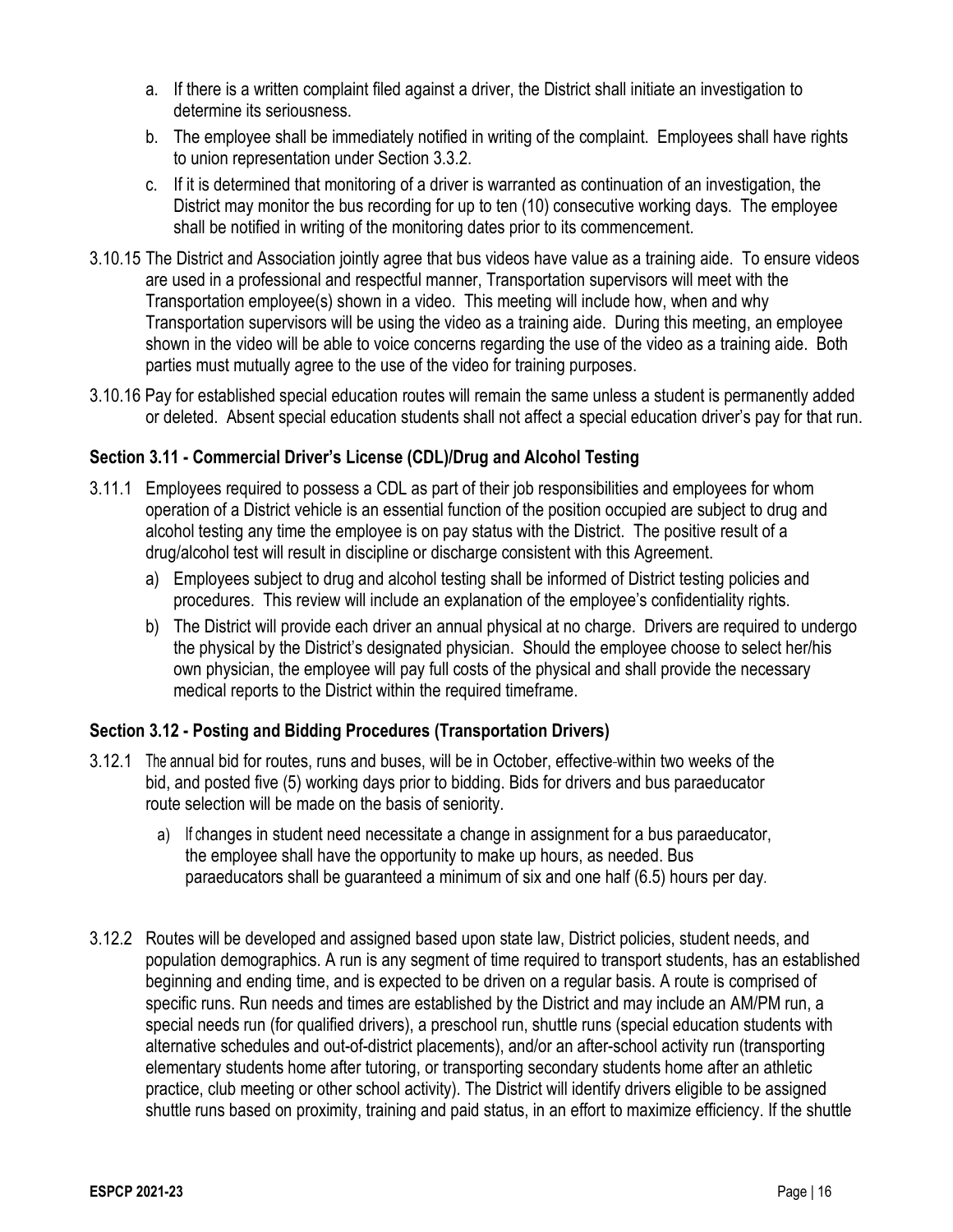run assignment results in additional time of twenty (20) minutes or more, identified drivers will have right of first refusal based on seniority.

The annual bid for routes, runs and buses, will be in October, effective November 11th, and posted five (5) working days prior to bidding. Bids will be made on the basis of seniority.

Hours bid on in October will not be reduced without the employee's consent until the next school year's bid, except for those reductions resulting from modifications because of the school calendar (e.g., school cancellation) and/or fluctuations experienced with the school activities program. Drivers will be given the opportunity to make up the hours resulting from the reduction. Drivers experiencing a reduction of their bid hours may be assigned without bidding, to open routes, field trips, or other duties as assigned to compensate for their reduced time. Employees who decline the opportunity to have their hours fulfilled for the remainder of the year, will have their hours reduced accordingly.

The following list outlines the processes used after the October bid:

- a) Job vacancies for regular runs will be posted on the bulletin board and assigned a bid sheet number.
- b) Drivers may bid on such vacancies which will result in change of hours by completing a bid form within the time specified on the posting sheet.
- c) Drivers may make one (1) voluntary transfer from category of bus runs to another per school year, so long as it does not require uncoupling of a combined run. Categories of bus runs are defined in Section 3.12.2.
- d) After drivers' hours are set by bid, the District will hold eight (8) hour drivers at eight (8) hours if loss or gain of a student would impact their hours.
- 3.12.3 Extra runs shall be all runs not listed in Section 3.12.2 of this Section as regular runs, except for Section d) below.
	- a) All employees are required to fulfill any extra trips for which they sign up. The only exception will be a true emergency. An employee who does not fulfill an extra trip and does not have an emergency will lose the right to bid on extra runs for thirty (30) calendar days.
	- b) Drivers will be held responsible to arrive at the trip destination on time. An employee may not sign up for any run for which she/he is unable to devote the entire time posted for the trip.
	- c) The bidding of extra trips, not including regularly scheduled to and from school transportation, will be posted no later than the following schedule:

| Daily Trips                | Posted            | Removed           |
|----------------------------|-------------------|-------------------|
| Thursday                   | 9:00 AM Monday    | 9:00 AM Tuesday   |
| <b>Friday and Saturday</b> | 9:00 AM Tuesday   | 9:00 AM Wednesday |
| Sunday and Monday          | 9:00 AM Wednesday | 9:00 AM Thursday  |
| Tuesday                    | 9:00 AM Thursday  | 9:00 AM Friday    |
| Wednesday                  | 9:00 AM Friday    | 9:00 AM Monday    |

- 1) The posting schedule outlined in a) above will be adjusted back one (1) or more days when holidays or school vacations require such an adjustment.
- 2) Bidding for extra trips will start each day with the driver numbered on the seniority list that is one (1) listing number higher than the number of extra trips offered on the previous day.
- d) Overtime is defined as hours worked in excess of forty (40) hours per week and shall be compensated at time and one-half (1-1/2) the employee's hourly rate of pay. Drivers shall not bid on trips that will give them more than forty-six (46) hours of work per week. Overtime must be approved by the Director of Transportation or designee in accordance with the posting and bidding procedures listed in this section.
- e) In the event no qualified driver bids for the trip, the trip will be assigned by the Director of Transportation or designee.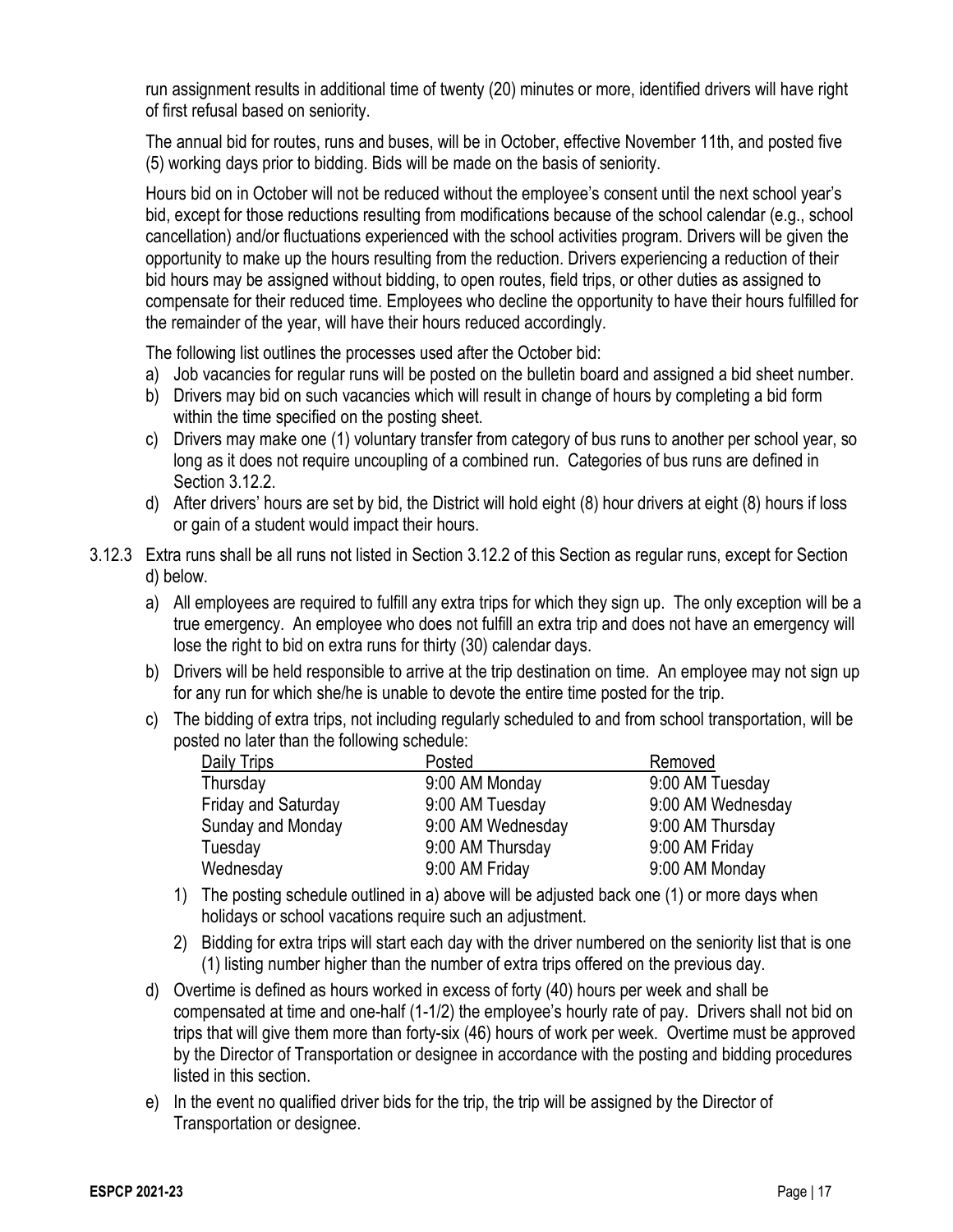- f) The Director of Transportation will make the final decision on the assignment of trips to drivers in matters regarding qualifications.
- g) Extra trips received after the bidding period has closed will be assigned by the Director of Transportation or designee. A roster of such assignments shall be maintained during each school year. Every effort will be made to distribute such trips on a fair and equal basis.
- h) Overnight Trips: The driver shall be paid for all time in service on an overnight trip. A driver is not "in service" when: 1) she/he is completely released from all duties and allowed to leave; 2) she/he is given a definite, specified time to return; and 3) the period of release time is long enough for the driver to use as she/he sees fit. There shall be no expectation of wages after the driver has been released from duty for the remainder of the day. Should a driver be recalled to duty after being released, she/he shall be paid the appropriate rate of pay for the time spent in service. Drivers shall be covered under Labor and Industries for the entire time acting in the course of employment. The costs of lodging and meals shall be provided at no cost or expense to the driver.
- i) A minimum of one (1) hour notice shall be given to the driver for trip cancellations, unless the driver or substitute driver is already working at the time of the cancellation. If such notice is not given, a two (2) hour minimum shall be paid the driver.

## 3.12.4 Tie Breakers:

- a) In the event that more than one (1) driver has the same date of hire, the District shall maintain separate rotation lists for regular and special runs. The driver with top seniority listing among the drivers with the same date of hire will go to the bottom of that list of same-date-of-hire drivers after winning the bid on that list.
- b) A driver shall maintain position on each list until winning a bid on that list. Winning a bid on one (1) list does not rotate the driver to the bottom of both lists.

## **Section 3.13 - Accident Procedures for Drivers and Mechanics**

- 3.13.1 The following procedures will be followed in the event of an accident in which a District bus and authorized driver are involved. Accidents are defined under the following classifications:
	- a) A vehicle-vehicle accident involves two (2) or more vehicles. Such an accident may also involve property damage.
	- b) A vehicle-property accident involves one (1) vehicle and property other than another vehicle or pedestrian.
	- c) A vehicle-pedestrian accident involves one (1) or more vehicles and a pedestrian or pedestrians.
	- d) Other types of accidents will be dealt with on a case-by-case basis.
- 3.13.2 Any accident involving a District vehicle will be evaluated by the following definitions:
	- a) Major: An accident in which any one of the following conditions is present:
		- A person incurs injury as a result of the accident.
		- Damage to vehicles or property is extensive (for example: greater than five thousand dollars [\$5,000]).
		- Any vehicle involved in the accident is not able to leave the scene under its own power.
	- b) Minor: An accident in which all of the following conditions are present:
		- No individual incurs apparent injury.
		- Damage to vehicles and property is slight (for example: less than five thousand dollars [\$5,000]).
		- All vehicles involved are able to leave the scene under their own power.
- 3.13.3 Under the following circumstances in which an authorized District driver is involved in an accident while driving an assigned route or trip, the driver shall be placed on leave pending investigation of the accident: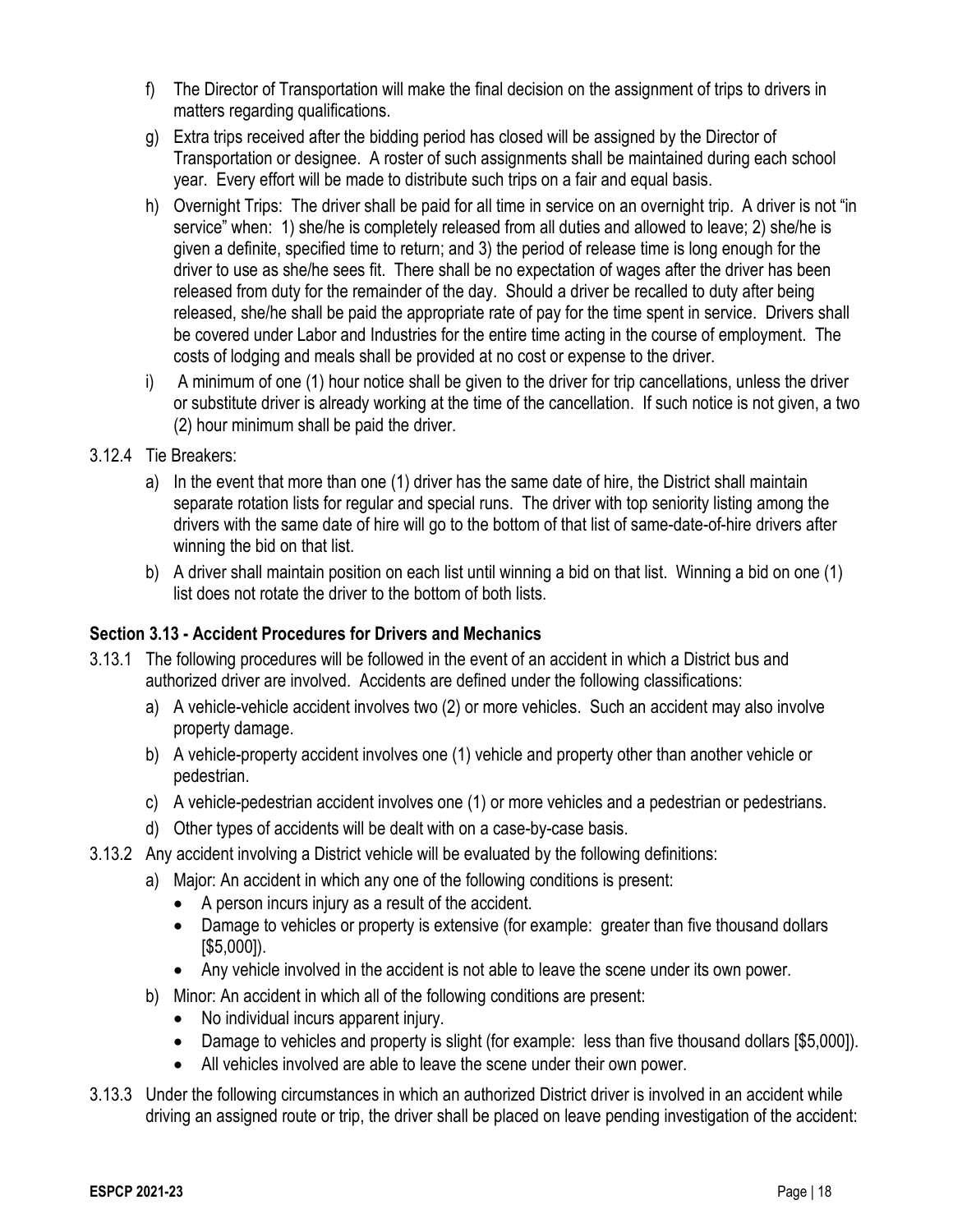- a) In the event of a major accident involving a District vehicle, the District's driver who was involved in the accident shall be placed on paid administrative leave immediately, pending outcome of the investigation.
- b) In the event of an apparent minor accident, but following which individuals are shown to have been injured or damage to vehicles is greater than first believed, the District's driver who was involved in the accident shall be placed on leave as of the time the injury(ies) or higher damage assessment is made known, pending investigation of the accident. Leave shall be with pay pending outcome of the investigation.
- 3.13.4 All accidents involving District vehicles will be investigated by authorized personnel from the District's Transportation Department. Such investigation shall be in addition to any investigation initiated and carried out by law enforcement or other agencies. Results of the District investigation will be forwarded to the Executive Director for Human Resources and accompanied by recommendations from the Director of Transportation.
- 3.13.5 After reviewing the investigation report and recommendations of the Director of Transportation, the Executive Director for Human Resources will decide whether disciplinary action is warranted; what disciplinary measures, if any, should be taken; and, in any accident in which the District's driver is found to be at fault, the amount of pay to be withheld, if any.

## **Section 3.14 - Medications**

- 3.14.1 When it is absolutely necessary, as determined by a physician, medication will be given to students at school. The worksite administrator shall designate in writing the person(s) responsible to dispense medication on an individual basis. Such authorized person(s) shall receive appropriate training, including first aid. At the elementary schools, peak times for dispensing medication should be identified and efforts should be made to schedule a sufficient number of existing staff to handle the peak times (see Section 3.8.13).
- 3.14.2 The District shall provide appropriate training to all employees who are responsible for giving medications to students or performing serious medical procedures for students.

## **Section 3.15 – Protective Clothing**

3.15.1 The District will provide Student Nutrition employees with shirts that will be required to be worn during the workday. The District will issue five (5) shirts to each Student Nutrition employee. The employee is responsible for the laundering and maintenance of said shirts. In addition, the District will also supply Student Nutrition employees with an apron or work coat which will be worn while performing duties.

A committee of Student Nutrition employees will work with the Student Nutrition Director in the selection of appropriate shirts.

- 3.15.2 The District will provide each mechanic with a clean pair of coveralls or pants/shirt daily and will supply the mechanic shop with clean shop towels. The District will also provide each mechanic with appropriate protective clothing to include insulated clothing, gloves, and insulated high visibility coat.
- 3.15.3 All Transportation and Student Nutrition employees' attire will comply with safety standards. No Student Nutrition employee, driver or bus paraeducator will wear open-toed shoes, sandals, clogs, or wooden soled shoes of any type or heels of more than two (2) inches.
- 3.15.4 The District agrees to a tool allowance of seven hundred fifty dollars (\$750) per year for mechanics who provide their own tools. The employee may access the allowance by providing a copy of the receipt for tools purchased by the employee for which reimbursement will then be made, and the amount deducted from the allowance balance; provided, however, that to be eligible to access the allowance each mechanic is responsible for submitting to the Director of Transportation an updated tool inventory list at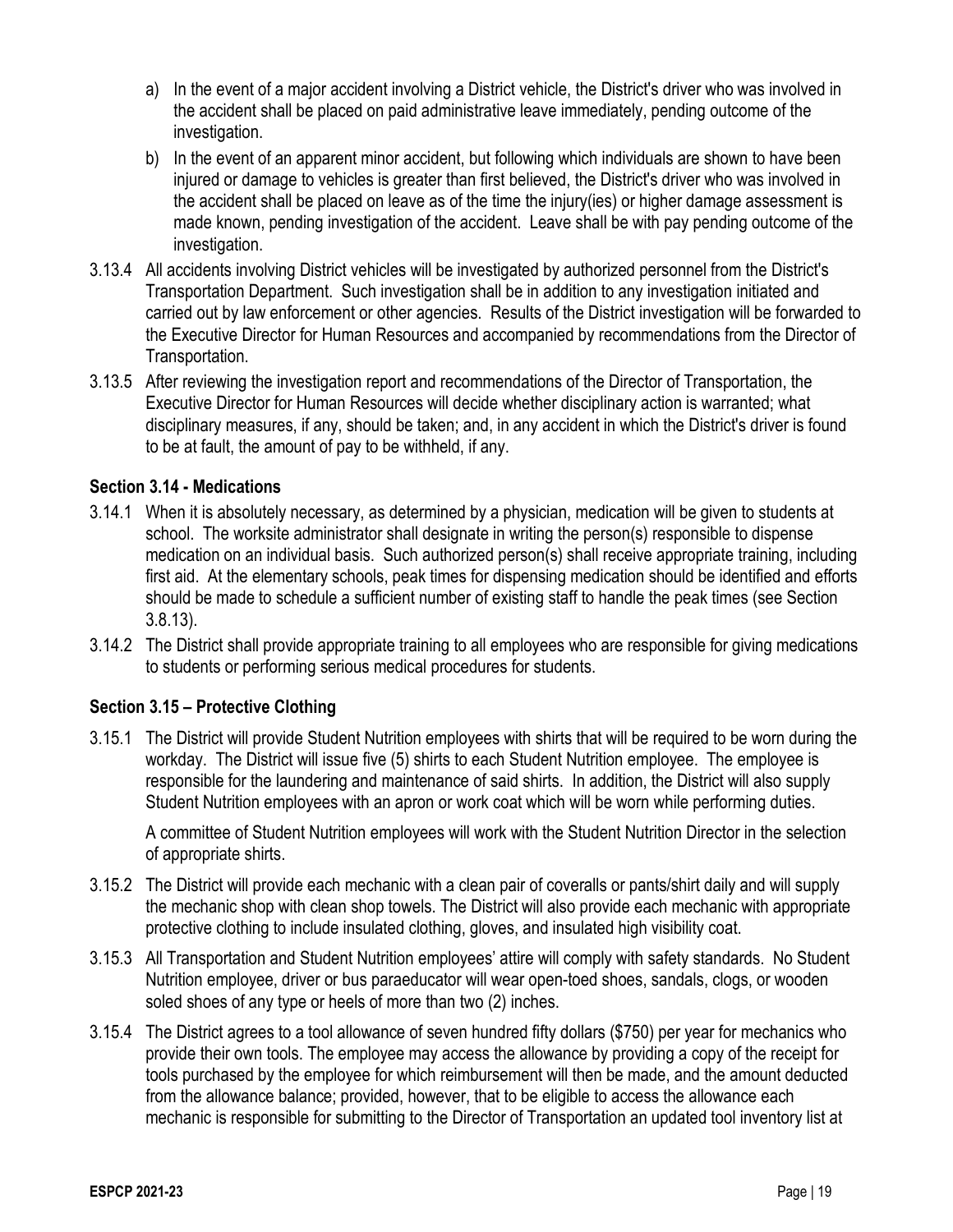the time of the request. Mechanics may use the tool allowance for upgraded tools or personal safety equipment.

## **Section 3.16 - Implementation of Site Decisions**

- 3.16.1 The purpose of the District's Site Based policy is to improve the quality of instruction programs for students in each school; to provide a climate that enhances the effectiveness and satisfaction of all staff; to build a high degree of confidence and support by parents and community for school programs; and to improve the decision-making process by allowing schools to use their initiative to seek new and creative strategies and solutions. The Board remains the legally responsible authority for the District and directs the Superintendent to hold the school principal responsible and accountable for the management of the school. The principal will collaborate with a democratically elected building site council representing all of the school's stakeholders.
- 3.16.2 The District office is a key contributor to the success of the site based decision-making effort. As a foundation for the process, the District office will provide strategic direction and core beliefs, coordinate efforts across sites, assist in the assessment of the efforts, and provide technical expertise and support.
- 3.16.3 Common expectations will support site-based decision making as a key component of the implementation of the school plan at each site. To assure maximum success in implementing the plan, the following components will be in place:
	- a) Members of the building site council will be democratically elected. Classified members elected to building site council will be paid at their hourly rate of pay for time worked on the building site council. Pay will be at the overtime rate when applicable, per Section 3.8.7 of this Agreement.
	- b) Operating rules and conditions are determined by the building site council and reflected in the bylaws.
	- c) Decisions are made in support of the major areas identified in the school plan to ensure implementation.
	- d) All strategies and decisions are made with overt consideration of how the action will improve teaching and learning.
	- e) Each building shall implement a process to make public the minutes of each building site council meeting and a procedure for staff to provide input on building site council business.
- 3.16.4 The principal is a key member of the building site council and has the authority to determine whether a consensus exists when making site-based decisions. In the event consensus cannot be reached on a specific issue, the principal will make an interim decision and continue to work for consensus. Should no consensus be reached within sixty (60) calendar days, an intervention team consisting of the Superintendent, Executive Director for Human Resources, Association President, and UniServ Representative shall assist the site in reaching consensus. The intervention team shall be the only process available to continue to reach consensus. This section shall be excluded from the grievance/arbitration provisions of this Agreement.
- 3.16.5 If any aspect of a site-based plan conflicts or violates the provisions of this Agreement, said aspect will not be implemented.

## **Section 3.17- Job Sharing**

Subject to written agreement and with approval of the supervising administrator and the Executive Director for Human Resources, two (2) qualified employees may be allowed to share one (1) position. The signed agreement shall specify details of the sharing arrangement, Section 3.8.6 notwithstanding.

## **Section 3.18 – Employee Health and Safety**

3.18.1 The District agrees employee health and safety is of primary concern.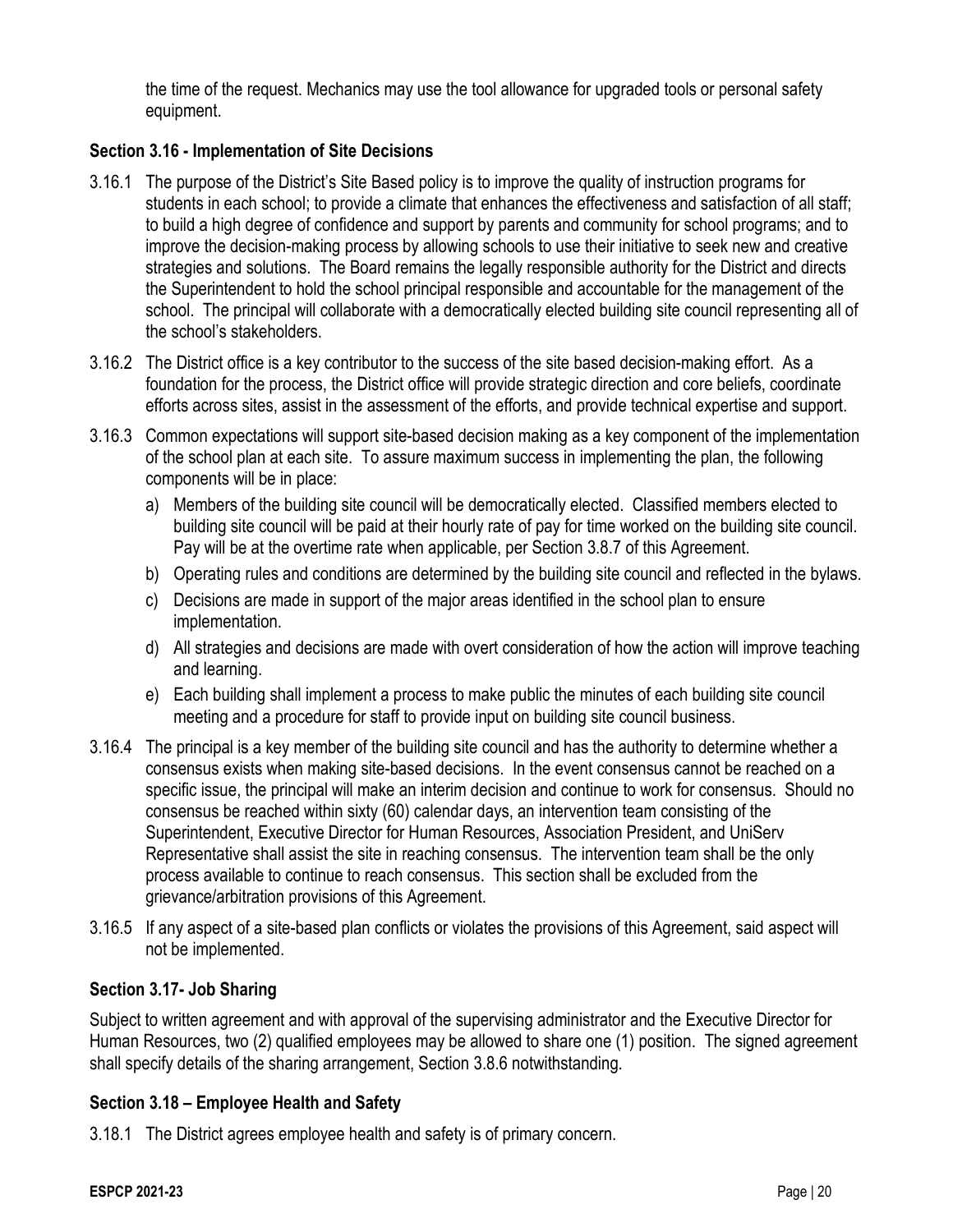- 3.18.2 The District will ensure that all health and safety codes are complied with and procedures for notification of problems and injury reporting shall be published. The District will establish a health and safety hotline for staff who feels at environmental risk and whose concerns have been discussed with the building administrator but have not been addressed. Within reasonable time, the Director for Maintenance and Operations shall report by email or courier if no email is available, to the building administrator and the employee regarding progress on the complaint.
- 3.18.3 Any work-related injuries shall be immediately reported by the employee on the Self-Insurer Accident Report (Workers' Compensation Report).
- 3.18.4 In accordance with the Emergency Response Plan, each worksite shall develop and communicate to employees, procedures that shall include a method for rapidly communicating the need for assistance when the potential for physical harm is evident or when immediate assistance is required. The Emergency Response Procedures shall be included in staff training.
- 3.18.5 If an injury results from violent attack of a student in special education, the employee will report the incident immediately to the building principal or designee and to the Director of Special Education who will initiate a program/safety review. The recommendations of the review team, which shall consist of safety, special education, building and Association representatives, shall be implemented by staff and administration in accordance with the IEP.
- 3.18.6 The District will develop procedures to inform employees about known student medical and/or behavioral issues that may impact them in the performance of their duties. Employees are encouraged to ask their supervisor for information if they are concerned about a student's condition or behavior.
- 3.18.7 Buildings will have a student supervision plan for recess and cafeteria use, and share this plan with staff at the beginning of each school year.
- 3.18.8 The District and the Association will each contribute an equal amount to establish an annual fund of ten thousand dollars (\$10,000) to be administered by Association Representatives and risk management to reimburse bargaining unit members up to a maximum of five hundred dollars (\$500) (or the unit member's insurance deductible if less than \$500) for damage or loss of personal property or personal instructional materials and equipment. Such loss must be based on demonstrated District negligence and processed in accordance with procedures developed by the ESPCP/Risk Management committee.

## **Section 3.19 – Professional Appearance**

The District and Association are committed to providing a learning atmosphere that is essential for the education of each student. Employees contribute to the culture and reputation of the District in the way they present themselves. A professional appearance is essential to a favorable impression with students, parents, and the community. Good grooming and appropriate dress reflect employee pride and inspires confidence. Each employee shall practice good personal hygiene, and wear clean work attire appropriate for her/his job or position.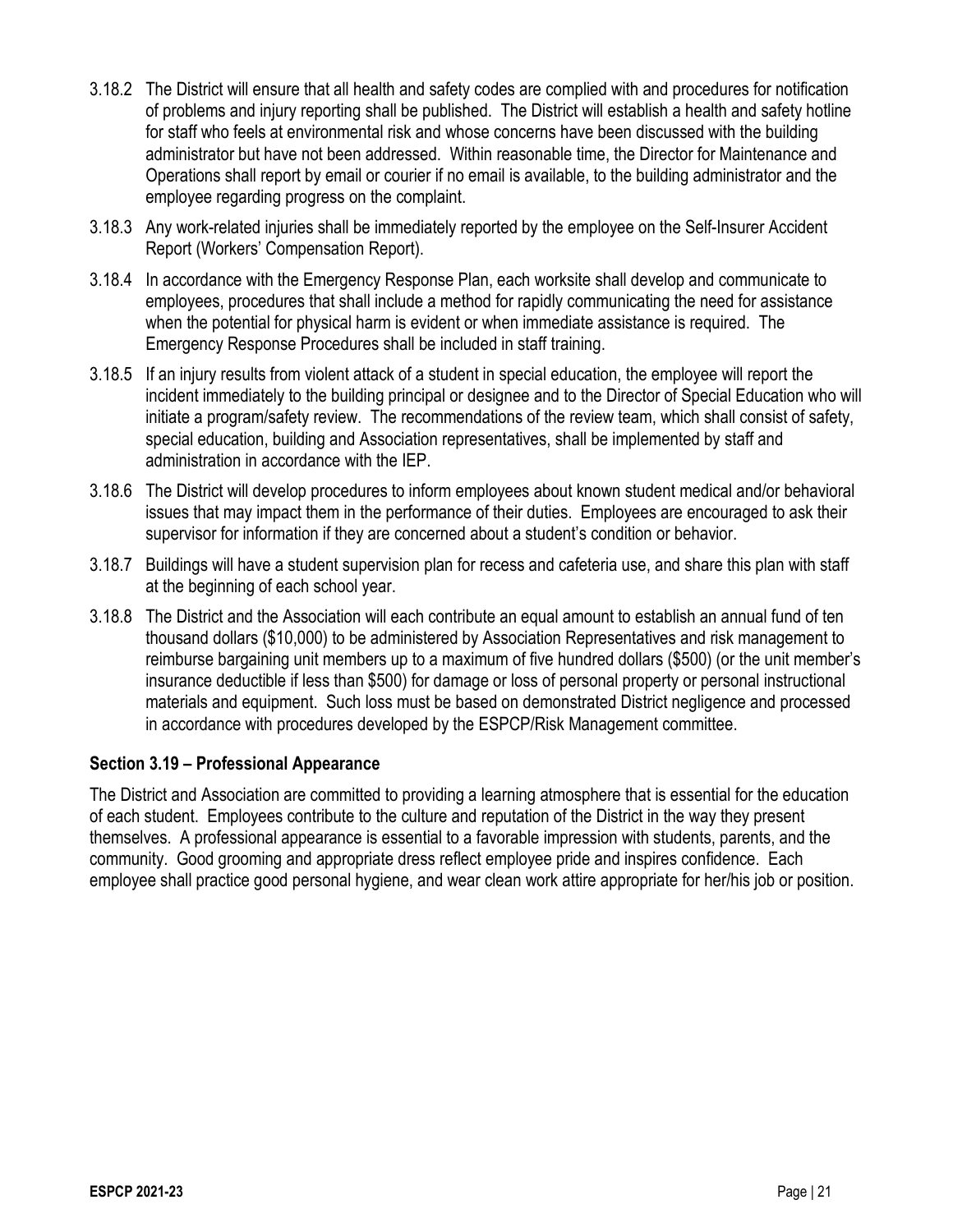## **Section 3.20 – Student Safety**

The District and Association agree that appropriate staffing levels for supervision are necessary to ensure student safety. Employees who have concerns regarding student/staff ratios at individual work sites are encouraged to bring these concerns to the attention of their immediate supervisor. If the employee provides written notification of a safety concern, the supervisor shall respond in writing within ten (10) working days.

## **Section 3.21 - Lactation Breaks/Space**

The District will comply with federal and state requirements regarding lactation breaks and the provision of appropriate space for employee nursing needs. (See Section 7(r) under the Fair Labor Standards Act.

## **ARTICLE IV - GRIEVANCE PROCEDURE**

## **Section 4.1 - Philosophy**

- 4.1.1 The grievance and dispute resolution procedures provided for herein shall constitute the sole and exclusive method of adjusting all complaints or disputes which the Association or employees may have, and which relate to or concern the employees and the District.
- 4.1.2 It is the intent of this grievance procedure to settle all disputes or complaints at the point of origin. In the event that such a grievance or dispute arises during the life of this Agreement, it shall be handled according to the grievance steps.

### **Section 4.2 - Grievance Steps**

- 4.2.1 **Step I:** The employee(s), with or without assistance from the Association, shall present the grievance to her/his immediate supervisor within twenty (20) workdays of the date and time of the occurrence of the event giving rise to the grievance, or twenty (20) workdays from the date and time such event should have been known, or it shall be deemed waived. If the issue is not resolved within seven (7) workdays after the grievance is so presented, it shall be reduced to writing and signed by the employee(s) and the immediate supervisor. Unless the parties agree otherwise, timelines extending from a grievance event or when the event should have been known will exclude the month of July.
- 4.2.2 **Step II:** Such written grievance shall be presented to the Executive Director for Human Resources within seven (7) workdays of the conclusion of Step I. If the issue is not resolved within seven (7) additional workdays and the employee(s), with the assistance of the Association, desires to pursue the matter further, then;
- 4.2.3 **Step III:** Such written grievance shall be presented to the Superintendent or designee within seven (7) workdays after the conclusion of Step II. If requested by the Association, the Superintendent or designee shall meet with the grievant(s) and any one (1) member of the bargaining unit and/or the local UniServ Representative the grievant chooses within ten (10) workdays after receipt of the grievance. The Superintendent shall give a written decision within seven (7) workdays from the date of the meeting or the date of receipt of the Step III grievance, whichever is later.
- 4.2.4 **Step IV:** If no settlement is reached in Step III above and the Association desires to pursue the matter further, it may refer the grievance to arbitration by written notice to the District within fourteen (14) workdays from the conclusion of Step III. If such grievance is not referred to arbitration within fourteen (14) workdays from the conclusion of Step III above, the grievance shall be considered settled on the basis of the District's last position. Should the parties be unable to mutually agree upon an arbitrator within ten (10) workdays from the date the matter is referred to arbitration, the Association will request a list of ten (10) qualified arbitrators from the American Arbitration Association from which list the parties shall select an arbitrator.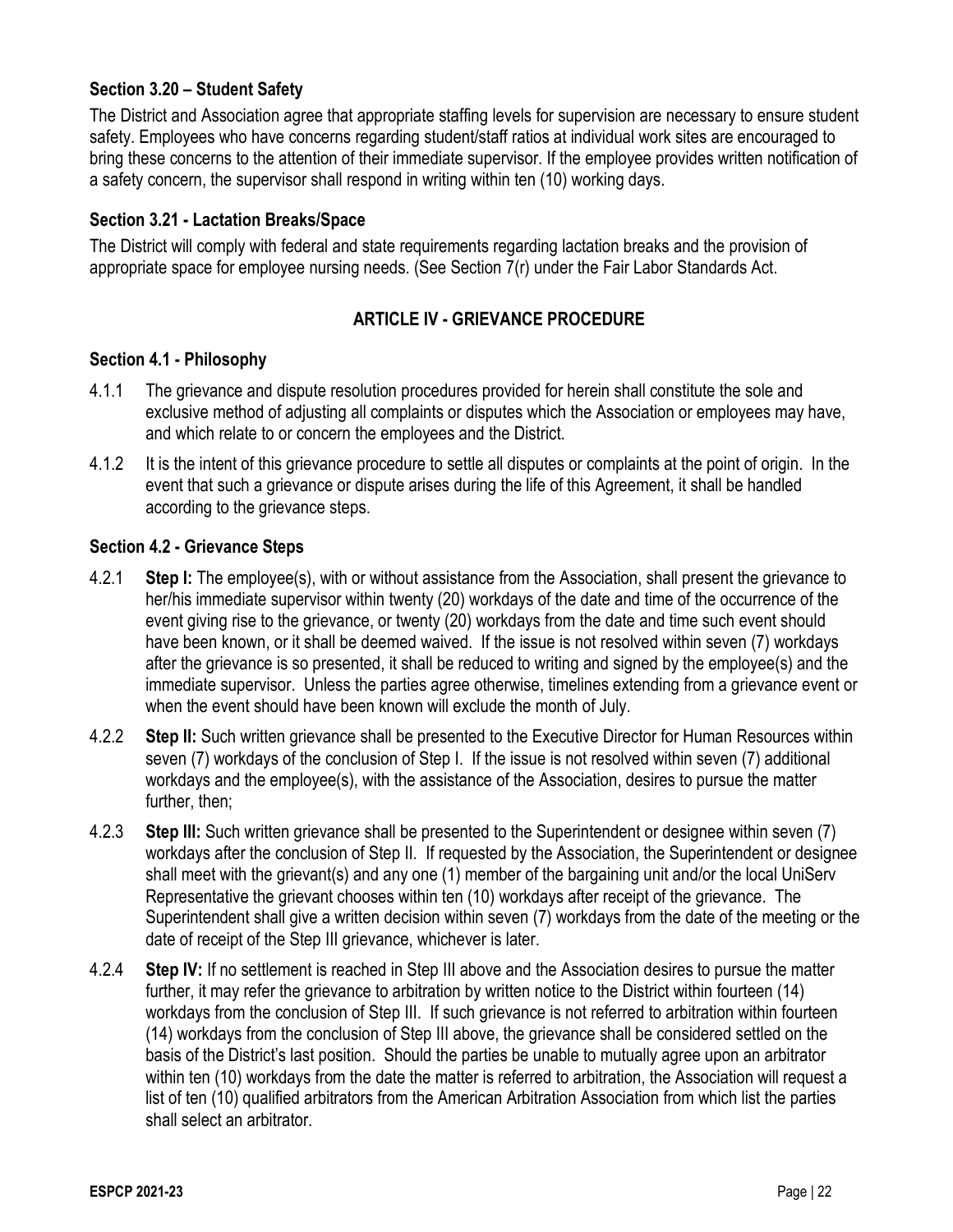4.2.5 The arbitrator selected will confer with the representative of the District and the Association and hold hearings promptly and will issue her/his decision not later than twenty (20) workdays from the date of the close of the hearing, or, if oral hearings have been waived, then from the date the final statement and proof are submitted.

### **Section 4.3 - Powers of the Arbitrator**

- 4.3.1 The arbitrator's decision will be in writing and will set forth her/his findings of facts, reasoning, and conclusions on the issues submitted. The arbitrator will be without power or authority to make any decision that requires the commission of an act prohibited by law and shall have no power to add to or subtract from or modify any terms of this Agreement.
- 4.3.2 The decision of the arbitrator will be submitted to the District and the Association, and will be final and binding upon the parties. The parties will be bound by the rules and procedures of the American Arbitration Association, except as modified herein.

### **Section 4.4 - Expenses**

The expenses of the arbitrator and all other expenses of the arbitration proceeding, other than those incurred by each party in the presentation of its own case, shall be shared equally by the parties involved.

### **Section 4.5 - Time Limits**

- 4.5.1 Time limits referred to in Article IV must be considered as maximums, but may be waived by mutual agreement in writing. It is the intent that all procedures set forth herein shall be complied with as expeditiously as practical.
- 4.5.2 Failure of the District to timely act, as required in any of the procedural steps, will automatically move the grievance to the next higher step for consideration. Failure of the grievant to timely act will nullify the grievant' s claim.
- 4.5.3 By mutual written consent of the grievant and the District, any procedural step may be passed over in favor of action on a subsequent step.

## **Section 4.6 - Grievance Files**

All documents, communications and records dealing with the processing of a grievance shall be filed separately and not in the official personnel file of the grievant. This grievance file shall be referred to thereafter only in case of extended appeal, litigation, and other action in the particular case.

#### **Section 4.7 - Grievance Form**

All grievances shall be filed on the official grievance form (Appendix 2) that from time to time may be modified by mutual agreement of the parties.

#### **Section 4.8 - No Reprisal**

No reprisal will be taken by the District or the Association against any employee because of her/his participation or non-participation in this grievance procedure.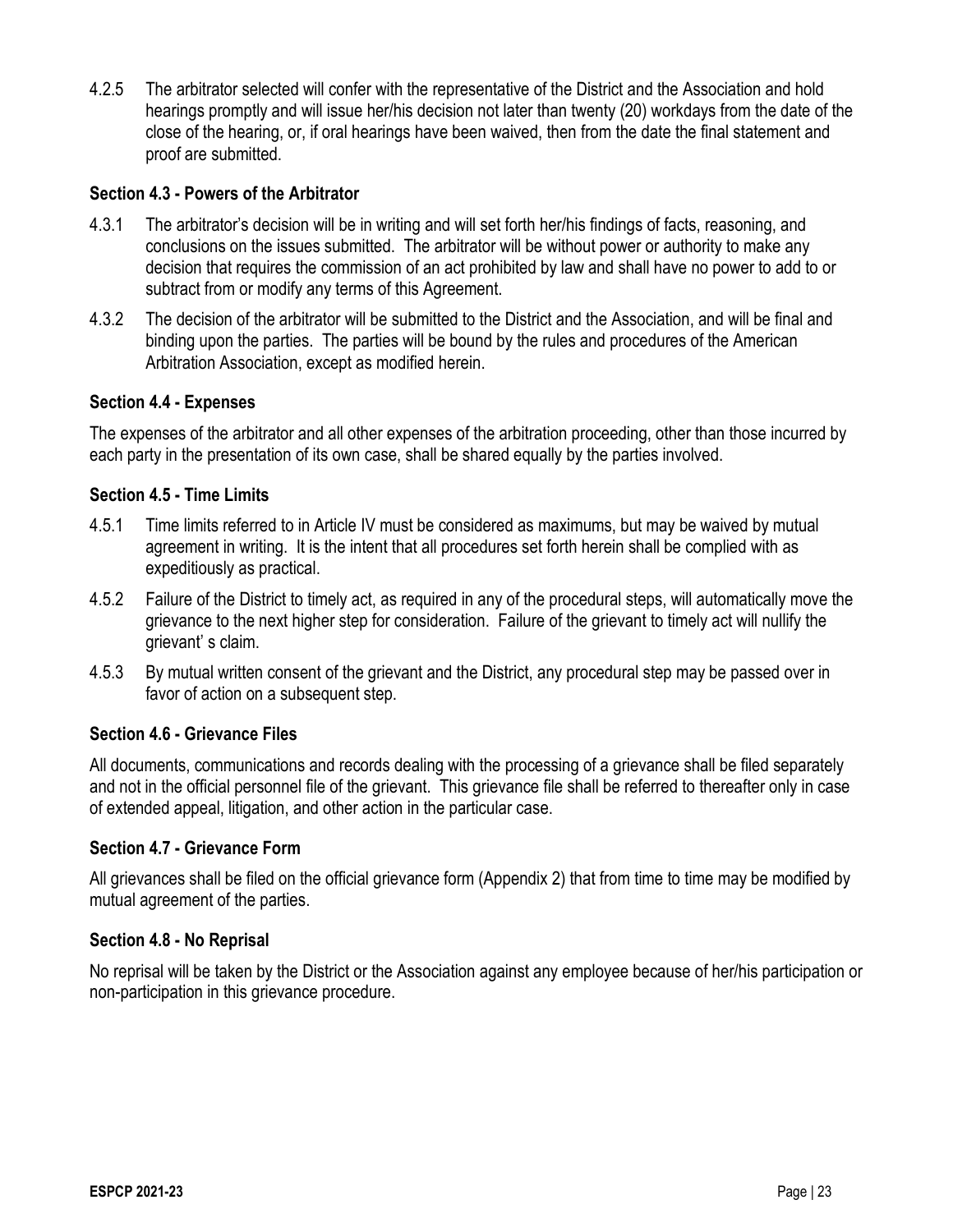## **ARTICLE V - EMPLOYEE EVALUATION**

- 5.1 Employees are expected to perform their assigned duties and responsibilities. The evaluation procedures contained in this Agreement shall be used to evaluate each employee's level of performance and work traits.
- 5.2 Each regular full-time and regular part-time employee shall be evaluated annually by her/his immediate supervisor. Site managers or leads at the employee's worksite shall provide input to the evaluator. If site managers or leads provide negative performance information to the evaluator that will be used in the evaluation, the evaluator will provide that information to the employee within two (2) workweeks.
- 5.3 Employees shall be evaluated by June 1st. At the time of evaluation, a conference shall be held between the immediate supervisor and employee regarding the employee's Annual Performance Evaluation.
- 5.4 Employees shall be evaluated during their probationary period.
- 5.5 Employees shall be notified of below expected level(s) of performance and work traits. When a supervisor has a concern about the employee's performance, the supervisor shall notify the employee in a timely manner about the concerns, including specific areas of deficiencies and the expectations for correction. The goal is that an employee should be aware of deficiencies and the expectations for correction of those deficiencies as early as possible prior to the annual evaluation. Areas of work needing improvement may be discussed with the employee at any time during the year that they are noted. If deficiencies continue, notice of specific areas needing improvement will be provided in writing with timelines for improvement.
- 5.6 Employees have the right to make a written response to their evaluation. Such response must be signed and dated by the employee.
- 5.7 Employees in a job assignment for more than ninety (90) days may be evaluated as Focused, unless the employee received one or more "unsatisfactory" ratings the previous year. The Comprehensive Evaluation, will be used for employees who have received below acceptable ratings and all employees who have less than one year of experience in the job. See Appendix 3.
- 5.8 Grievances relating to evaluation are limited to the Supervisor's adherence to the evaluation procedures set forth in Article V - Employee Evaluation.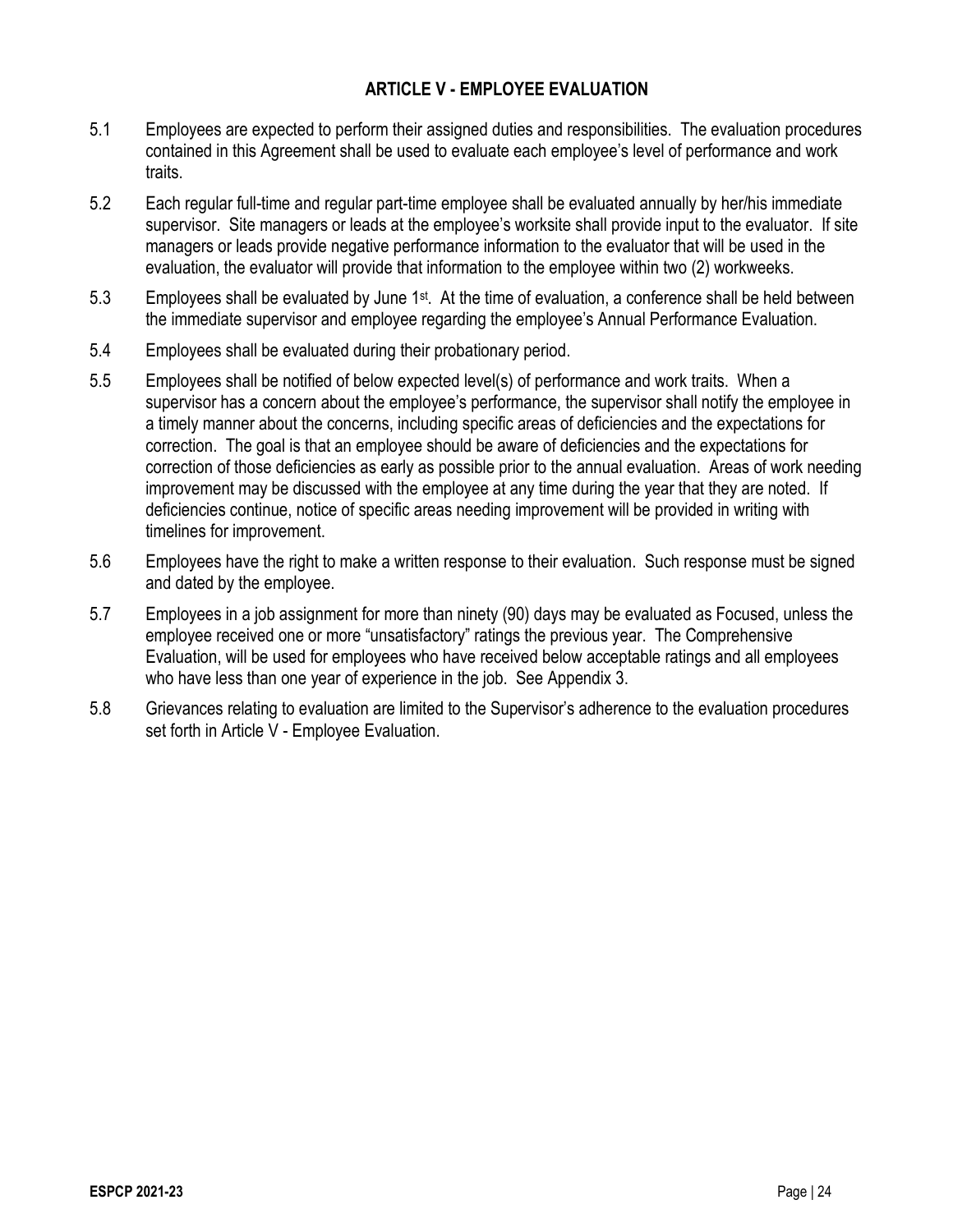## **ARTICLE VI - HOLIDAYS & VACATIONS**

## **Section 6.1 - Holidays**

- 6.1.1 The District shall recognize the following days as holidays:
	- a) New Year's Day
	- b) Martin Luther King Junior Day
	- c) Presidents' Day
	- d) Memorial Day
	- e) Juneteenth
	- f) Independence Day
	- g) Labor Day
	- h) Veterans Day
	- i) Thanksgiving Day
	- j) Day after Thanksgiving Day
	- k) Day before Christmas Day
	- l) Christmas Day
	- m) Day before New Year's Day
- 6.1.2 Unworked Holidays: Eligible employees shall receive pay equal to their normal work shift at their base rate in effect at the time the holiday occurs. An employee whose regular work calendar (defined as the scheduled workdays during the year and any days scheduled by the Director of Student Nutrition), excluding summer school or orientations, includes the day before and after the holiday and has worked both her/his last scheduled shift preceding and following the holiday or is on paid leave of absence, except personal leave, shall be eligible for pay for such unworked holiday. An exception to this requirement will occur if the employee can furnish proof satisfactory to the District that because of illness she/he was unable to work on either of such shifts, and her/his absence previous to such holiday by reason of illness has not been longer than thirty (30) regular workdays. In applying this section, an employee shall not lose more than one (1) day of holiday pay for a missed shift immediately before or after a holiday break.
- 6.1.3 Worked Holidays: Employees who are required to work on the holidays in Section 6.1.1 shall be paid time and one-half (1-1/2) their hourly rate for all hours worked on such holidays.
- 6.1.4 Employees shall receive paid holidays based upon the number of days and hours worked.
- 6.1.5 Employees shall be provided copies of the work year calendar appropriate to their position by October 15<sup>th</sup>. The work calendar will indicate appropriate holidays and days to be worked.

## **Section 6.2 - Vacations**

6.2.1 Full-time, full-year (260-day) employees shall be granted paid vacations based on years of continuous service calculated from their anniversary date of employment, in accordance with the following schedule:

1 - 3 years - 10 days (80 hours)

4 – 10 years - 15 days (120 hours)

11 –19 years - 20 days (160 hours)

20 years and thereafter - 22 days (176 hours)

Vacation allocations accrue on a monthly basis. All vacation allocations will be frontloaded as of September 1<sup>st</sup>. New employees will have their annual vacation accrual prorated and frontloaded at the end of the probationary period.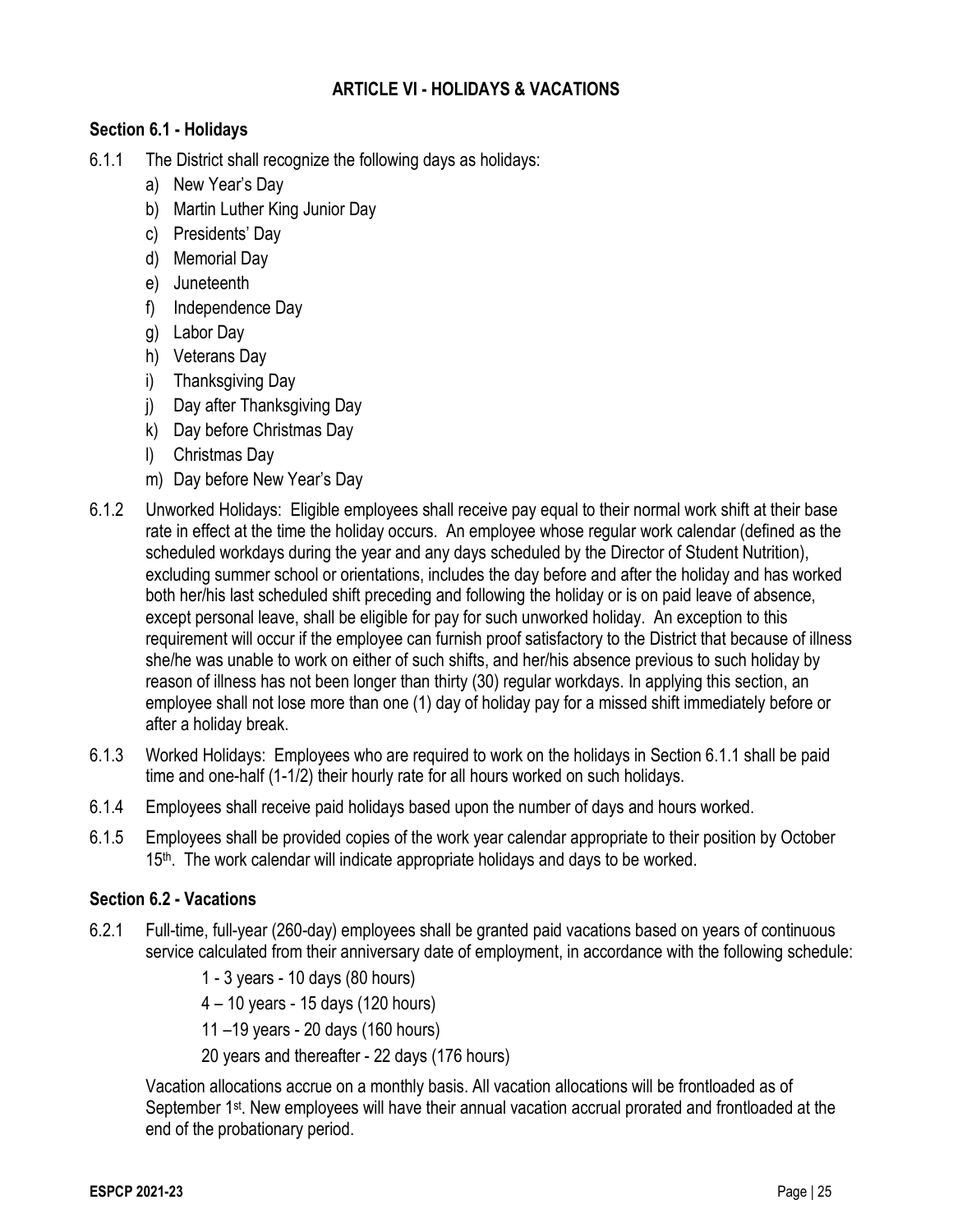New employees who have completed the ninety (90) days probationary period shall be allowed to use their accrued vacation hours. Employees who separate from employment with the District, and who have used vacation not yet earned, will have the used amount deducted from their final paycheck.

- 6.2.2 Employees who work less than full-time or full-year have non-work time available to schedule vacation and do not earn vacation leave. These employees shall receive pay in lieu of vacation prorated in accordance with the number of hours worked. Pay in lieu of vacation is calculated as follows:
	- Take the number of days in the employee's work year times the hours of work per day, then
	- Divide the answer by 2080 hours, then
	- Multiply times the appropriate number of hours of vacation allowed for the number of years worked (see Section 6.2.1), then
	- Divide by 12 months, then
	- Multiply this answer times your hourly rate. (See salary schedules in Appendix 4A, 4B, and 4C.)
	- This is the monthly vacation pay earned.
- 6.2.3 Full-time, full-year employees may request vacation periods. Vacation during the time school is in session is normally limited to no more than five (5) consecutive days. Exceptions may be made at the discretion of the supervisor. Two (2) consecutive weeks' vacation is normally the maximum any employee may take at any one (1) time when school is not in session. Employee(s) and their supervisor will discuss leave options and the calendar. The District will determine when employees may take vacations and may restrict the number of employees that may be on vacation at one time. Vacation requests shall be processed within ten (10) workdays.
- 6.2.4 Vacation days earned may be accumulated and carried over into the following year. Only two hundred forty (240) hours of unused vacation may be paid to an employee at the time of retirement. Vacation accrual is limited to a maximum of three hundred and twenty (320) hours. An employee who has accumulated more than three hundred and twenty (320) hours will have all hours in excess of three hundred and twenty (320) hours lapse on August 31<sup>st</sup> of each year. If scheduling all the leave is not possible, resulting in a lapse of leave, the employee and the Executive Director for Human Resources shall work out an acceptable plan. Lastly, if an employee has accumulated over two hundred forty (240) hours prior to the time of retirement, she/he may take vacation hours equal to the number required to reduce the vacation hours to two hundred forty (240).
- 6.2.5 An employee who terminates employment and gives two (2) weeks' notice will be compensated for any vacation earned but not yet taken, not to exceed two hundred and forty (240) hours. No pro-rata vacation payment will be made for a partial year of service during the first year of employment.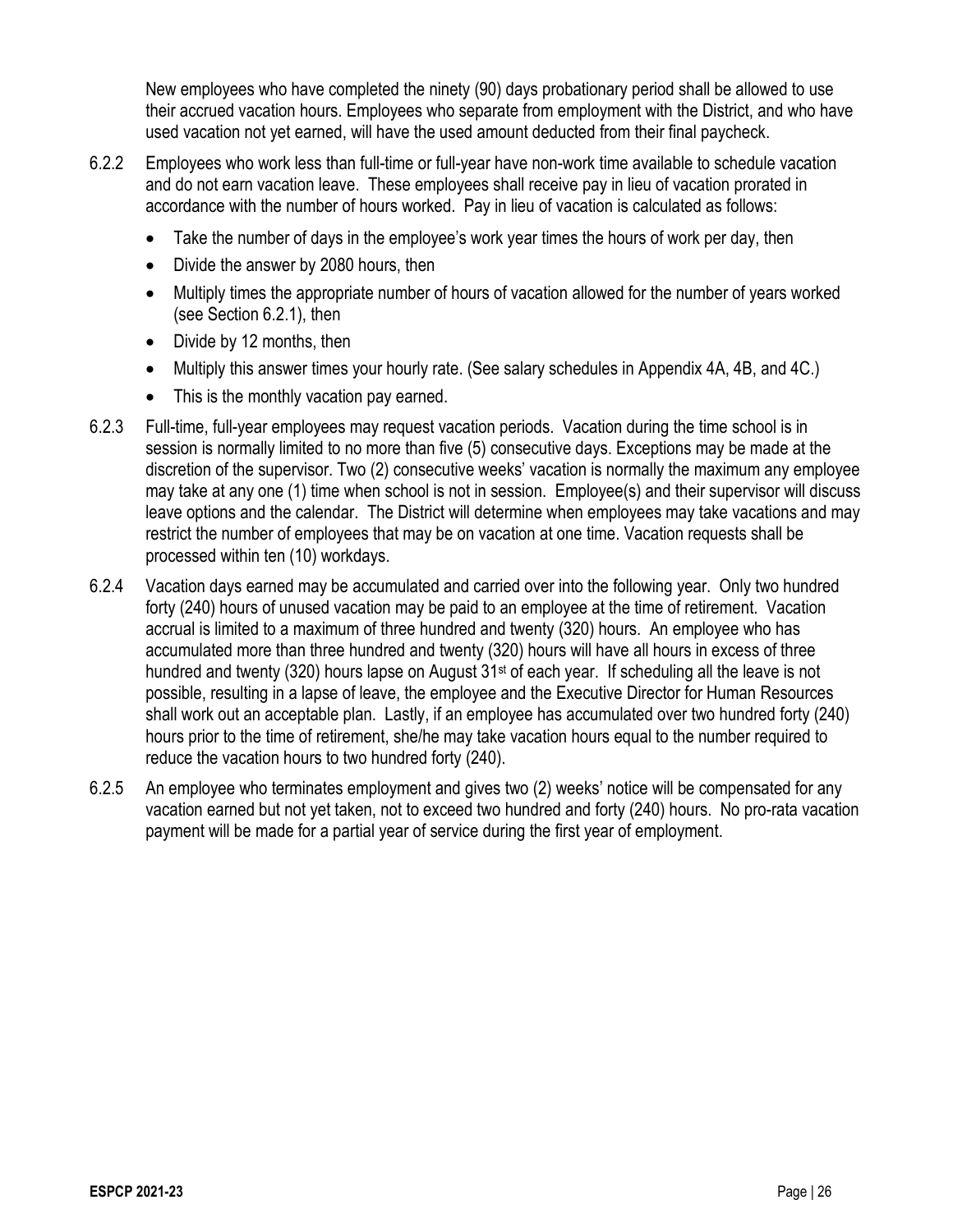## **ARTICLE VII - LEAVES**

Each school and/or District worksite shall maintain a calendar for scheduled leave. All non-emergency, approved leave that can be scheduled in advance, including District and Association releases, vacation and personal leave will be recorded on the calendar and substitutes, where necessary, will be called for at the time the leave is scheduled.

## **Section 7.1 - Illness and Injury**

- 7.1.1 At the beginning of each contract year, employees will be credited with an advance sick leave allowance to be used for absence caused by illness or injury. Sick leave will be prorated for less than full-time employees. Probationary employees shall accrue sick leave on a one (1) day per month basis until they have completed their probation, whereupon they shall receive the remainder of the sick leave frontloaded from that point forward.
- 7.1.2 An absence of five (5) days or more shall be substantiated by a written statement signed by a physician.
- 7.1.3 Each employee's unused sick leave allowance shall accumulate from year to year to the hours in the employee's work year.
- 7.1.4 Whenever an employee is absent from employment and unable to perform duties as a result of personal injury sustained in the course of employment, the employee may choose between using sick leave or Workers' Compensation. In the event the employee chooses to use Workers' Compensation benefits, the District will pay only the difference between the Workers' Compensation benefits and regular pay. Time charged against annual or accumulated sick leave will not include time compensated by Workers' Compensation, but only the portion of time paid by the employer from sick leave.
- 7.1.5 Sick leave shall be granted in hours. Sick leave authorized for the current year and any accumulated sick leave may be taken at any time necessary during the year. When an employee, due to sick leave, is absent in excess of accumulated sick leave credits, deductions shall be made for each day's absence in the same proportion as the number of days absent bears to the total days' service for which the employee was hired.
- 7.1.6 Emergency Leave: Conditions for granting emergency leave, which comes out of sick leave, are as follows (limited to three (3) days annually):
	- A. Situations in which pre-planning by the employee is not possible, is serious, is essentially unavoidable, is of importance, and is not one of mere convenience.
		- 1. Some examples of situations that qualify for emergency leave are:
			- a. Threat to an employee's property (for example: flooding, storm, fire).
			- b. Attend the funeral service of a non-covered family member or close family friend (limited to one (1) day).
	- B. Other emergency events requiring time away from assigned duties and which are beyond the control of the employee or which cannot reasonably be anticipated or avoided and fall under the definition above.
	- C. The emergency must be substantiated with the supervisor.
	- D. Emergency leave may not be used in conjunction with any other leave, unless the leave was previously approved.

## **Section 7.2 - Family Illness Days**

Each employee shall be allowed to use the employee's accrued sick leave to care for the child of the employee under the age of eighteen with a health condition that requires treatment or supervision verified by a physician. Five (5) days of accrued sick leave may be used in the event of the serious illness of a member of the immediate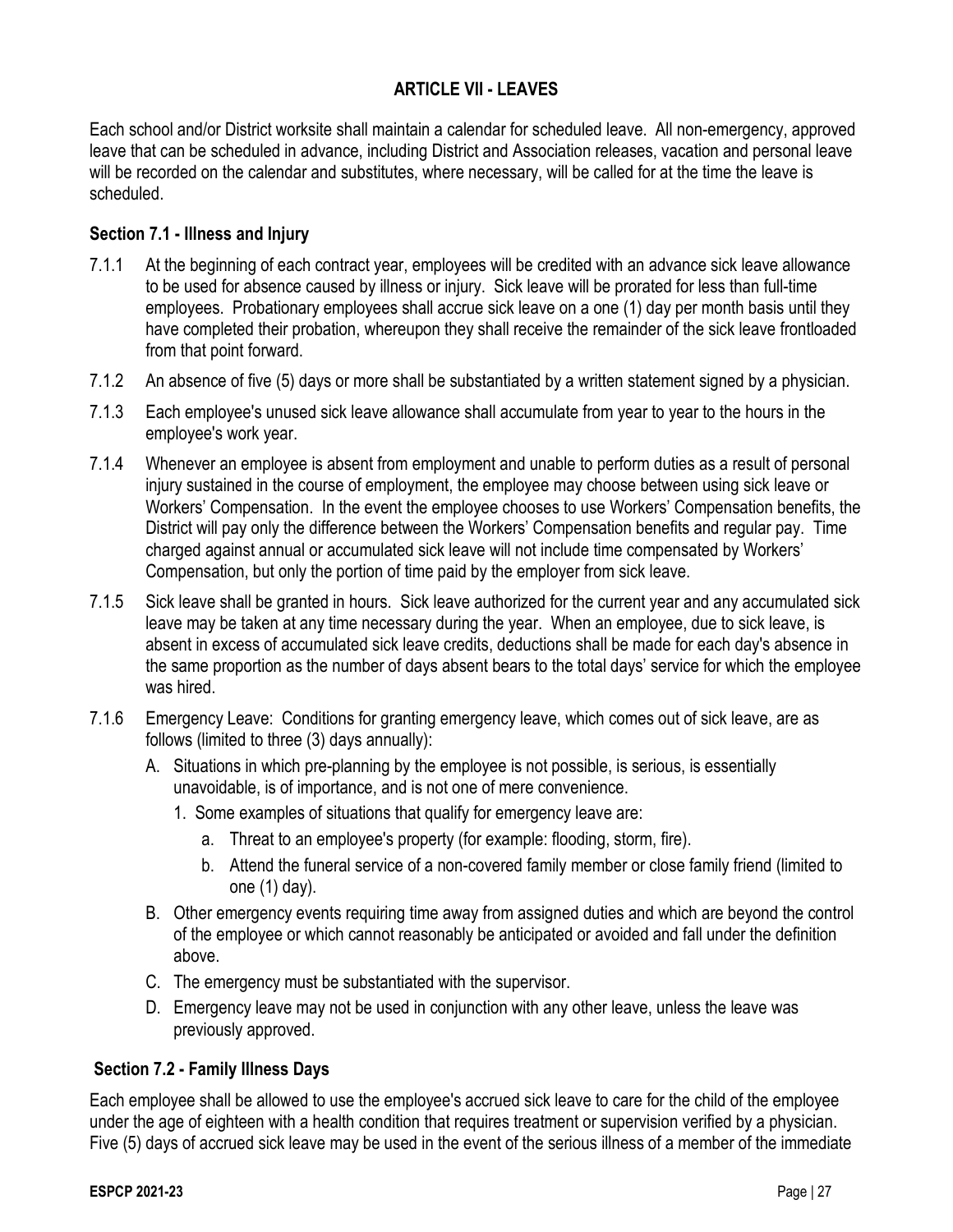family with verification by a physician in order to make arrangements for proper care. (Immediate family shall be defined as per the State Family Care law.)

## **Section 7.3 - Personal Leave**

- 7.3.1 Two (2) days annually and may accumulate up to four (4) days for obligations that cannot be completed outside the contracted day or year. Personal leave is not vacation time, and these days shall not be intentionally used to extend holidays, vacations or breaks. Only two (2) days may be cashed out in any given year and no more than two (2) may be used consecutively.
- 7.3.2 Prior notice of three working days is required for all uses of personal leave.
- 7.3.3 Personal leave cash-out (SERS 2 & 3): To encourage a reduction in the non-essential use of personal leave, members of SERS 2 and 3 retirement plans are eligible to cash-out personal leave as follows:

7.3.3.1 Two (2) days of personal leave may be cashed out at the employee's per diem rate. The cash-out request must be submitted in writing, signed by the employee, to the Payroll Office no later than the last day of school and will be paid on the July check. Employees may request to cash out leave up to their current balance of personal leave remaining as of the last day of school. No more than two (2) personal leave days can be carried over to the next school year. Any leave in excess of two (2) days not cashed out will be forfeited.

## **Section 7.4 - Jury Duty**

- 7.4.1 Leave for jury duty required by law shall be at full pay.
- 7.4.2 Leaves of absence with pay shall be granted when an employee is subpoenaed to appear in a court of law.
- 7.4.3 Employees subpoenaed by the Association in suits against the District shall be exempt from this provision.

## **Section 7.5 - Maternity, Paternity, or Adoption Leave**

7.5.1 Unpaid: An employee wishing to take an extended leave for maternity/adoption purposes shall be allowed a maximum of a one (1) year leave of absence for that purpose. A maternity/adoption leave that begins during a school year shall terminate at the beginning of the next school year. An employee planning a maternity/adoption leave under this policy shall notify the District as soon as practical and an agreeable date for the beginning of the leave will be set. An employee who wishes paternity leave may take unpaid leave up to thirty (30) workdays.

Student Nutrition Employees Only: Employees on such leave shall have first consideration for appropriate vacancies occurring during the leave.

- 7.5.2 Paid: An employee requesting maternity, paternity or adoption leave should give written notice to the District at least four (4) weeks prior to anticipated leave. The request shall include a statement regarding the anticipated return to duty, which normally will be within thirty (30) workdays after childbirth. Sick leave shall be granted for leave taken under this policy. In the event paid sick leave is exhausted, the employee shall be considered on unpaid sick leave until return to duty.
- 7.5.3 Adoption Leave: An employee requesting adoption leave should give written notice to the District at least four (4) weeks prior to the anticipated need or as early as the employee learns of her/his adoption date. The request shall include a statement regarding the anticipated return to duty. Up to thirty (30) days of sick leave shall be granted for leave taken under this paragraph. In the event paid sick leave is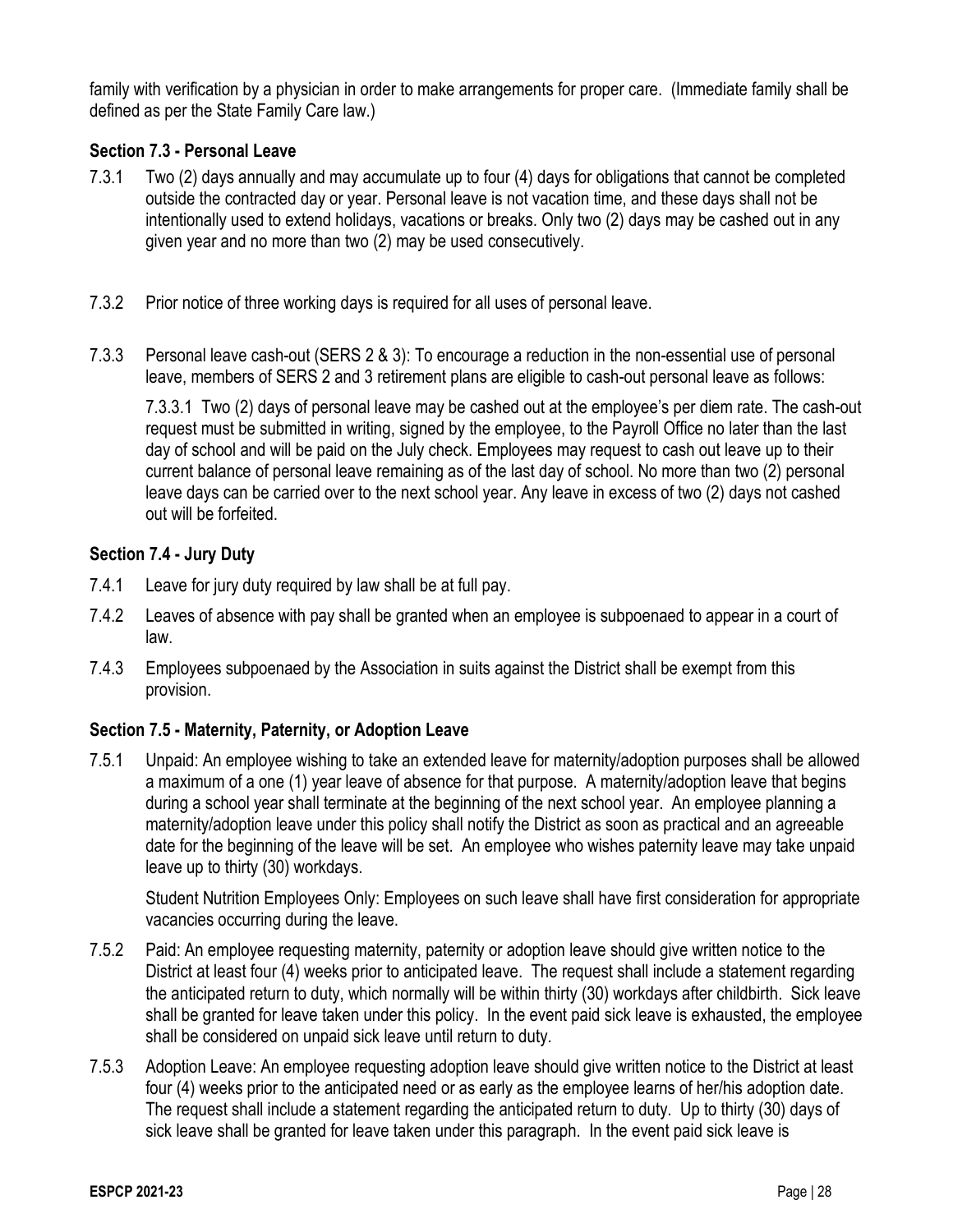exhausted, the employee may take up to thirty (30) workdays unpaid adoption leave. Leave under this paragraph shall be for an adopted child of the employee who is under the age of six at the time of placement for adoption.

7.5.4 Upon returning to duty, the employee's assignment will be subject to the current needs of the District, but with effort being made to place the employee in a comparable position from which the leave was taken.

### **Section 7.6 - Bereavement Leave**

- 7.6.1 Absence owing to death in the immediate family shall be granted with full pay for up to five (5) consecutive days. Immediate family shall be defined as the following family relationships to either the employee or their spouse/domestic partner: father and mother, parent surrogate, spouse/domestic partner, children, siblings, grandparents, grandchildren, aunts and uncles, nephews and nieces, and any relative or significant other residing in the employee's household. One (1) day of bereavement leave will be allowed for a close friend or other relation.
- 7.6.2 Paid leave shall also be granted for each occurrence of any person standing in a familial relationship.
- 7.6.3 Requests for bereavement leave shall be made according to District procedures at the Human Resources Office.
- 7.6.4 When extended travel or a second leave is necessary in order to attend to a funeral, memorial service, or business relating to the death, two (2) days will be allowed in addition to leave days provided in Section 7.6.1.

#### **Section 7.7 - Association Leave**

- 7.7.1 Professional Association Leave: Leave for attendance at local, state, or national meetings of the Association shall be requested of the District Human Resources Office by the Association President in writing. When such request requires employees to be absent from their assignment, the Association will reimburse the District for District expenses created by such absences. No more than six (6) employees will be released for Association Leave on any day, except for labor negotiations preparation and sessions with the District, or WEA/NEA Representative Assembly. Reasonable release for labor negotiations or WEA/NEA Representative Assembly shall be granted. No employee will have more than three (3) consecutive days of Association Leave. WEA or NEA employee leave requests shall be sent directly to the Human Resources Office. The leave request must include WEA's or NEA's agreement to reimburse the District for expenses created by such absences.
- 7.7.2 President's Leave: A leave of absence for a specific time shall be granted upon request to the President of the Association for the purpose of allowing time during the workday for presidential duties. The leave may not be less than .25 (1/4) FTE for a period of one (1) year.
- 7.7.3 The Association will reimburse the District for that portion of the President's salary and all employee benefits that are comparable to the portion of time released from her/his duties. The President shall accrue all benefits that she/he would have accrued in the position prior to leave.
- 7.7.4 Payments to the District will be made on a quarterly basis:

November 30th February 28th May 31<sup>st</sup> August 31st

Upon return to her/his duties, the President will be assigned to a position comparable to the position held prior to the leave, if possible.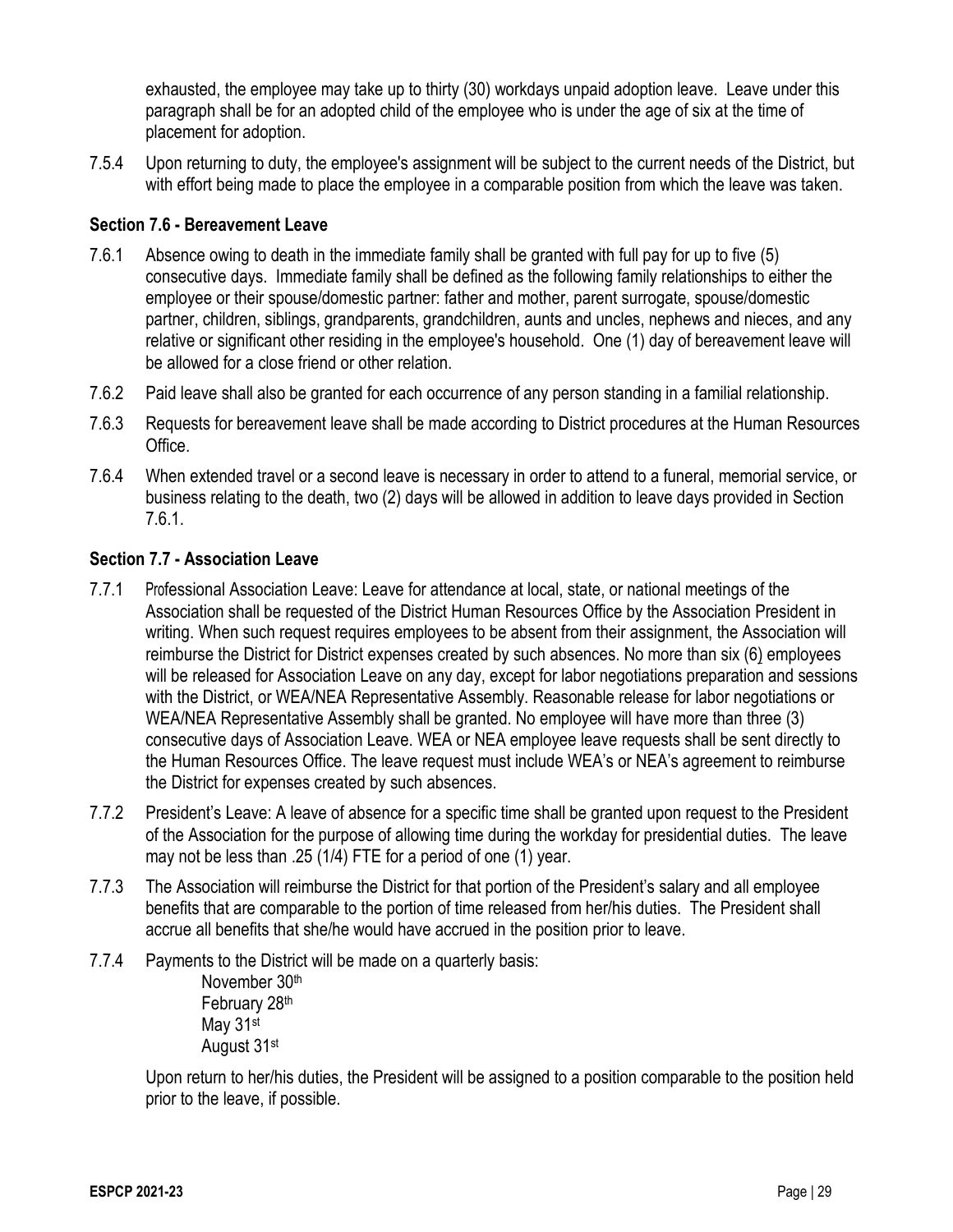### **Section 7.8 - Military Leave**

- 7.8.1 District employees shall be granted leave of absence with pay if called for military training. To receive this pay, the employee must present a copy of her/his written orders to the District Human Resources Office. The leave with pay shall be the first fifteen (15) days, and any time needed in addition to this shall be accounted for as vacation time or leave without pay.
- 7.8.2 Per the Revised Code of Washington (RCW) 49.77, Washington State Military Family Leave Act, employees whose spouse is a member of the United States armed forces who have been notified of an impending deployment may take up to fifteen (15) days of unpaid leave per deployment to spend time with their spouse. This leave is not to be used after the deployment has ended.
- 7.8.3 Employees may use up to twenty-six (26) weeks of FMLA to care for a spouse, child, parent or next of kin who is recovering from an illness or injury sustained in the line of duty while on active duty as a member of the Armed Forces.
- 7.8.4 Employees who have a family member in the National Guard or reserves, who are deploying or deployed, may use FMLA for certain difficult reasons related to the deployment. Please contact the Human Resources Office to determine eligibility.

### **Section 7.9 - Political Leave**

An employee elected to or appointed to any State or Federal political office shall apprise the Superintendent in order that determination may be made whether the District's program needs permit the employee's absence from her/his position to serve in such public office. If determination is made by the Superintendent that leave may be granted, such leave of absence shall be without pay and shall be limited to one term of office. Return to employment from such leave will be at the beginning of the first semester following the end of the first term or the beginning of the semester following the date by which the employee's unsuccessful election campaign's final election results are known conclusively. The District will make every effort to place the employee in a similar position from which leave was taken.

#### **Section 7.10 - Other Leaves**

Leaves of absence up to one (1) year may be granted. Such leaves are without pay. The District will attempt to place the returning employee in the same or similar position from which the leave was taken. The District and employee will agree to conditions of return from other leave prior to such leave being granted.

#### **Section 7.11 - Leave Sharing**

- 7.11.1 Employees may donate sick leave or annual (vacation) leave to leave sharing for the benefit of any employee who is suffering from an extraordinary or severe illness, injury, impairment, or physical or mental condition which has caused or is likely to cause the employee to take leave without pay or terminate her/his employment.
- 7.11.2 An employee who has accrued an annual (vacation) leave balance of more than ten (10) days is allowed to transfer annual (vacation) leave for leave sharing. The leave to be donated cannot result in an accrued annual balance of fewer than ten (10) days. The employee cannot donate leave that would be lost if it were not taken by a specific time.
- 7.11.3 An employee who does not accrue annual (vacation) leave, but who has an accrued sick leave balance of more than twenty-two (22) days, is allowed to transfer sick leave for leave sharing.

An employee cannot donate sick leave days that would result in her/his sick leave account going below twenty-two (22) days.

7.11.4 Employees shall not receive more leave than the number of contracted days remaining in the current school year. No employee shall receive a total of more than two hundred sixty-one (261) days of leave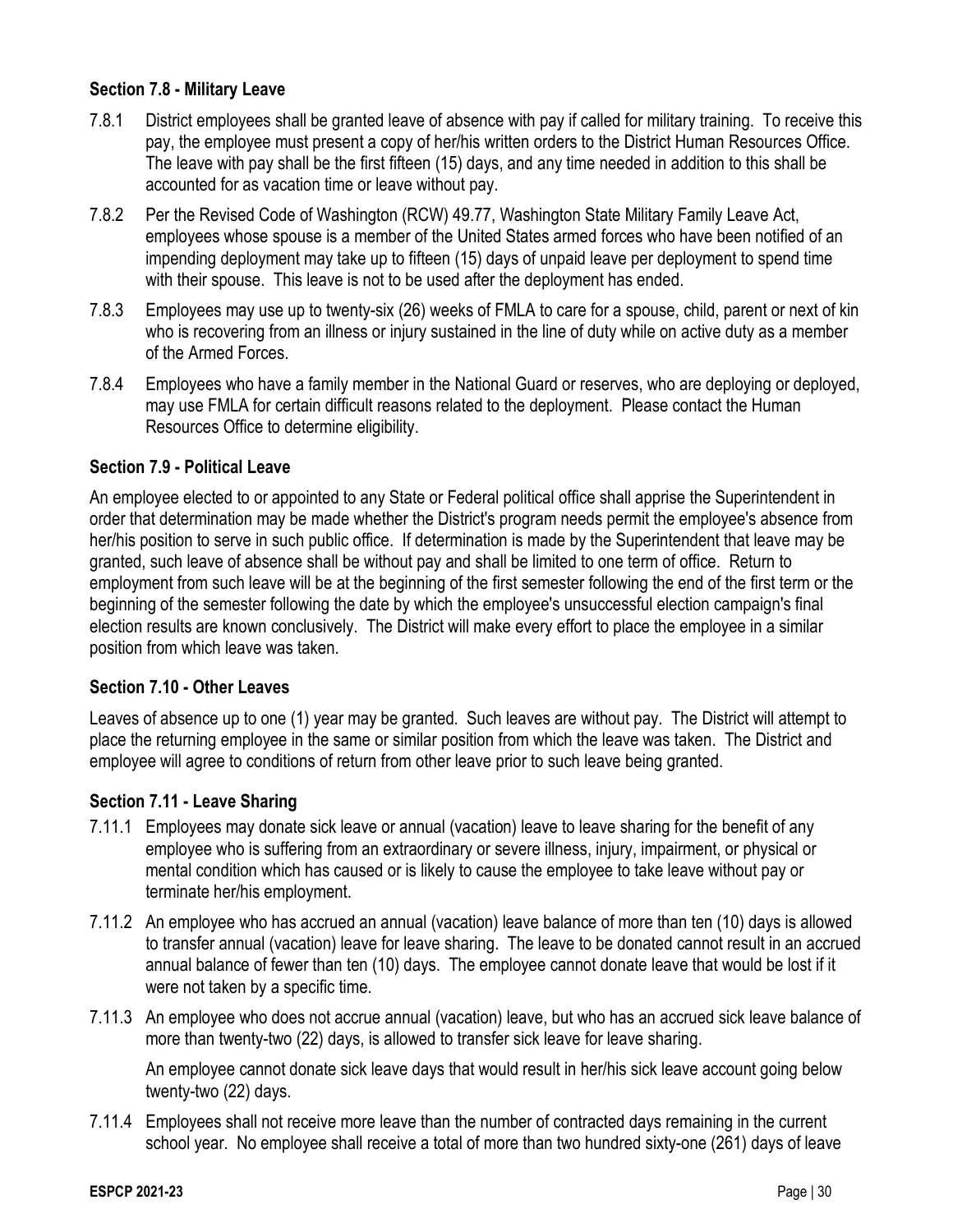during total state employment. A maximum of sixty (60) days each school year can be drawn by one (1) employee.

- 7.11.5 An employee may receive donated leave if:
	- a. The staff member's absence and the use of shared leave are justified by documentation.
	- b. The staff member has been found to be ineligible to receive industrial insurance benefits.
	- c. All forms of paid leave available for use by the recipient must be used prior to using shared leave.
- 7.11.6 Forms will be available at each worksite for employees who wish to donate or receive leave.

## **Section 7.12 - The Family Medical Leave Act**

Family and Medical Leave provisions as explained on the form "Information Regarding the Family and Medical Leave Act" shall apply. (See Appendix 5)

For Military Leave refer to Section 7.8.2 of this Agreement.

## **Section 7.13 – Domestic Violence Leave**

Per the Revised Code of Washington (RCW) 49.76, Domestic Violence Leave law, employees may take leave for themselves or a family member who is a victim of domestic violence, sexual assault or stalking to take care of legal, law enforcement or health care needs. Those interested in obtaining confidential support regarding this leave should contact the Human Resources Office directly.

## *Section 7.14 – PFMLA*

Employees shall be eligible to receive Paid Family and Medical Leave (PFML) under the Washington State Family and Medical Leave and Insurance Act. To be eligible for this leave, employees must have worked a minimum of 820 hours within the past calendar year. The District shall use the state insurance for PFML, administered by the Washington State Employment Security Department (ESD). Qualifying events, eligibility for the PFML benefit, and the amount of that benefit, are determined through the ESD. Employees may elect to use other leaves concurrently with PFML. If paid leave is used concurrently with PFML, it will be considered a supplemental benefit. The District shall maintain employee benefits while employees are on approved PFML leave subject to the rules of SEBB. The employer shall pay the employer portion of the PFML premium and the employee shall pay the employee's portion.

## **Section 7.15 FMLA Leave Forms**

District leave forms shall be consistent with the requirements of this Agreement and the forms are available on the Human Resources web page.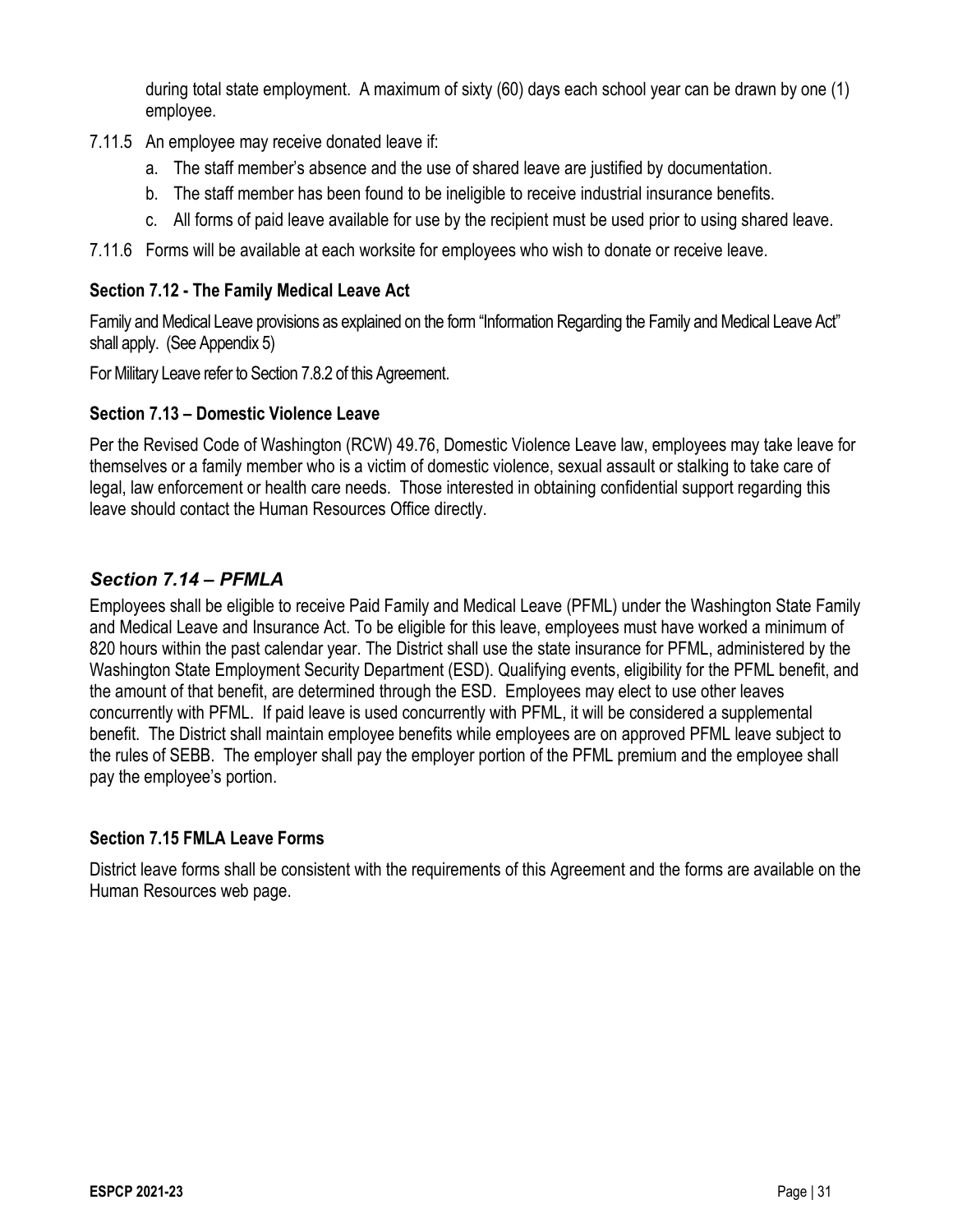## **ARTICLE VIII – FISCAL**

#### **Section 8.1 - Salary, Salary Payment**

- 8.1.1 The salary schedule is found in Appendix 4A for the 2021-22 school year**.** For the 2022-23 school year, the wage rates in Appendix 4B shall be increased by the inflationary adjustment as defined in RCW 28A.400.205, plus an additional 1%.
	- 8.1.1.3 Student Nutrition employees shall receive one (1) additional workday to take place prior to the start of the work year.
- 8.1.2 An employee is eligible for an increment step on September 1<sup>st</sup> of the current school year if her/his hire date is prior to January 1<sup>st</sup> of the previous school year.
- 8.1.3 Payday shall be the last business day of each month.
- 8.1.4 All employees shall be paid on a twelve (12) month basis. Employees who terminate employment prior to May will receive final payment of all compensation due on their next regular payday after termination. Those terminating after May 1<sup>st</sup> may request to receive a final payment of all salary due on their next regular payday after termination or to have their final pay paid in monthly installments in May, June, July, and August. In this case, benefits will continue in effect in the same manner as before the termination notice.
- 8.1.5 Upon request of Human Resources, an employee will receive an explanation of how her/his pay is spread over the year, and how pay is calculated and reflected on each employee's paycheck.
- 8.1.6 Mechanics that work evening shifts shall receive an additional one dollar (\$1) an hour in differential pay.

#### **Section 8.2 - Direct Deposit**

- 8.2.1 Direct deposit advices will be mailed or sent through the District courier to employees.
- 8.2.2 Employees not under direct deposit must pick up their monthly paycheck at the District Payroll Office.
- 8.2.3 Employees not under direct deposit and not able to pick up their paycheck may make prior written authorization to the District Payroll Office to release their paycheck to a designee.
- 8.2.4 All new hires are required, as a condition of employment, to be under direct deposit.

#### **Section 8.3 - Transportation Reimbursement**

When authorized in advance by the employee's supervisor, mileage reimbursement for use of the employee's personal vehicle for District business will be at the Internal Revenue Service (IRS) rate. Mileage is not authorized when traveling to and from one part-time job to another within the District.

## **Section 8.4 - Sick Leave Cash-Out**

- 8.4.1 Employees are allowed to cash in unused sick leave days above an accumulation of sixty (60) days at a ratio of one (1) full day of monetary compensation for four (4) accumulated sick leave days. At the employee's option, they can cash-out their unused sick leave days in February of the school year following any year in which a minimum of sixty (60) days of sick leave is accrued and each February thereafter at a rate equal to one (1) day's current monetary compensation of the employee for each four (4) full days of accrued sick leave. The employee's sick leave accumulation shall be reduced four (4) days for each day compensated.
- 8.4.2 Sick Leave Cash-Out at Retirement or Death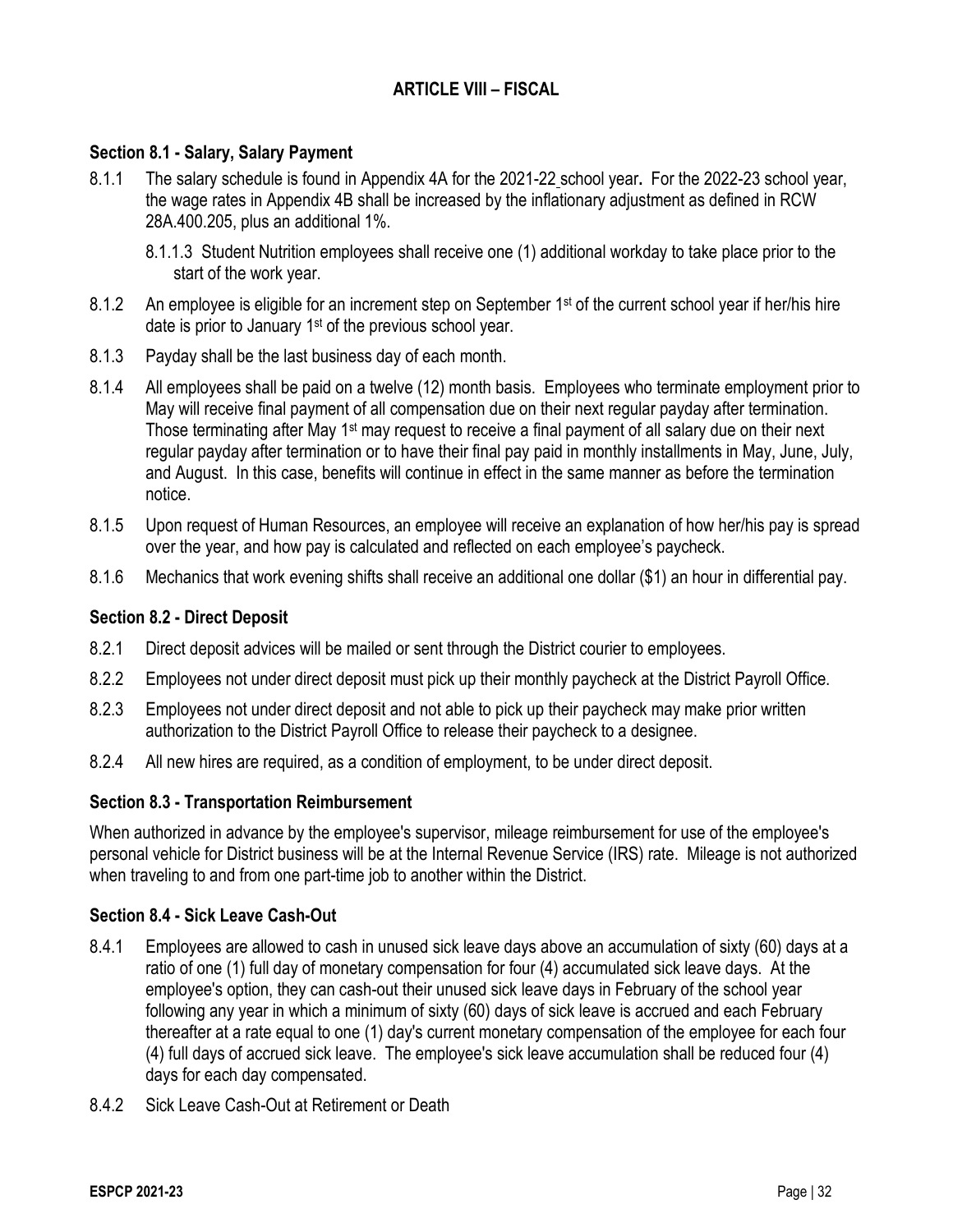At the time of separation from District employment due to retirement or death, an eligible employee or the employee's estate shall receive remuneration at a rate equal to one (1) day's current monetary compensation of the employee for each four (4) full days of accrued sick leave for illness or injury.

### **Section 8.5 – Benefits**

All of the provisions of this section shall be interpreted consistent with the rules and regulations of SEBB and are intended to be a summary of the legal requirements and the agreements of the parties.

8.5.1 Employer Contribution:

The District shall pay the full portion of the employer contribution as adopted in the School Employees Health Care Coalition agreement for all employees who meet the eligibility requirements as defined by SEBB. For purposes of benefits provided under SEBB, school year shall mean September through August, and shall be referred to as the eligibility year. If the eligibility year is specifically redefined by the HCA, the parties agree to comply with that definition.

The District will provide benefits to employees through SEBB, to include but not be limited to:

Basic Life and Accidental Death and Dismemberment Insurance (AD&D) Basic Long-Term Disability Vision Dental including Orthodontia Medical Plan

Employees will also have the option of enrolling in a Health Savings Account (HSA) when a qualifying High Deductible Plan (HDHP) is selected for their medical insurance.

### 8.5.2 Eligibility**:**

All employees, including substitute employees, shall be eligible for full insurance coverage under the SEBB program if they work, or are anticipated to work 630 hours or more in an eligibility year, so long as they maintain an employee/employer relationship.

Should an employee who previously was not expected to be eligible for benefits under SEBB work 630 hours in one year, the employee will become eligible for benefits to begin the month after attaining 630 hours.

When an employee is hired into a position that would qualify for benefits if filled for the full eligibility year, there are not enough days remaining in the year to achieve 630 hours and the employee is anticipated to work at least six hundred thirty hours the next school year, that employee will be provided with benefits coverage.

All compensated hours in any position within the district shall count for purposes of establishing eligibility.

#### 8.5.3 Benefit Enrollment and Continuity of Coverage:

In the month of September, benefit coverage for eligible employees begins their first day of work, so long as the employee works on or before the first day of school. For all other eligible employees, benefit coverage will begin the first day of the month which follows the employee's first day of work.

When a new employee was previously employed by a SEBB employer and was eligible for SEBB coverage, that employee will have uninterrupted benefit coverage if the employee is anticipated to work 630 hours in a school year.

#### 8.5.4 Benefit Termination: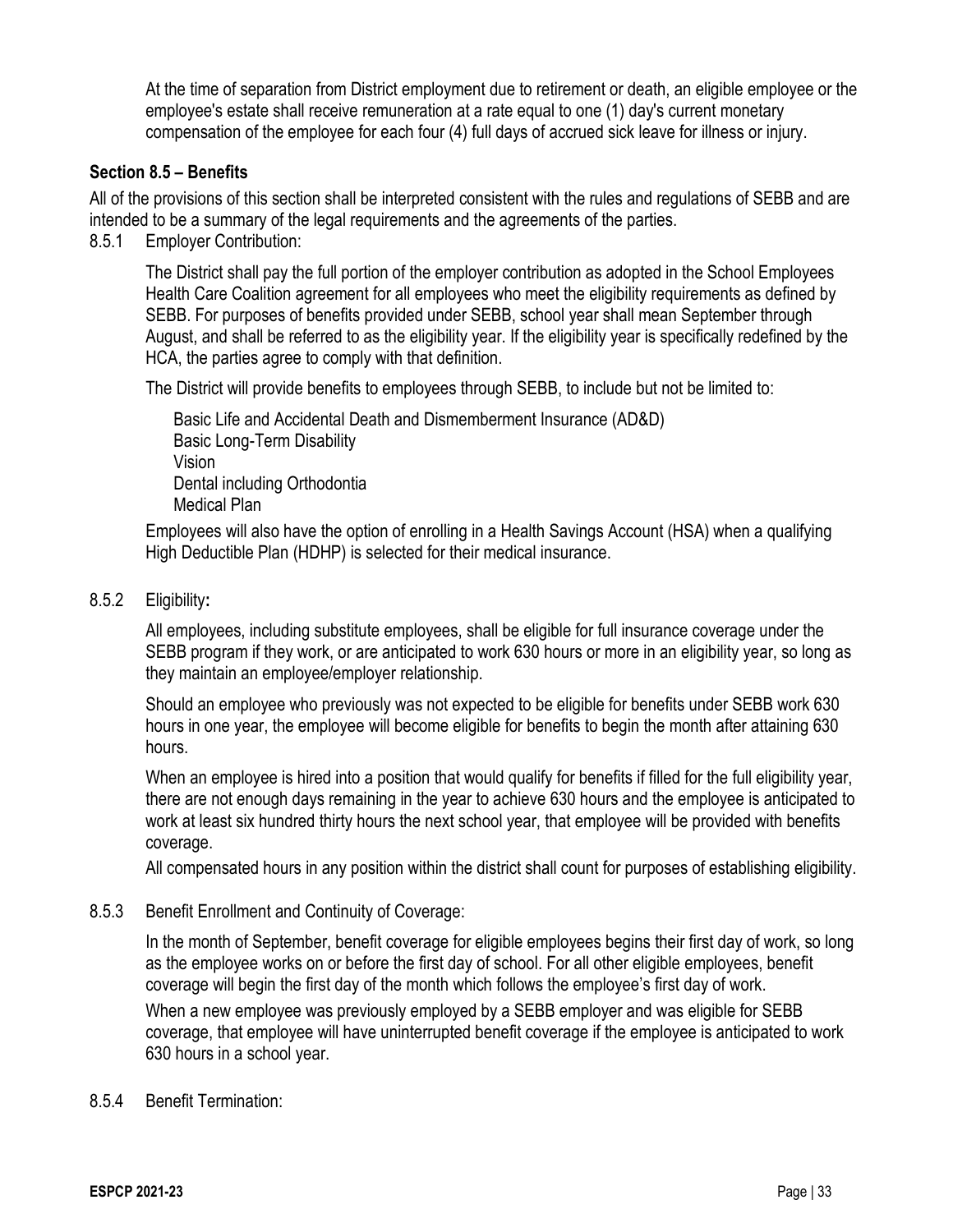Any employee eligible for benefits who terminates the employee/employer relationship shall continue to receive benefits through their final month of employment. In cases where separation occurs after completion of the student year, benefit coverage will continue through August 31. Any exception shall be requested by the employee and confirmed by the District.

8.5.5 Employees are eligible to participate in the District's IRS Section 125 program.

### **Section 8.6 - Deductions/Automatic Payroll Deposits**

- 8.6.1 Automatic payroll deductions and/or deposits are available to Financial institutions affiliated with the Northwest Automated Clearinghouse Association:
- 8.6.2 Employees shall provide the required information to the Payroll Office by the 10th of the month.
- 8.6.3 Employees wishing to make changes in deposits must notify the Payroll Office by the 10th of the month. Employees wishing to make changes in deductions must notify the Payroll Office by the 20th of the month.

### **Section 8.7 - Longevity Steps**

After completion of fifteen (15) continuous years of employment within the bargaining unit, employees shall receive a longevity step that is an additional four percent (4%) of the last regular step of the applicable salary schedule. After twenty (20) continuous years of employment within the bargaining unit, employees shall receive a longevity step that is an additional eight percent (8%) of the last regular step of the applicable salary schedule. The E1 and E2 classifications will receive longevity steps of five percent (5%) after fifteen (15) years and ten percent (10%) after twenty (20) years.

#### **Section 8.8 – Substitute Pay**

- 8.9.1 Drivers' substitutes shall be paid at a rate equal to the first step on the Driver Salary Schedule.
- 8.9.2 Other substitutes in classified positions shall be paid as indicated in Appendix 4E.
- 8.9.3 Substituting in the Classroom: A bargaining unit member may request to be placed on the emergency teacher substitute list for the school in which she/he is employed. The following conditions are necessary in order to be a building emergency substitute:
	- a) The employee has worked in the applicable school for over one (1) full calendar year.
	- b) The employee has worked as a classroom paraeducator.
	- c) The principal has certified the employee's ability to handle a classroom for short-term assignments. The classified employee will not be required to design lesson plans and will follow lesson plans provided.
	- d) The employee has been approved and placed on the "building emergency substitute" list in Human Resources.
	- e) No certificated substitutes, including certificated emergency substitutes, are available and the principal requests the assignment of the building emergency substitute on a day-to-day basis. No building emergency substitute may be assigned more than five (5) consecutive days without a daily review by the principal and a new request. No building emergency substitute may be assigned to a long-term assignment.
	- f) In the event an employee is assigned as a substitute, she/he will receive her/his regular pay rate plus three dollars (\$3) per hour for the time spent substituting. The principal will be responsible for submitting the time on the approved timesheet.
	- g) Work as an emergency substitute will not be part of a classified employee's evaluation.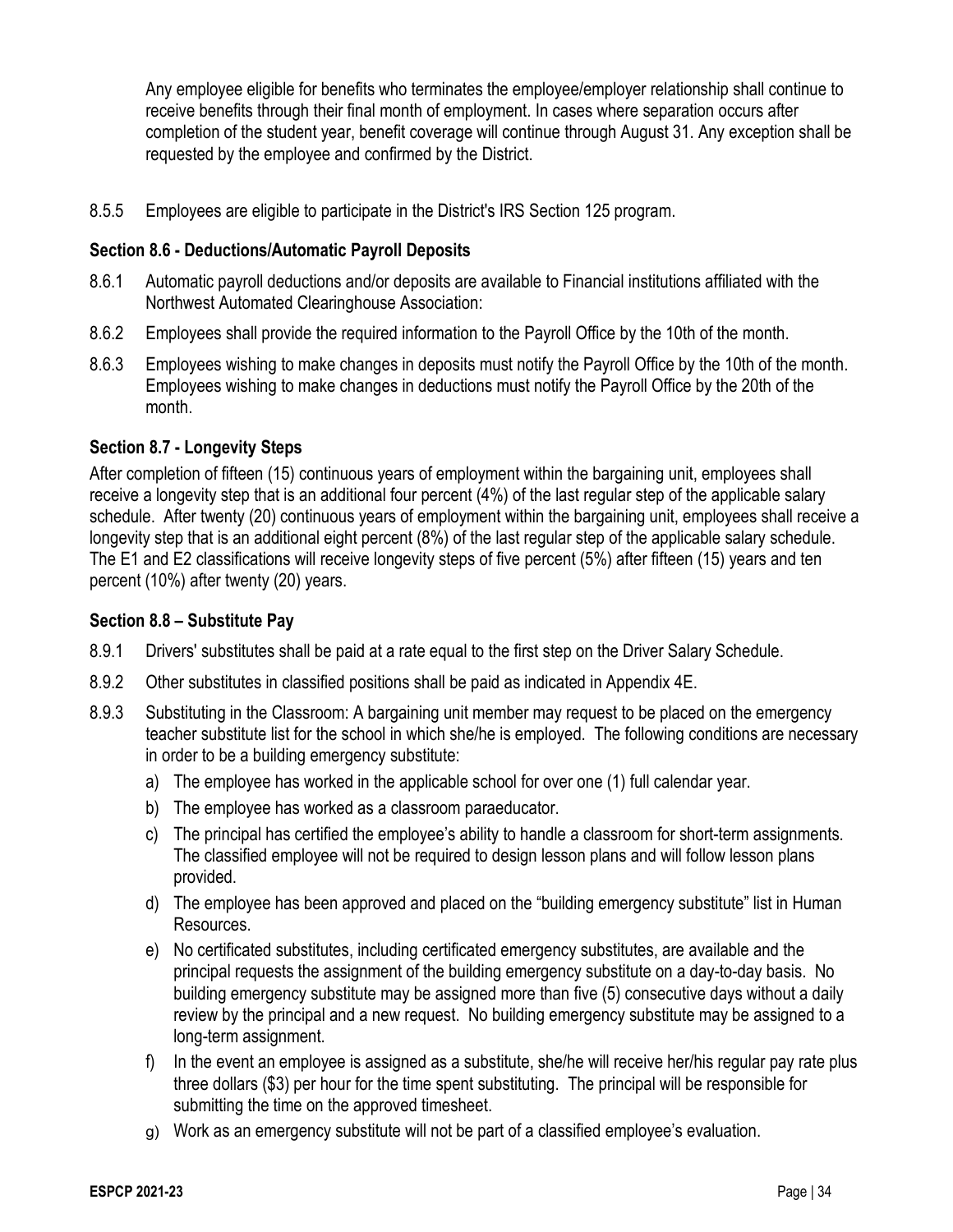## **ARTICLE IX – TRAINING/STAFF DEVELOPMENT**

### **Section 9.1 – Training**

- 9.1.1 The District and Association encourage District employees to obtain training from District providers whenever possible. The District shall compensate employees in the unit for attendance at required training courses including team meetings or other building groups to which the classified employee has been appointed by the principal and is required to attend. Compensation shall be paid at the employee's straight time hourly wage (or applicable overtime rate for any time over eight (8) hours per day or forty (40) hours per week), and shall include registration fees and the cost of required materials. Employees will be provided release time during the workday to complete required Vector training, or with supervisor approval, may complete the training outside of the regular workday and will be paid at the employee's regular rate of pay.
- 9.1.2 Bus Driver Training Classes will be provided by the District. Employees attending such training classes will be paid at her/his straight time hourly wage. Employees who have direct contact with students requiring special medical handling will be trained prior to assuming responsibility for the student's transportation.
- 9.1.3 In addition to employee's regular work calendars, the District will provide a District directed day of staff development scheduled on non-student time. Employees who attend the training shall be paid at their regular hourly rate. Secretaries will be notified of District annual secretarial training as soon as possible.
- 9.1.4 Paraeducators shall receive three (3) days of training time to be determined between the building or department administrator and the employees. Additionally, the paraeducator work year shall be reduced by the three (3) workdays of the day before school, state in-service and semester break with no loss of pay. These days and hours are for training purposes (e.g. staff meetings, professional development). Extra work hours shall be paid on a time sheet, not out of the three (3) training days, unless the employee agrees to extra hours being paid out of training pay.
	- 9.1.4.1 The District will provide fourteen (14) hours of paid time and access to appropriate trainings each year to facilitate completion of the Fundamental Course of Study (FCS). Paraeducators who have completed the FCS shall be provided fourteen (14) hours of paid time each year to attain clock hours towards certifications as defined by OSPI.

Training may be district provided or from another state approved clock hour provider. The district will support the use of Professional Growth Plans (PGP) as allowed by OSPI.

When possible, training towards general, subject matter or advanced certifications beyond the fourteen (14) paid hours will be provided during the regular workday or year (ex. concurrent with certificated training or in-service days, early release conference days, etc.).

In the event of a change in state funding or requirement for paraeducator certification the parties will bargain modifications to the CBA or to District practice that these changes may necessitate.

- 9.1.5 The District shall provide appropriate training to all employees who are designated responsible for giving medications to students. The District shall provide appropriate training to those responsible for performing serious medical procedures such as deep suctioning, prior to the employee assuming responsibility for the procedure. Catheters and feeding tube insertion will be done by employees trained to insert catheters and feeding tubes.
- 9.1.6 The Association staff development fund shall be seventy thousand dollars (\$70,000).
	- 9.1.6.1 Classified employees who wish to enhance their work performance (by taking classes or attending a workshop or conference, for example) will provide their supervisor a copy of the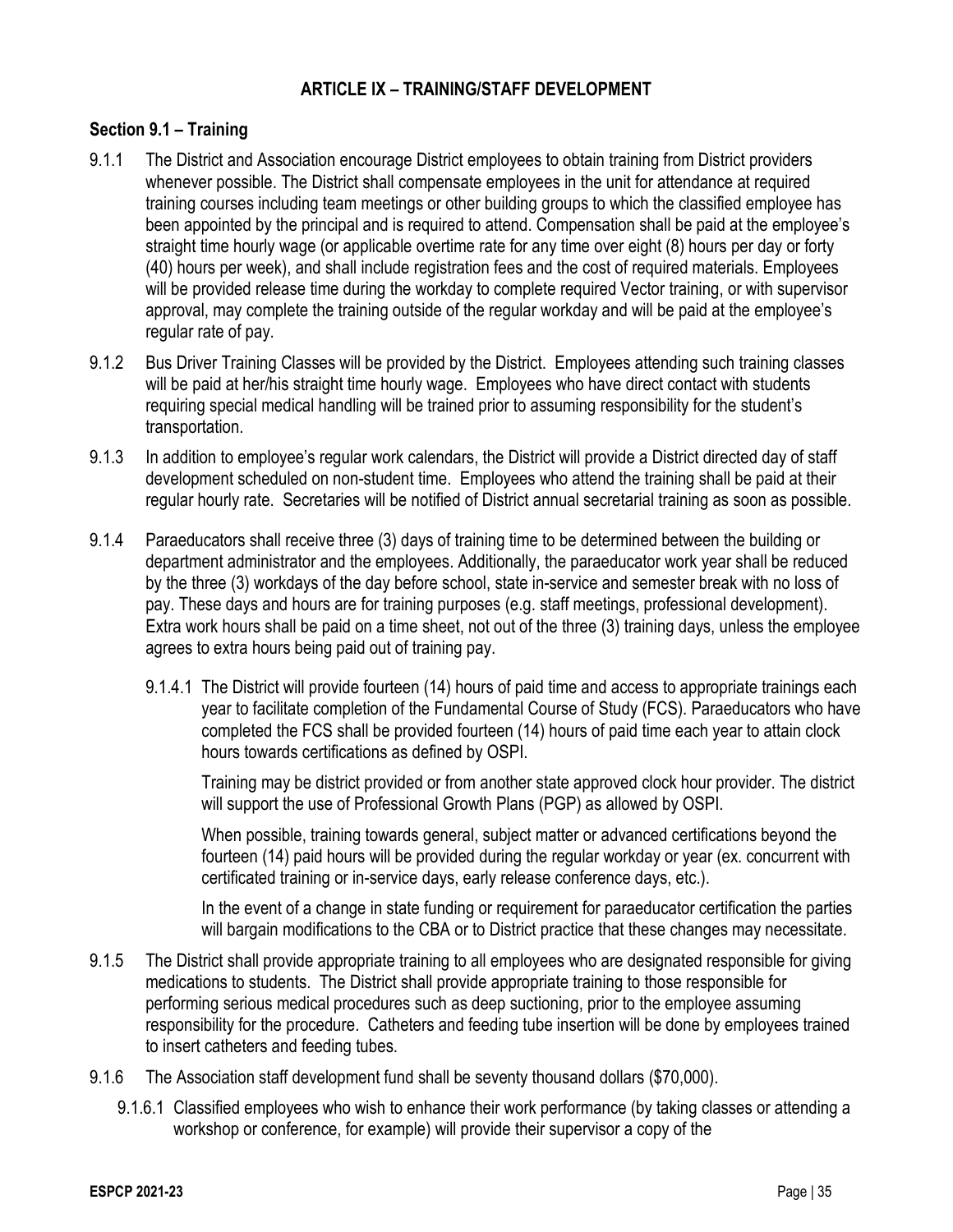class/course/workshop/conference offering. Offerings must be applicable to the employee's job or assist in gaining skills for a promotion. The staff development fund may be used for skill upgrades relevant to the position in which she/he works or another District position that would constitute a promotion for the employee and for relevant technical or professional training through a professional/technical organization. Other acceptable uses of the fund would be for staff development and training on student management, core competencies, first aid, conflict resolution, teambuilding or communication skills. The fund shall not be accessed for travel, lodging or salary payments. It may be used to pay for college, university or technical college tuition aimed at satisfying the requirements of the paraeducator Special Education Core Competencies, provided use will be on a reimbursable basis with proof of a successful completion of each course. Individual courses at a college, university or technical college, up to three (3) per year, may be paid for by the fund, provided that only one (1) course will be approved during the first half (1/2) of the school year.

- 9.1.6.2 Supervisors will review an employee's staff development offering for approval and will provide the appropriate form to the employee. When approved, the form and supporting documentation will be forwarded to Human Resources.
- 9.1.6.3 The fund shall be managed on a first come, first served basis. If an individual has drawn the equivalent of a college course from the fund in the first half of the school year, she/he must wait until the next semester to again request funds.
- 9.1.6.4 Student Nutrition substitutes shall be trained in the duties consistent with the jobs they are assigned.
- 9.1.7 The District and the Association are dedicated to a goal of providing valuable training to employees for the benefit of the employee and the District. Employees who complete training will receive stipends. Maximum annual stipend amount is six hundred dollars (\$600) per year.
	- 9.1.7.1 Stipends are paid based on hours, clock hours or credits earned during the current school year. Employee will receive five dollars (\$5.00) per hour of class. One (1) quarter credit equals ten (10) hours of class, and one (1) semester credit equals fifteen (15) hours of class.
	- 9.1.7.2 Process: Submit the "ESPCP Stipend" form (Appendix 6) with verification of completion of the hours. Forms of verification may include, but are not limited to, certificates of completion, Washington State clock hour forms, and transcripts. Other forms of verification may be acceptable. Contact Human Resources if verification is not readily available. Payment will be made the month following receipt of coursework documentation. Training completed during a fiscal year (between September 1st and August 31st) must be turned in by August 31st to kick start the annual stipend for the following fiscal year. Employees will have until September 30<sup>th</sup> of the year to turn in the "ESPCP Stipend" form from the prior school year. The employee will be paid for the training and the annual stipend will then start the next fiscal year.
	- 9.1.7.3 Example: Coursework completed August 15, 2022. Paperwork turned in by August 31st, paid in that year and annual stipend begins August 31, 2022. If paperwork is turned in between September 1 and 30, 2021, hours will be paid in the following month (October 2021). The annual stipend payment will begin August 31, 2022. Paperwork from the prior school year turned in October 1 and beyond for any course completed during the 2020-2021 school year will not be accepted for any payment.
	- 9.1.7.4 Once an employee earns a stipend, that stipend will continue on an annual basis, to be paid in August of each year, based on the amount earned during the prior school year. The amount will continue to grow as the employee continues to earn hours, up to six hundred dollars (\$600) per year. If an employee has worked the full school year and chooses to resign, they will receive their stipend in August.
	- 9.1.7.5 Training must occur outside the workday/work year and not be required for the job. All online and classroom-based training must be completed through one or more of the following options: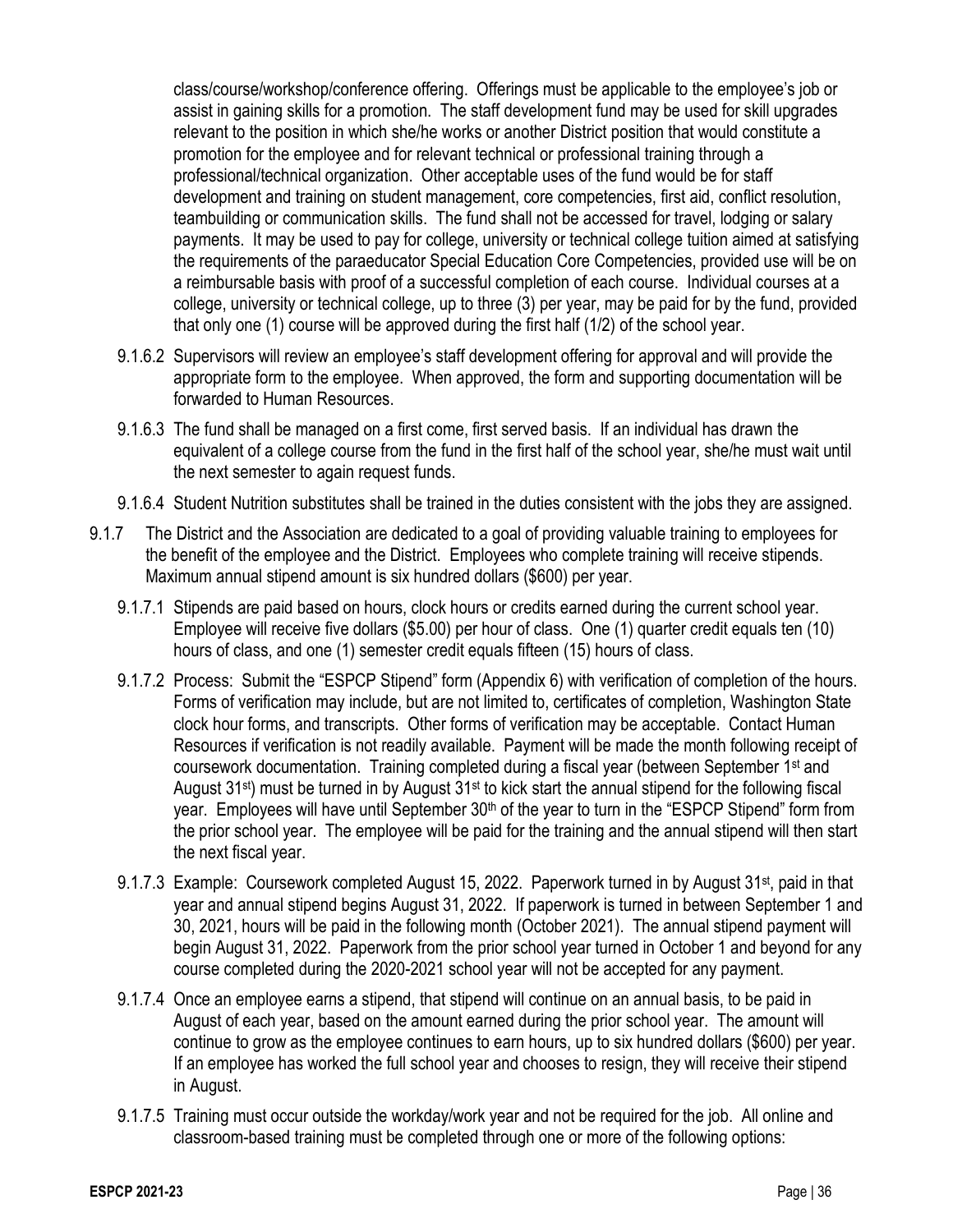- a) Accredited institution of higher learning
- b) Accredited technical or community college where appropriate
- c) Industry recognized training organization
- d) OSPI approved clock hour provider

## **Section 9.2 – Mandatory Training**

- 9.2.1 Training as a condition of employment or training required by an employee's job classification shall be required for all paraeducators in first aid, CPI, autism, Right Response, etc.
- 9.2.2 Training will be provided for staff in the areas of student supervision (for example: lunchroom, playground, bus area).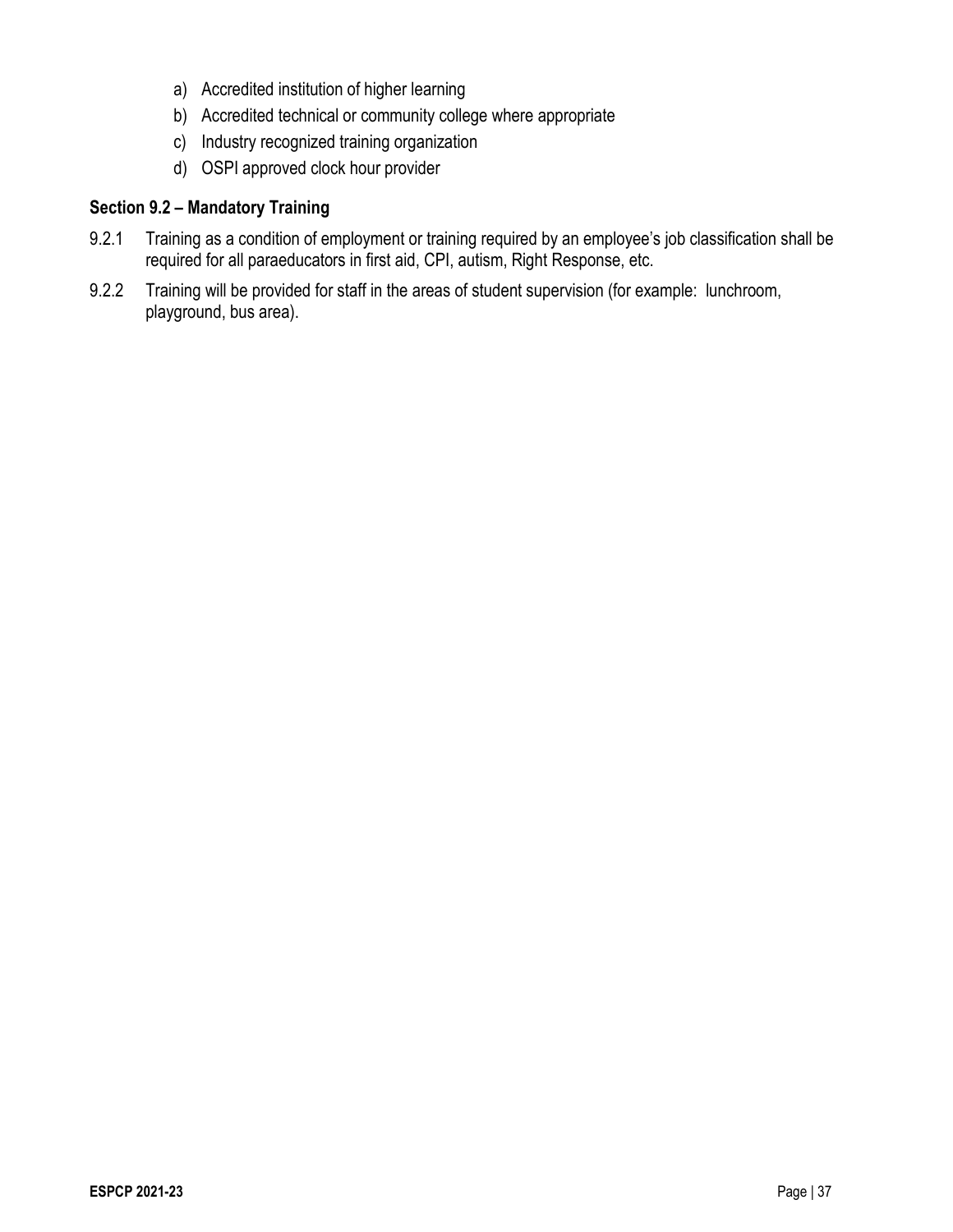## **ARTICLE X – CLASSIFICATION**

#### **Section 10.1 - Class Specifications**

- 10.1.1 Descriptions of all classifications in this bargaining unit shall be maintained in the Human Resources Office. The employee shall be given the current class specifications when first assigned to a position and may request copies as needed. The District has the right to modify class specifications at any time to ensure that the duties and required knowledge, skills, and abilities are current and relevant. The District will provide the Association with a copy of any changed class specification.
- 10.1.2 Within thirty (30) days of beginning work in a new position, the employee and her/his immediate supervisor shall meet and review the District's approved class specification and specific job duties for the position, along with the District's evaluation criteria.
- 10.1.3 All job duties shall be consistent with the classification described above.

### **Section 10.2 – Job Appeal**

- 10.2.1 The Job Appeal Committee comprised of three (3) members selected by the Association and three (3) members selected by the District, shall be authorized to review appeals, recommend updates to job descriptions if there is a significant change in job requirements for a position, and make recommendations for placement of new job classifications on the Salary Schedule (Appendix 4A-4C). The committee members will be retrained in October of each year.
- 10.2.2 Job appeal requests may be brought forward by the District, the Association, or individual employee(s) for positions where there has been a significant change in the level of responsibility. Employees may request a job appeal no more than once every two (2) years.
- 10.2.3 Placement of new jobs will initially be made by the District. Recommendations for final placement will be made by the committee. Any changes to pay will be made retroactively to the first day the job began.
- 10.2.4 Prior to implementing the recommendations, the Superintendent and/or designee and the Association President shall meet to discuss the findings and sign the committee recommendations.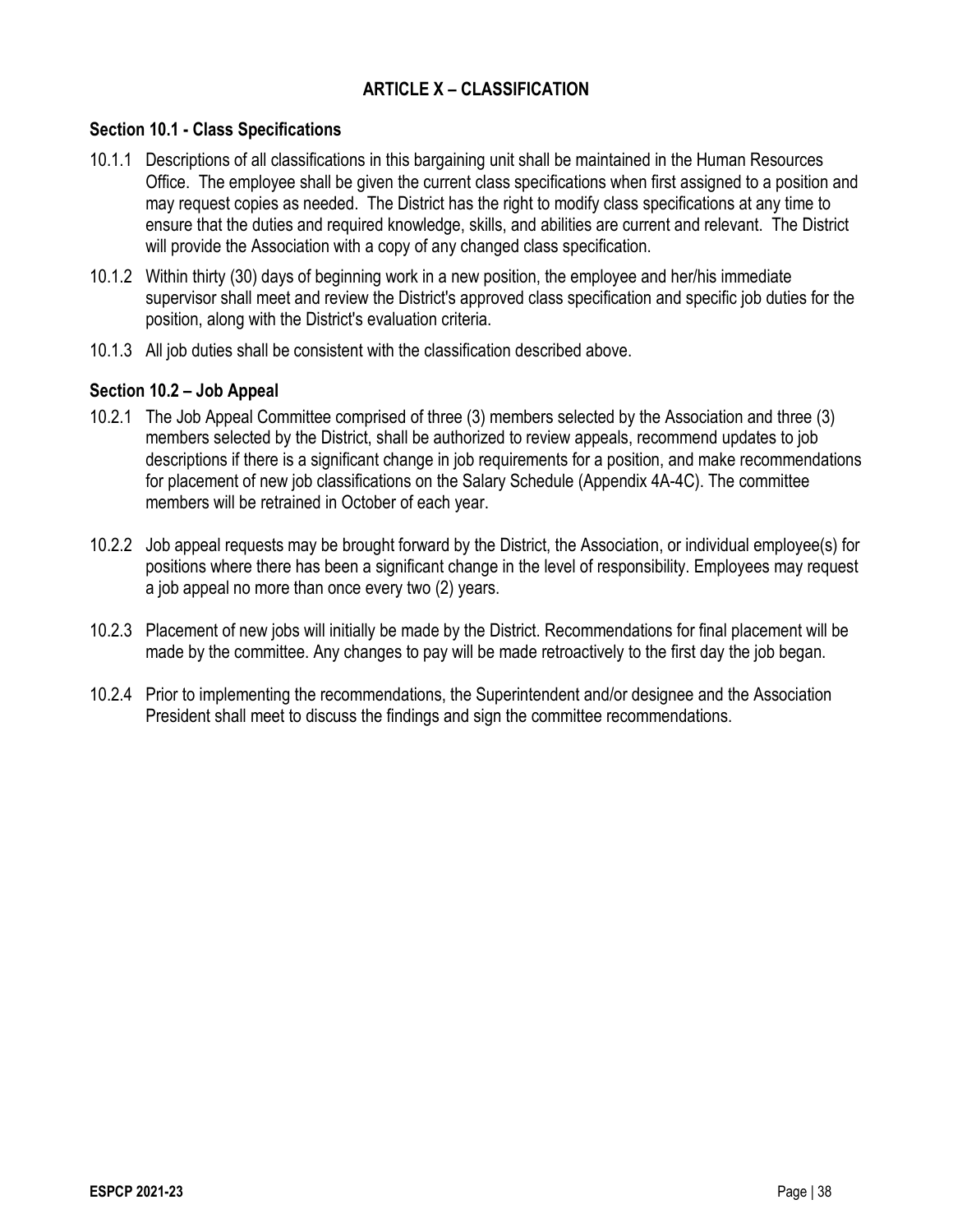## **ARTICLE XI – DURATION**

- 11.1.1 This Agreement shall become effective September 1, 2021 and shall remain in full force and effect to and including August 31, 2023 During the term specified, this Agreement may be altered, added to, or deleted from only through the voluntary, mutual consent of both parties.
- 11.1.2 If the legislature reduced the District's levy authority, or in the event of a double levy authority, the District and the Association agree to meet and negotiate regarding the amount of compensation impacted. Nothing bargained may violate compensation limitations imposed by state law or subject the District to a state funding penalty.

In witness whereof, the District and the Association have executed this Agreement this 1<sup>st</sup> day of November of 2021.

\_\_\_\_\_\_\_\_\_\_\_\_\_\_\_\_\_\_\_\_\_\_\_\_\_\_\_\_\_\_\_\_\_\_\_\_\_\_\_ \_\_\_\_\_\_\_\_\_\_\_\_\_\_\_\_\_\_\_\_\_\_\_\_\_\_\_\_\_\_\_\_\_\_\_\_ Irene Oda **DATE CONSIDENT CONSIDER Alyssa Anderson Pearson DATE** President **President President** Educational Support Personnel of Clover Park Board of Directors, Clover Park School District

\_\_\_\_\_\_\_\_\_\_\_\_\_\_\_\_\_\_\_\_\_\_\_\_\_\_\_\_\_\_\_\_\_\_\_\_ Ron Banner **DATE Superintendent** Clover Park School District

\_\_\_\_\_\_\_\_\_\_\_\_\_\_\_\_\_\_\_\_\_\_\_\_\_\_\_\_\_\_\_\_\_\_\_\_ Lori McStay, Chief Negotiator DATE Executive Director for Human Resources Clover Park School District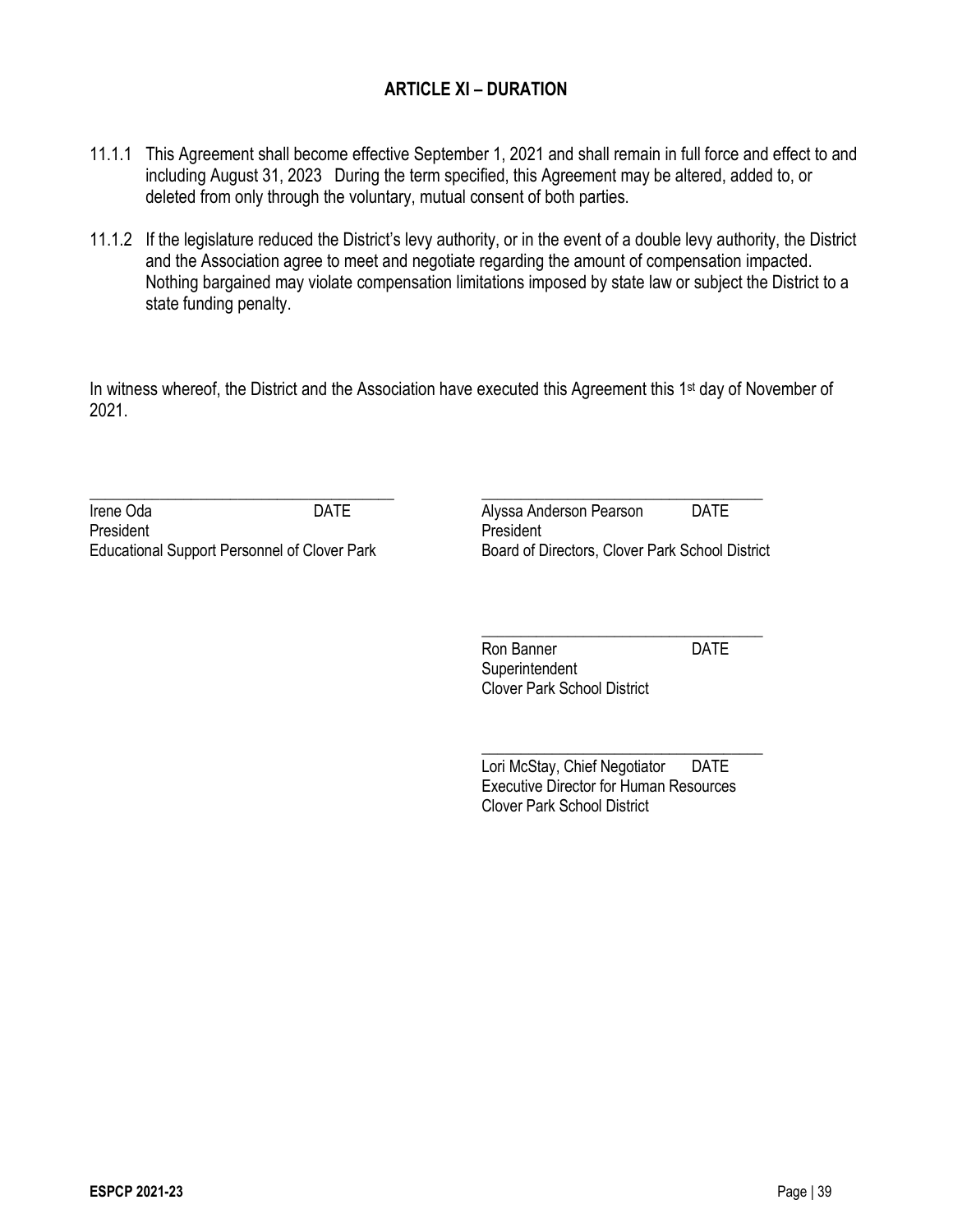## **APPENDIX 1 – Grievance Form**

## **Grievance Report Form**

Clover Park School District

|                                         |                                   | Date Filed ______________________                                                                                                                                                                       |
|-----------------------------------------|-----------------------------------|---------------------------------------------------------------------------------------------------------------------------------------------------------------------------------------------------------|
| <b>Building</b>                         | Assignment                        | Name of Grievant                                                                                                                                                                                        |
|                                         | STEP ___ (Indicate 1, 2, 3, or 4) |                                                                                                                                                                                                         |
|                                         |                                   |                                                                                                                                                                                                         |
|                                         |                                   | B. 1. Statement of Grievance (Please be specific about the action or inaction giving rise to this grievance<br>- where, who, what and when). Where possible cite contract Article and Section violated. |
|                                         |                                   | 2. Relief Sought: <u>Alexander Communication</u> Communication of the Sought:                                                                                                                           |
| Signature of Grievant                   |                                   | Date                                                                                                                                                                                                    |
| Signature of Association Representative |                                   | the control of the control of the control of<br>Date                                                                                                                                                    |
| C. Disposition of Supervisor/Principal: |                                   |                                                                                                                                                                                                         |
|                                         |                                   |                                                                                                                                                                                                         |
| Signature of Principal/Supervisor       |                                   | Date                                                                                                                                                                                                    |

If more space is needed in reporting, attach an additional sheet. Provide copies to grievant, Association Representative, and Human Resources.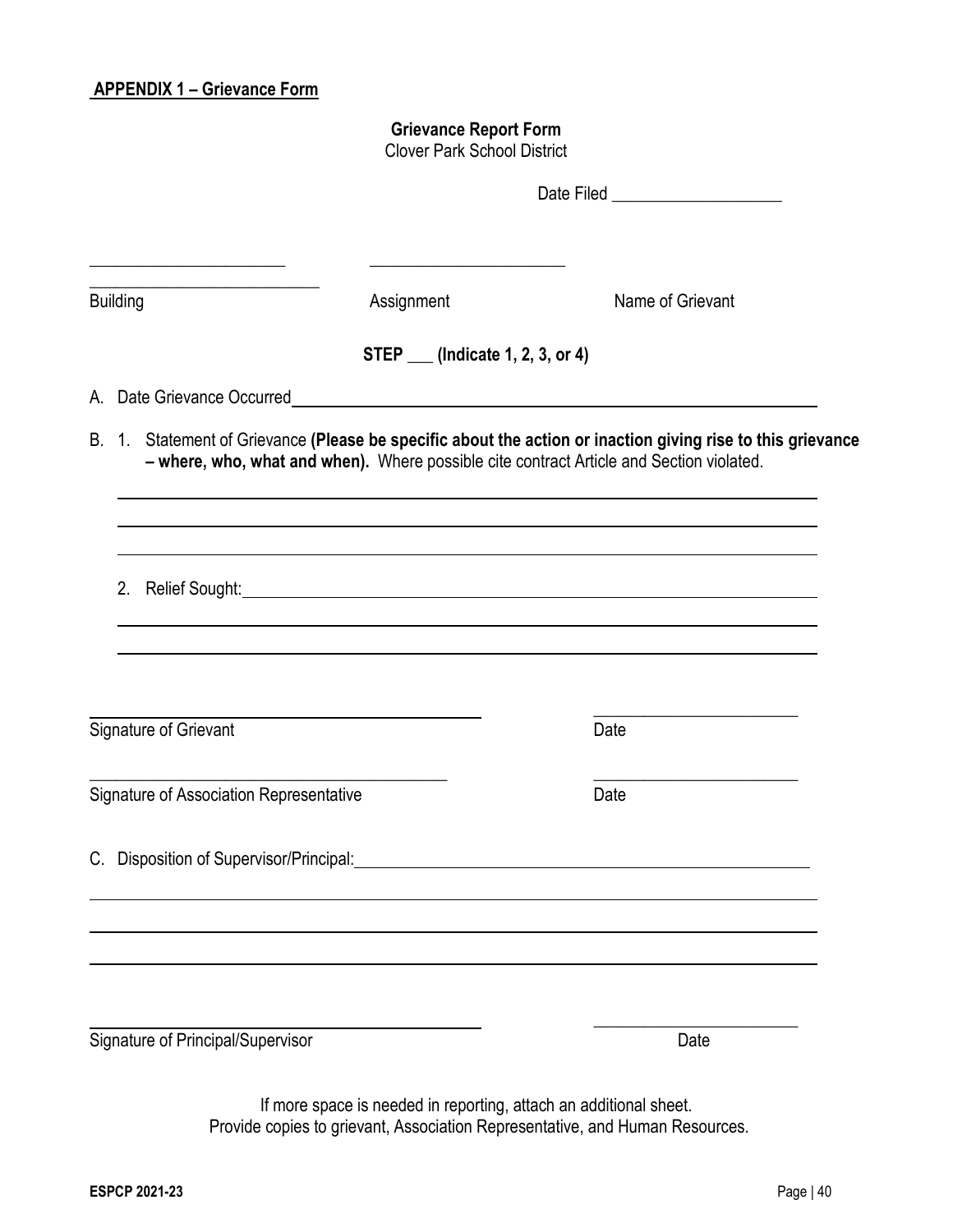## **APPENDIX 2 – Evaluation**

|                                     | lover Park                                                                                                                                                                                                                                                                                                                                                                                                                                                                      | <b>CLASSIFIED Employee Standards for Evaluation</b> |                                        | Page 1 of 4                                    |
|-------------------------------------|---------------------------------------------------------------------------------------------------------------------------------------------------------------------------------------------------------------------------------------------------------------------------------------------------------------------------------------------------------------------------------------------------------------------------------------------------------------------------------|-----------------------------------------------------|----------------------------------------|------------------------------------------------|
|                                     | <b>School District</b>                                                                                                                                                                                                                                                                                                                                                                                                                                                          |                                                     | Choose one:                            |                                                |
|                                     |                                                                                                                                                                                                                                                                                                                                                                                                                                                                                 |                                                     | <b>COMPREHENSIVE</b><br><b>FOCUSED</b> |                                                |
|                                     |                                                                                                                                                                                                                                                                                                                                                                                                                                                                                 |                                                     |                                        |                                                |
| Name:                               |                                                                                                                                                                                                                                                                                                                                                                                                                                                                                 | Location:                                           |                                        |                                                |
| Assignment:                         |                                                                                                                                                                                                                                                                                                                                                                                                                                                                                 | <b>School Year:</b>                                 |                                        |                                                |
| Date:                               |                                                                                                                                                                                                                                                                                                                                                                                                                                                                                 |                                                     | 90 Day                                 | Annual                                         |
|                                     | <b>COMPREHENSIVE</b> - Employee is evaluated in all criterion areas. This evaluation is used when an employee is new to a job<br>classification, or overall rating is not "Proficient" or "Distinguished."                                                                                                                                                                                                                                                                      |                                                     |                                        |                                                |
|                                     | FOCUSED - Any employee who has received an overall rating of "Proficient" or "Distinguished" on his/her Comprehensive evaluation<br>may opt to receive a focused evaluation.                                                                                                                                                                                                                                                                                                    |                                                     |                                        |                                                |
| evaluated on two criterion.         | On a Focused evaluation, an employee chooses one area of focus and the evaluator chooses one area of focus. The employee will be                                                                                                                                                                                                                                                                                                                                                |                                                     |                                        |                                                |
|                                     | For Focused, TWO of the following criterion boxes should be checked:                                                                                                                                                                                                                                                                                                                                                                                                            |                                                     |                                        |                                                |
| $\Box$ 1 - Initiative               | $\Box$ 2 - Adaptability<br>3 - Job Performance & Skills                                                                                                                                                                                                                                                                                                                                                                                                                         |                                                     | 7 - Professional Growth                | 4 - Communication w/Students, Staff, Community |
|                                     | 5 - Teamwork<br>6 - Professionalism                                                                                                                                                                                                                                                                                                                                                                                                                                             |                                                     |                                        |                                                |
| <b>RATING DEFINITIONS</b>           | In order to ensure the consistent application of ratings across the District, the following definitions are provided to guide the supervisor<br>in determining the appropriate rating for each of the seven (7) evaluative criteriafor classified employees.                                                                                                                                                                                                                    |                                                     |                                        |                                                |
|                                     | DISTINGUISHED-Indicates strong performance has consistently been observed in the category. The rating of "Distinguished" indicates<br>excellent performance that is consistently of very high quality. Quality of work regularly contributes to organizational goals, well<br>surpassing skills expected for a well trained and experienced individual in the position.                                                                                                         |                                                     |                                        |                                                |
| contribute to organizational goals. | PROFICIENT - Indicates effective performance has been observed in this category. The rating of "Proficient" indicates successful<br>completion of essential job requirements. Results show satisfactory work in the performance of the job functions. Work results                                                                                                                                                                                                              |                                                     |                                        |                                                |
|                                     | BASIC - Indicates the performance in this category has been observed as being inconsistent. The rating of "Basic" indicates the<br>cumulative performance in the criteria where the employee is inconsistent in demonstrating the ability to effectively perform job<br>functions. The primary work objectives show partial attainment. The need for performance improvement is indicated. The work of the<br>employee is inconsistent in contributing to organizational goals. |                                                     |                                        |                                                |
|                                     | UNSATISFACTORY - Indicates unacceptable and unsatisfactory performance has been observed in this category. The rating of<br>"Unsatisfactory" indicates the cumulative performance in the criteria area is at an unacceptable level. Work results show deficiencies<br>which interfere with the attainment of the primary objectives and the completion of job functions.                                                                                                        |                                                     |                                        |                                                |
| <u>NOTE</u>                         |                                                                                                                                                                                                                                                                                                                                                                                                                                                                                 |                                                     |                                        |                                                |
| timelines for improvement.          | Areas of work needing improvement may be discussed with the employee at any time during the year that<br>they are noted. If deficiencies continue, notice of specific areas needing improvement will be provided in writing and                                                                                                                                                                                                                                                 |                                                     |                                        |                                                |
| the rating.                         | Completion of the Comments/Evidence box below the respective criteria will include examples/evidence that support                                                                                                                                                                                                                                                                                                                                                               |                                                     |                                        |                                                |
|                                     |                                                                                                                                                                                                                                                                                                                                                                                                                                                                                 |                                                     |                                        |                                                |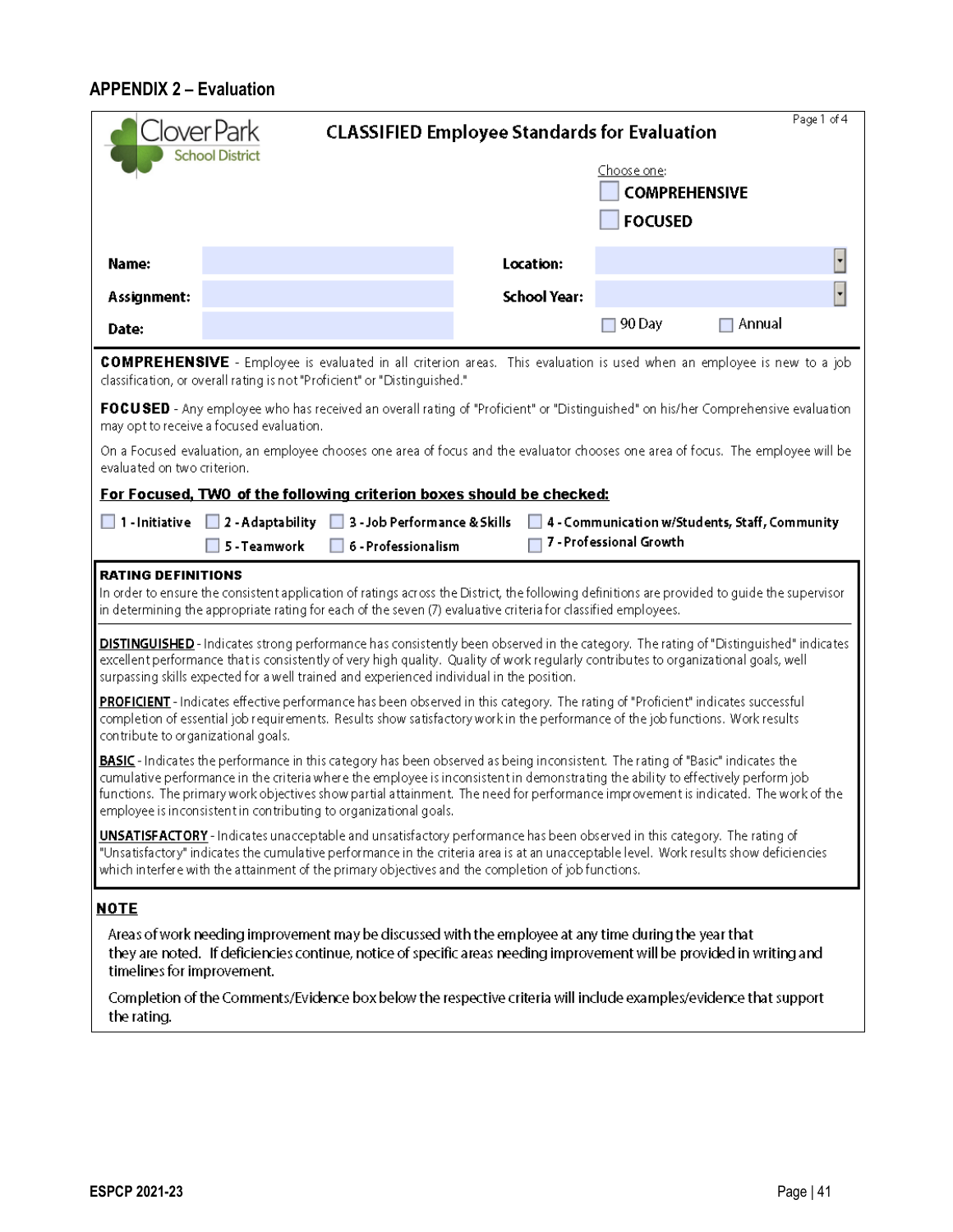## **APPENDIX 2 - Evaluation Continued**

| Name:                                                                                                                   |                                                                                                                       | Clover Park School District                                                                                            | Page 2 of 4                                                                                                                                                        |
|-------------------------------------------------------------------------------------------------------------------------|-----------------------------------------------------------------------------------------------------------------------|------------------------------------------------------------------------------------------------------------------------|--------------------------------------------------------------------------------------------------------------------------------------------------------------------|
|                                                                                                                         |                                                                                                                       | <b>CLASSIFIED Employee Standards for Evaluation</b>                                                                    |                                                                                                                                                                    |
| <b>CRITERIA 1 - Initiative - Ability to work independently.</b>                                                         |                                                                                                                       |                                                                                                                        |                                                                                                                                                                    |
| <b>Unsatisfactory</b>                                                                                                   | <b>Basic</b>                                                                                                          | Proficient                                                                                                             | Distinguished                                                                                                                                                      |
| Seldom meets job<br>responsibilities without<br>continuous supervision.                                                 | Sometimes is able to work<br>independently, but needs<br>frequent monitoring.                                         | Performs all duties with minimal<br>supervision. Often anticipates<br>what needs to be done and<br>completes the task. | Independent worker. Strives for<br>or seeks new and betters ways<br>to perform duties.                                                                             |
| <b>CRITERIA 1 - Comments/Evidence:</b>                                                                                  |                                                                                                                       |                                                                                                                        |                                                                                                                                                                    |
|                                                                                                                         |                                                                                                                       |                                                                                                                        |                                                                                                                                                                    |
|                                                                                                                         | CRITERIA 2 - Adaptability - Ability to change and adapt to varying conditions.                                        |                                                                                                                        |                                                                                                                                                                    |
| <b>Unsatisfactory</b>                                                                                                   | <b>Basic</b>                                                                                                          | Proficient                                                                                                             | Distinguished                                                                                                                                                      |
| Refuses to adapt to changes in<br>work routines or assignments.                                                         | Sometimes has difficulty making<br>adjustments to work routine or<br>assignments.                                     | Consistently able to make<br>adjustments to work routines or<br>assignments. Accepts change.                           | Adapts positively to and<br>functions well in changes in<br>work routines or assignments.<br>Flexible, and functions<br>effectively in a variety of<br>situations. |
| CRITERIA 2 - Comments/Evidence:                                                                                         |                                                                                                                       |                                                                                                                        |                                                                                                                                                                    |
|                                                                                                                         |                                                                                                                       |                                                                                                                        |                                                                                                                                                                    |
|                                                                                                                         | CRITERIA 3 - Job Performance & Skills - Executes skills necessary for the position.                                   |                                                                                                                        |                                                                                                                                                                    |
| <b>Unsatisfactory</b>                                                                                                   | <b>Basic</b>                                                                                                          | Proficient                                                                                                             | Distinguished                                                                                                                                                      |
| Work is performed at an<br>unacceptable level. Frequent or<br>substantial errors. Lacks basic<br>skills to perform job. | Work is performed at<br>Inconsistent levels. Errors are<br>evident. Displays most skills<br>required for tasks.       | Work is performed at a<br>satisfactory level and on time.<br>Displays necessary skills for<br>required tasks.          | High quality work is performed<br>in a timely and consistent<br>manner. Finds ways to make the<br>job more efficient and<br>functional.                            |
| CRITERIA 3 - Comments/Evidence:                                                                                         |                                                                                                                       |                                                                                                                        |                                                                                                                                                                    |
|                                                                                                                         |                                                                                                                       |                                                                                                                        |                                                                                                                                                                    |
|                                                                                                                         | CRITERIA 4 - Communication with Students, Staff, Community - Ability to exchange verbal and written info effectively. |                                                                                                                        |                                                                                                                                                                    |
| $\Box$ Unsatisfactory                                                                                                   | <b>Basic</b><br>г                                                                                                     | Proficient                                                                                                             | Distinguished                                                                                                                                                      |
| Inadequate communication<br>skills seriously affects job<br>function.                                                   | Lack of adequate<br>communication skills affects job<br>function.                                                     | Carries out and conveys written<br>and verbal information with skill<br>and accuracy. Cooperative and<br>helpful.      | Provides excellent<br>communication which enhances<br>service to others. Takes<br>initiative and anticipates<br>communication needs.                               |
| <b>CRITERIA 4 - Comments/Evidence:</b>                                                                                  |                                                                                                                       |                                                                                                                        |                                                                                                                                                                    |
| CRITERIA 5 - Teamwork - Ability to work well with others.                                                               |                                                                                                                       |                                                                                                                        |                                                                                                                                                                    |
| <b>Unsatisfactory</b>                                                                                                   | <b>Basic</b>                                                                                                          | Proficient                                                                                                             | Distinguished                                                                                                                                                      |
| Avoids participation with team.<br>Sabotages team decisions.<br>Frequently causes friction with<br>others.              | Passive team participant.<br>Inconsistently supports team.<br>decisions. Occasionally causes<br>friction with others. | Contributes and participates as<br>a positive team member.                                                             | Actively promotes team<br>performance and demonstrates.<br>leadership.                                                                                             |
|                                                                                                                         |                                                                                                                       |                                                                                                                        |                                                                                                                                                                    |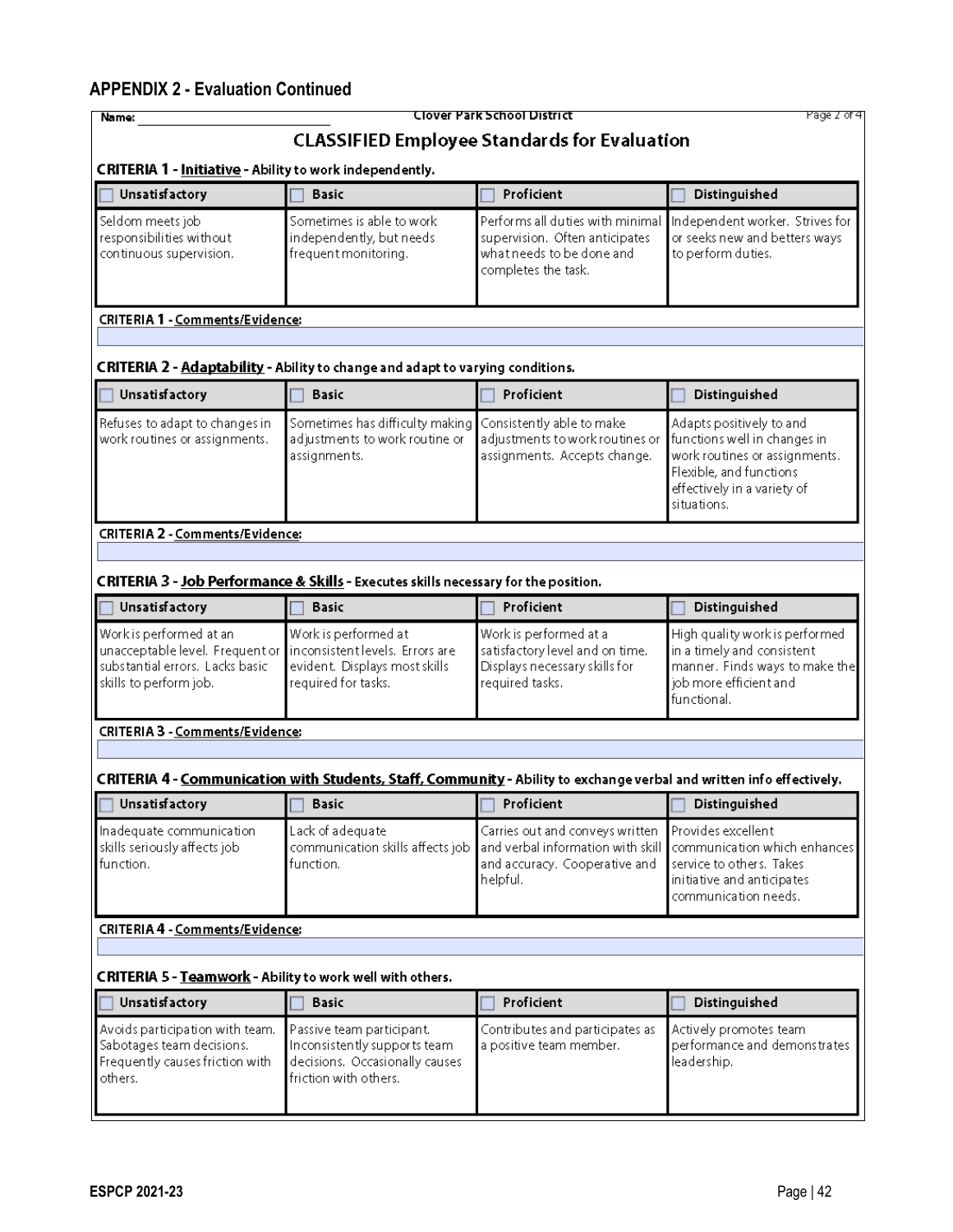| Name:                                                                                                                                                                                                                                                          |                                                                                                                                                                                                                                                                         | Clover Park School District                                                                                                                                                                                                                            | Page 3 of 4                                                                                                                                                                                                                                                                                                        |
|----------------------------------------------------------------------------------------------------------------------------------------------------------------------------------------------------------------------------------------------------------------|-------------------------------------------------------------------------------------------------------------------------------------------------------------------------------------------------------------------------------------------------------------------------|--------------------------------------------------------------------------------------------------------------------------------------------------------------------------------------------------------------------------------------------------------|--------------------------------------------------------------------------------------------------------------------------------------------------------------------------------------------------------------------------------------------------------------------------------------------------------------------|
|                                                                                                                                                                                                                                                                |                                                                                                                                                                                                                                                                         | <b>CLASSIFIED Employee Standards for Evaluation</b>                                                                                                                                                                                                    |                                                                                                                                                                                                                                                                                                                    |
| <b>CRITERIA 5 - Comments/Evidence:</b>                                                                                                                                                                                                                         |                                                                                                                                                                                                                                                                         |                                                                                                                                                                                                                                                        |                                                                                                                                                                                                                                                                                                                    |
|                                                                                                                                                                                                                                                                |                                                                                                                                                                                                                                                                         |                                                                                                                                                                                                                                                        |                                                                                                                                                                                                                                                                                                                    |
| <b>Unsatisfactory</b>                                                                                                                                                                                                                                          | CRITERIA 6 - Professionalism - Behavior, confidentiality, punctuality and attendance, professional appearance.<br><b>Basic</b>                                                                                                                                          | Proficient                                                                                                                                                                                                                                             | Distinguished                                                                                                                                                                                                                                                                                                      |
| Professional attitude, behavior,<br>and demeanor are consistently<br>negative.<br>Inappropriately shares<br>confidential information.<br>Frequently late and unreliable.<br>Professional appearance is<br>inappropriate for the workplace<br>and job function. | Professional attitude, behavior,<br>and demeanor are sometimes<br>negative.<br>Occasionally errors in sharing<br>confidential information.<br>Not always on time; not always<br>reliable.<br>Sometimes needs reminders<br>about appropriate professional<br>appearance. | Demonstrates professional<br>behavior and demeanor.<br>Deals appropriately with<br>confidential information.<br>Is on time for work and<br>appointments; reliable.<br>Professional appearance is<br>appropriate for the workplace<br>and job function. | Professional behavior and<br>demeanor positively influence<br>the workplace.<br>Deals appropriately with<br>confidential information.<br>Is on time for work and<br>appointments; reliable.<br>Professional appearance is<br>appropriate for the workplace<br>and job function.                                    |
| CRITERIA 6 - Comments/Evidence:                                                                                                                                                                                                                                |                                                                                                                                                                                                                                                                         |                                                                                                                                                                                                                                                        |                                                                                                                                                                                                                                                                                                                    |
|                                                                                                                                                                                                                                                                |                                                                                                                                                                                                                                                                         |                                                                                                                                                                                                                                                        |                                                                                                                                                                                                                                                                                                                    |
| Unsatisfactory                                                                                                                                                                                                                                                 | CRITERIA 7 - Professional Growth - Continual improvement in job skills and knowledge.<br><b>Basic</b>                                                                                                                                                                   | Proficient                                                                                                                                                                                                                                             | Distinguished                                                                                                                                                                                                                                                                                                      |
| Fails to keep current on new<br>developments/requirements in<br>area of job responsibility.<br>Resists feedback.                                                                                                                                               | Inconsistent with keeping<br>current on new developments/<br>requirements in area of job<br>responsibility. Reluctantly<br>accepts feedback.                                                                                                                            | Strives for improvement on a<br>regular basis. Is committed to<br>overall job performance.<br>Accepts feedback.                                                                                                                                        | Seeks feedback and uses input<br>for own growth. Shares new<br>learning with others. Overall job<br>performance is enhanced<br>through continual growth. Is<br>self reflective.                                                                                                                                    |
| CRITERIA 7 - Comments/Evidence:                                                                                                                                                                                                                                |                                                                                                                                                                                                                                                                         |                                                                                                                                                                                                                                                        |                                                                                                                                                                                                                                                                                                                    |
|                                                                                                                                                                                                                                                                |                                                                                                                                                                                                                                                                         |                                                                                                                                                                                                                                                        |                                                                                                                                                                                                                                                                                                                    |
| <b>OVERALL RATING:</b>                                                                                                                                                                                                                                         | rating was predominantly used should be reflected as the overall rating. Preponderance of evidence will be used to determine overall score.<br>Unsatisfactory<br>Basic                                                                                                  | <b>OVERALL EVALUATION RATING &amp; SUMMARY</b><br>Proficie nt                                                                                                                                                                                          | Evaluator Instructions: Review your ratings for each of the criteria. Two or more ratings of "Unsatisfactory" in the criteria categories results in<br>an Unsatisfactory overall rating, and must be reviewed with Human Resources prior to the employee evaluation meeting. Otherwise, whichever<br>Distinguished |
| Goals to consider for the next evaluation period:                                                                                                                                                                                                              |                                                                                                                                                                                                                                                                         |                                                                                                                                                                                                                                                        |                                                                                                                                                                                                                                                                                                                    |
|                                                                                                                                                                                                                                                                |                                                                                                                                                                                                                                                                         |                                                                                                                                                                                                                                                        |                                                                                                                                                                                                                                                                                                                    |
| <b>Administrator Overall Comments:</b>                                                                                                                                                                                                                         |                                                                                                                                                                                                                                                                         |                                                                                                                                                                                                                                                        |                                                                                                                                                                                                                                                                                                                    |
| <b>Employee Comments:</b>                                                                                                                                                                                                                                      |                                                                                                                                                                                                                                                                         |                                                                                                                                                                                                                                                        |                                                                                                                                                                                                                                                                                                                    |
|                                                                                                                                                                                                                                                                |                                                                                                                                                                                                                                                                         |                                                                                                                                                                                                                                                        |                                                                                                                                                                                                                                                                                                                    |
|                                                                                                                                                                                                                                                                |                                                                                                                                                                                                                                                                         |                                                                                                                                                                                                                                                        |                                                                                                                                                                                                                                                                                                                    |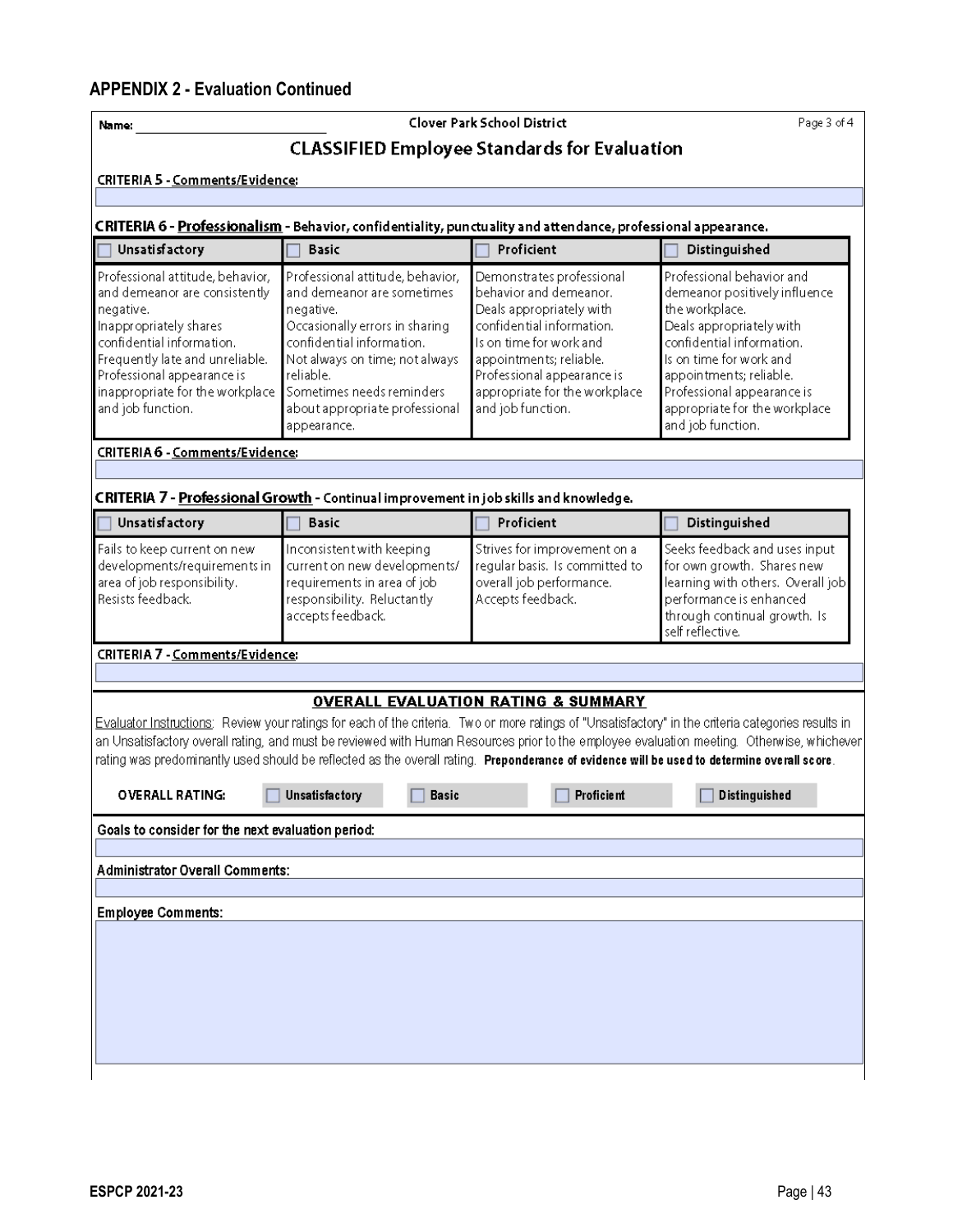## **APPENDIX 2 - Evaluation Continued**

| Name:                                                                                                                             | Clover Park School District                         | Page 4 of 4 |
|-----------------------------------------------------------------------------------------------------------------------------------|-----------------------------------------------------|-------------|
|                                                                                                                                   | <b>CLASSIFIED Employee Standards for Evaluation</b> |             |
| The signature below does not imply agreement, only that the evaluation discussion took place and I was advised of my performance. |                                                     |             |
|                                                                                                                                   |                                                     |             |
| <b>Employee Signature</b>                                                                                                         | Date of Signature                                   |             |
|                                                                                                                                   |                                                     |             |
| <b>Evaluator Signature</b>                                                                                                        | Date of Signature                                   |             |
|                                                                                                                                   |                                                     |             |
| Recommended evaluation for the next school year (Comprehensive or Focused):                                                       |                                                     |             |
| <b>Comprehensive</b>                                                                                                              |                                                     |             |
| FOCUSED - TWO of the following criterion boxes should be checked:                                                                 |                                                     |             |
| 1 - Initiative                                                                                                                    | 5 - Teamwork                                        |             |
| 2 - Adaptability                                                                                                                  | 6 - Professionalism                                 |             |
| 3 - Job Performance & Skills                                                                                                      | 7 - Professional Growth                             |             |
| 4 - Communication w/Students, Staff, Community                                                                                    |                                                     |             |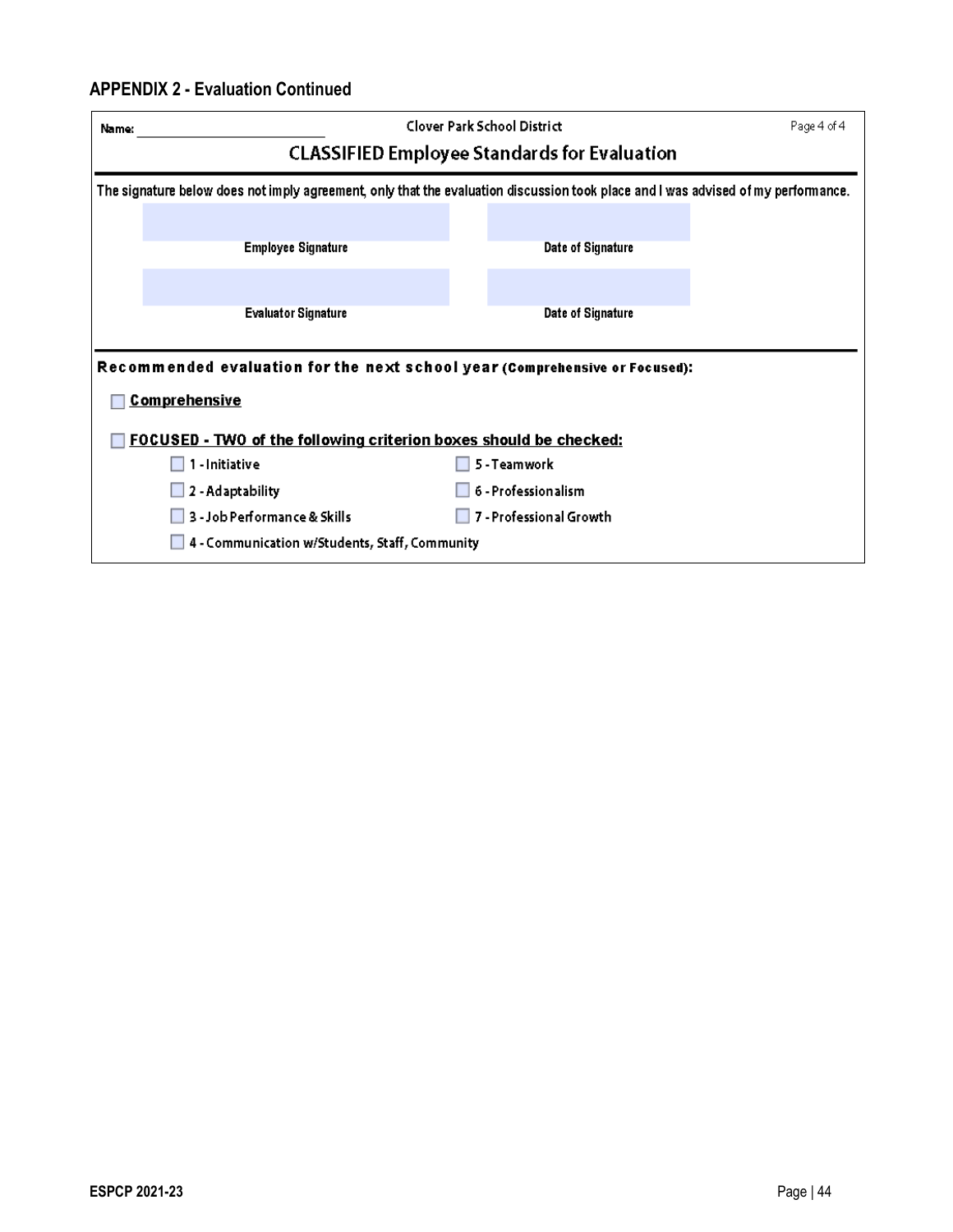

#### **ESPCP Salary Schedule**  $2021 - 22$

**ESPCP 21-22** 

|                | <b>Paraeducators</b>                                                                                                                                 | Step 1 | Step 2 | Step 3  | Step 4  | 15 Year | 20 Year |
|----------------|------------------------------------------------------------------------------------------------------------------------------------------------------|--------|--------|---------|---------|---------|---------|
| E1             | Bus Para, Classroom/Lunchroom/Playground, English<br>Learner, ISS, Library, Resource, Tchr Asst ECEAP & HS                                           | 21.27  | 22.02  | 22.80   | 23.61   | 24.79   | 25.97   |
| E <sub>2</sub> | Autism Support Specialist, Family Involvement Coord,<br><b>SPED-Self Contained</b>                                                                   | 22.82  | 23.68  | 24.59   | 25.55   | 26.82   | 28.10   |
|                | <b>Health Room Clerk</b>                                                                                                                             | Step 1 | Step 2 | Step 3  | Step 4  | 15 Year | 20 Year |
| HC             | <b>Health Room Clerk</b>                                                                                                                             | 22.02  | 22.77  | 23.55   | 24.36   | 25.58   | 26.80   |
|                | <b>Campus Supervisors</b>                                                                                                                            | Step 1 | Step 2 | Step 3  | Step 4  | 15 Year | 20 Year |
| СS             | <b>Campus Supervisor</b>                                                                                                                             | 24.41  | 25.34  | 26.29   | 27.33   | 28.70   | 30.06   |
|                | <b>Bus Drivers</b>                                                                                                                                   | Step 1 | Step 2 | Step 3  | Step 4  | 15 Year | 20 Year |
| В              | <b>Bus Driver</b>                                                                                                                                    | 25.72  | 26.64  | 27.56   | 28.55   | 29.69   | 30.83   |
|                | <b>Mechanics</b>                                                                                                                                     | Step 1 | Step 2 | Step 3  | 15 Year | 20 Year |         |
| ТΑ             | <b>Light Duty Mechanic</b>                                                                                                                           | 22.14  | 22.66  | 23.19   | 24.12   | 25.04   |         |
| TB             | <b>Bus Mechanic</b>                                                                                                                                  | 32.31  | 33.03  | 33.75   | 35.10   | 36.45   |         |
|                | <b>Student Nutrition Workers</b>                                                                                                                     | Step 1 | Step 2 | 15 Year | 20 Year |         |         |
| DA             | Dishwasher, Food Service Helper                                                                                                                      | 19.40  | 20.53  | 21.35   | 22.17   |         |         |
| DB             | Cook, Elementary Server                                                                                                                              | 19.93  | 21.04  | 21.88   | 22.73   |         |         |
| DC             | A la Carte Server, Cashier, Secondary Server                                                                                                         | 21.86  | 23.00  | 23.92   | 24.84   |         |         |
| DD             | Lead 1                                                                                                                                               | 22.42  | 23.56  | 24.51   | 25.45   |         |         |
| DE             | Lead 2                                                                                                                                               | 22.96  | 24.10  | 25.07   | 26.03   |         |         |
| DF             | Lead 3, Float Lead                                                                                                                                   | 23.53  | 24.67  | 25.66   | 26.64   |         |         |
|                | <b>Office Support</b>                                                                                                                                | Step 1 | Step 2 | Step 3  | Step 4  | 15 Year | 20 Year |
| S1             | Clerk, Office Assistant                                                                                                                              | 21.20  | 22.87  | 24.35   | 26.52   | 27.58   | 28.64   |
| S2             | Clerk-Attendance, Clerk-Technical Assistant, Receptionist<br><b>SSC</b>                                                                              | 22.50  | 24.04  | 25.68   | 27.60   | 28.70   | 29.81   |
| S3             | Clerk-Guidance, Clerk-Instructional Materials, Clerk-<br>Secondary, Clerk-Transportation, Secretary-Receptionist,<br>Secretary-Assistant (Secondary) | 24.18  | 25.79  | 27.56   | 29.62   | 30.80   | 31.99   |
| S4             | Secretary-ASB, Secretary-Director's, Secretary-Guidance,<br>Secretary-Head, Secretary/Bookkeeper                                                     | 26.41  | 27.75  | 29.57   | 31.67   | 32.94   | 34.20   |
|                | <b>Technical Support</b>                                                                                                                             | Step 1 | Step 2 | Step 3  | 15 Year | 20 Year |         |
|                | PT1 Accounts Payable Technician                                                                                                                      | 25.12  | 26.38  | 28.35   | 29.48   | 30.62   |         |
|                | PT2 Commissary Cook, Copy Center Operator                                                                                                            | 27.42  | 29.33  | 30.23   | 31.44   | 32.65   |         |
|                |                                                                                                                                                      |        |        |         |         |         |         |

09/01/21

**HR** Dept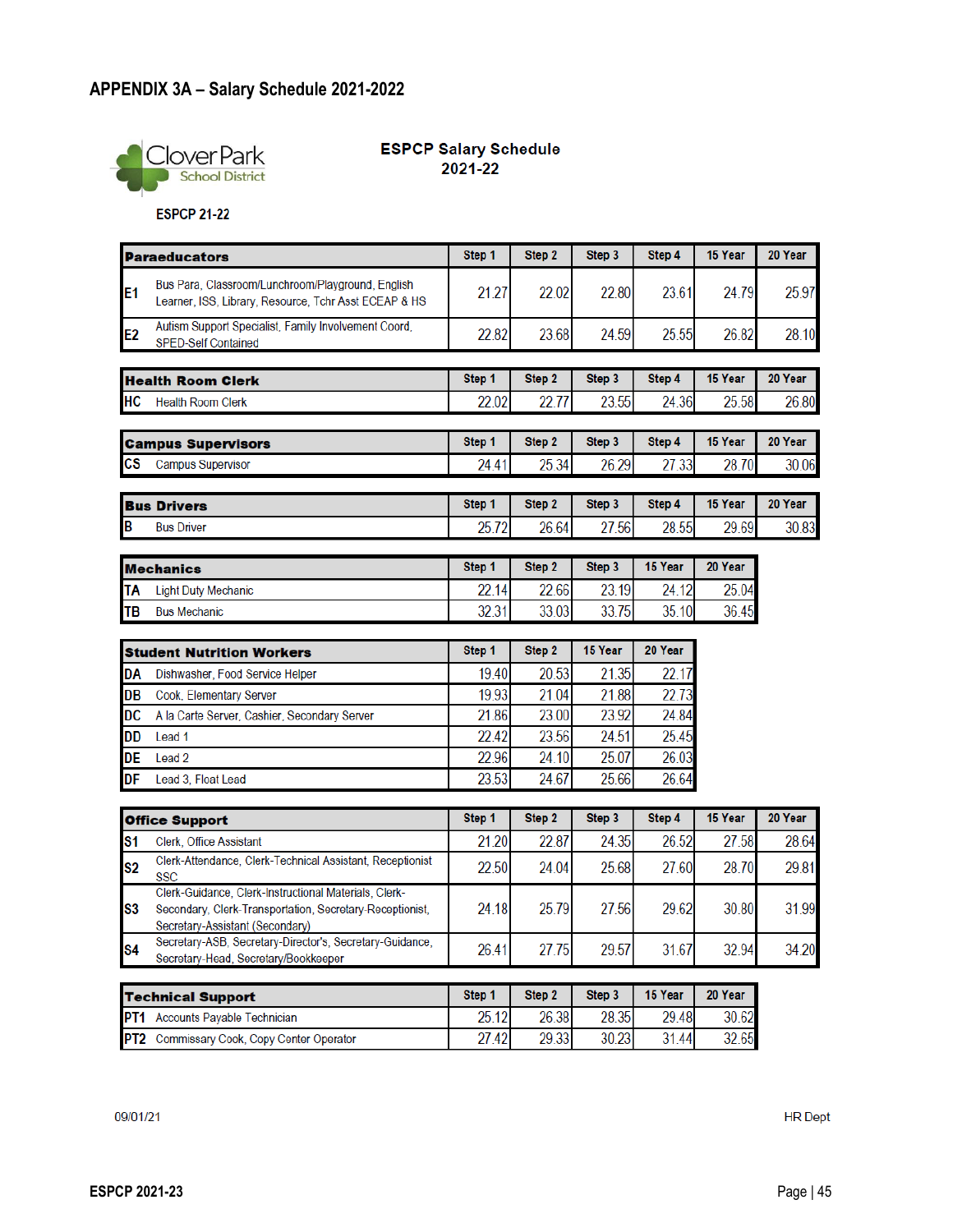

## **ESPCP Salary Schedule** 2021-22

| PT3        | Accountant I, Assessment Technician, College/Career<br>Specialist, Comp Prog Tech, Inventory Tech, IT Tech 2,<br>Payroll Specialist, Purchasing Assistant, Student Svcs<br>Support Specialist, Substitute Coordinator | 28.46 | 29.83 | 31.36 | 32.61 | 3387  |
|------------|-----------------------------------------------------------------------------------------------------------------------------------------------------------------------------------------------------------------------|-------|-------|-------|-------|-------|
| IPT4       | Autism/Behavior Specialist, Braillist, Family Support<br>Specialist, Graphic Design Specialist, Interpreter for the<br>Deaf, LPN, SLPA, Technical Audio Visual                                                        | 29.87 | 30.71 | 32.67 | 33.97 | 35.28 |
| <b>PT5</b> | Accountant II, Buyer, Instructor ECEAP & HS,<br><b>IT Tech Support 3</b>                                                                                                                                              | 35.73 | 37.54 | 38.34 | 39.87 | 4140  |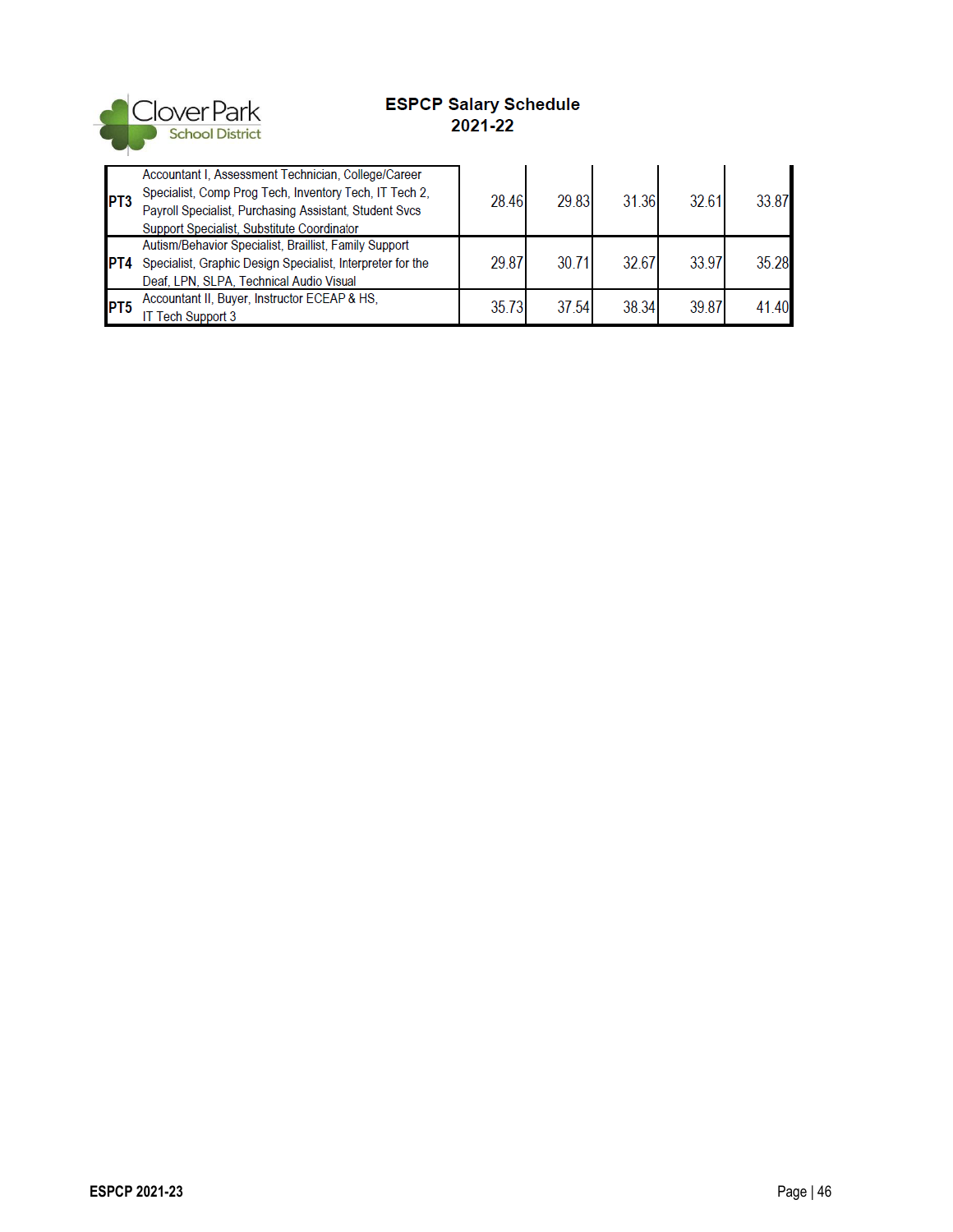**APPENDIX 3B – Salary Schedule 2022-23**

**Currently awaiting legislative action**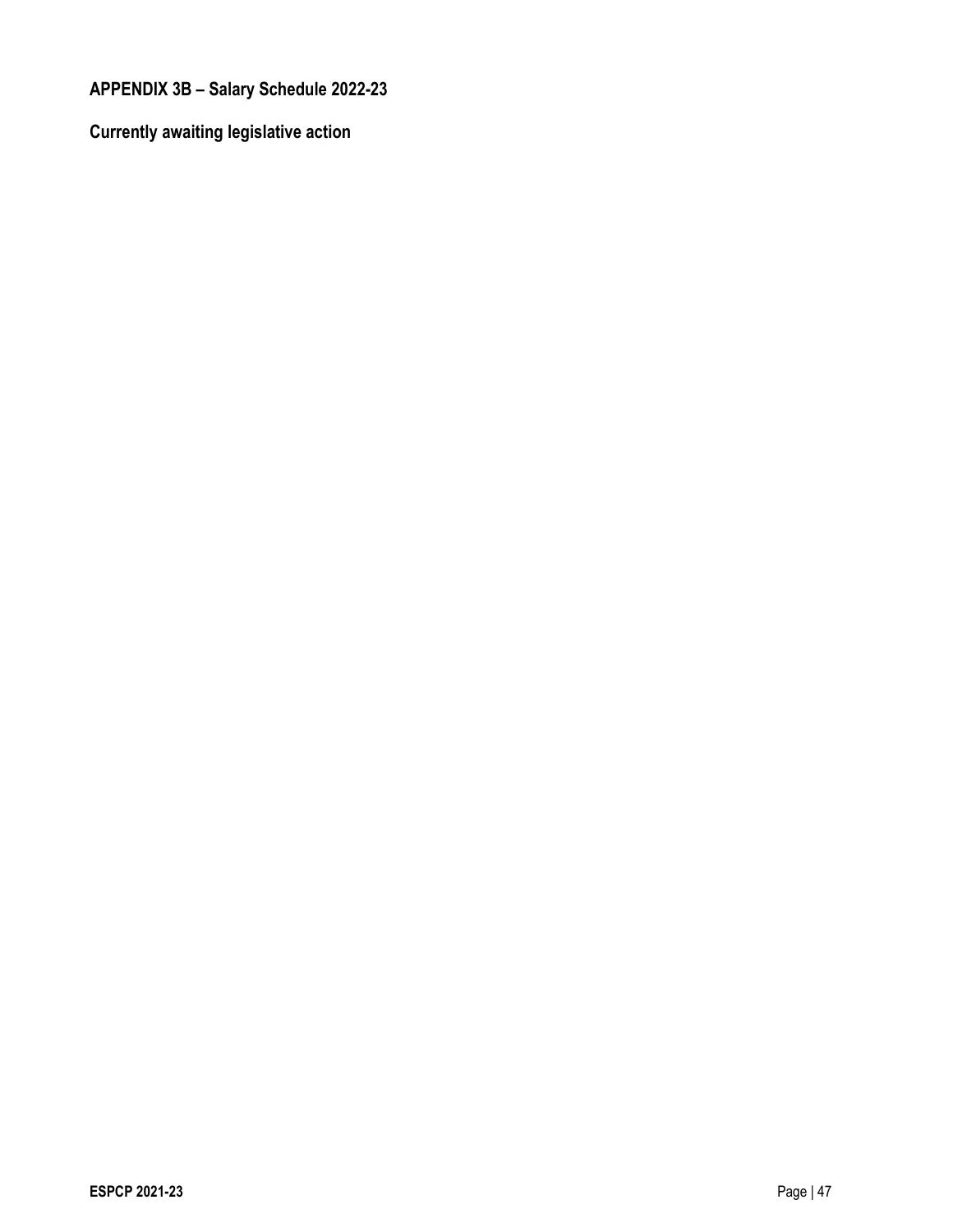# **APPENDIX 3C – Salary Levels/Titles**

### **ESPCP Salary Levels/Titles**

| <b>DA</b>                                  | <b>DB</b>                                      | <b>DC</b>                          | <b>DD</b>                                    | <b>DE</b>                    | DF               |
|--------------------------------------------|------------------------------------------------|------------------------------------|----------------------------------------------|------------------------------|------------------|
| <b>Helper</b>                              | <b>Elementary Server</b>                       | A la Carte Server                  | Lead 1                                       | Lead <sub>2</sub>            | ead <sub>3</sub> |
| <b>Dishwasher</b>                          | Cook                                           | <b>Secondary Server</b>            |                                              |                              | Float Lead       |
|                                            |                                                | Cashier                            |                                              |                              |                  |
| PT <sub>1</sub>                            | PT <sub>2</sub>                                | PT <sub>3</sub>                    | PT4                                          | PT <sub>5</sub>              |                  |
|                                            |                                                | <b>Assessment Technician</b>       |                                              | <b>Accountant II</b>         |                  |
| <b>Accts Payable Tech</b>                  | <b>Commissary Cook</b><br>Copy Center Operator | College/Career Spclst              | <b>Braillist</b><br>Autism/Bhvr Inter Spclst | <b>Buyer</b>                 |                  |
|                                            |                                                | Compensatory Prog Tech             | <b>Family Support Spclst</b>                 | <b>Instructor ECEAP</b>      |                  |
|                                            |                                                | <b>Accountant I</b>                | Graphic Design Spclst                        | <b>Instructor Head Start</b> |                  |
|                                            |                                                | <b>Inventory Technician</b>        | Interpreter for the Deaf                     | Tech Support 3               |                  |
|                                            |                                                | <b>Payroll Specialist</b>          | LPN                                          |                              |                  |
|                                            |                                                | <b>Purchasing Assistant</b>        | <b>SLPA</b>                                  |                              |                  |
|                                            |                                                | <b>Student Svcs Support Spclst</b> | <b>Technical Audio Visual</b>                |                              |                  |
|                                            |                                                | Substitute Coordinator             |                                              |                              |                  |
|                                            |                                                | Tech Support 2                     |                                              |                              |                  |
| S <sub>1</sub>                             | S <sub>2</sub>                                 | S <sub>3</sub>                     | <b>S4</b>                                    |                              |                  |
| Clerk                                      | Clerk-Attendance                               | Secretary-Asst (Secondary)         | Secretary-ASB                                |                              |                  |
| Secretary-Asst                             | Receptionist (SSC)                             | Clerk-Guidance                     | Secretary-Director's                         |                              |                  |
|                                            | Clerk-Technical Asst                           | <b>Clerk-Instructional Matls</b>   | Secretary-Guidance                           |                              |                  |
|                                            |                                                | Clerk-Secondary                    | Secretary-Head                               |                              |                  |
|                                            |                                                | Clerk-Transportation               |                                              |                              |                  |
|                                            |                                                | Secretary-Receptionist             |                                              |                              |                  |
|                                            |                                                |                                    | Secretary/Bookkeeper:                        |                              |                  |
|                                            |                                                |                                    | <b>District Operations</b>                   |                              |                  |
|                                            |                                                |                                    | <b>Student Nutrition</b>                     |                              |                  |
| E <sub>1</sub>                             | E <sub>2</sub>                                 |                                    | $\csc$                                       |                              |                  |
| Para-Campus Supv                           | <b>Autism Support Specialist</b>               |                                    | <b>Campus Supervisor</b>                     |                              |                  |
| Para-Classroom                             | <b>Early Interventionist</b>                   |                                    |                                              |                              |                  |
| Para-Crossing Guard                        | <b>Family Involvement Coord</b>                |                                    |                                              |                              |                  |
| Para-CTE Culinary                          | Para-SPED Funcitonal Acad                      |                                    |                                              |                              |                  |
| Para-EL                                    | Para-SPED Funcitonal Trans                     |                                    |                                              |                              |                  |
| Para-ISS                                   | Para-SPED Life Skills                          |                                    |                                              |                              |                  |
| Para-Library                               | Para-SPED 1:1                                  |                                    |                                              |                              |                  |
| Para-Lunchroom                             | Para-SPED Preschool                            |                                    |                                              |                              |                  |
| Para-Playground                            | Para-SPED Self-Contained                       |                                    |                                              |                              |                  |
| Para-Preschool                             | Para-SPED Success (EBD)                        |                                    |                                              |                              |                  |
| Para-SPED Bus                              |                                                |                                    |                                              |                              |                  |
| Para-SPED Resource<br>Para-Tchr Asst ECEAP |                                                |                                    |                                              |                              |                  |
|                                            |                                                |                                    |                                              |                              |                  |
| Para-Tchr Asst HS                          |                                                |                                    |                                              |                              |                  |
|                                            |                                                |                                    |                                              |                              |                  |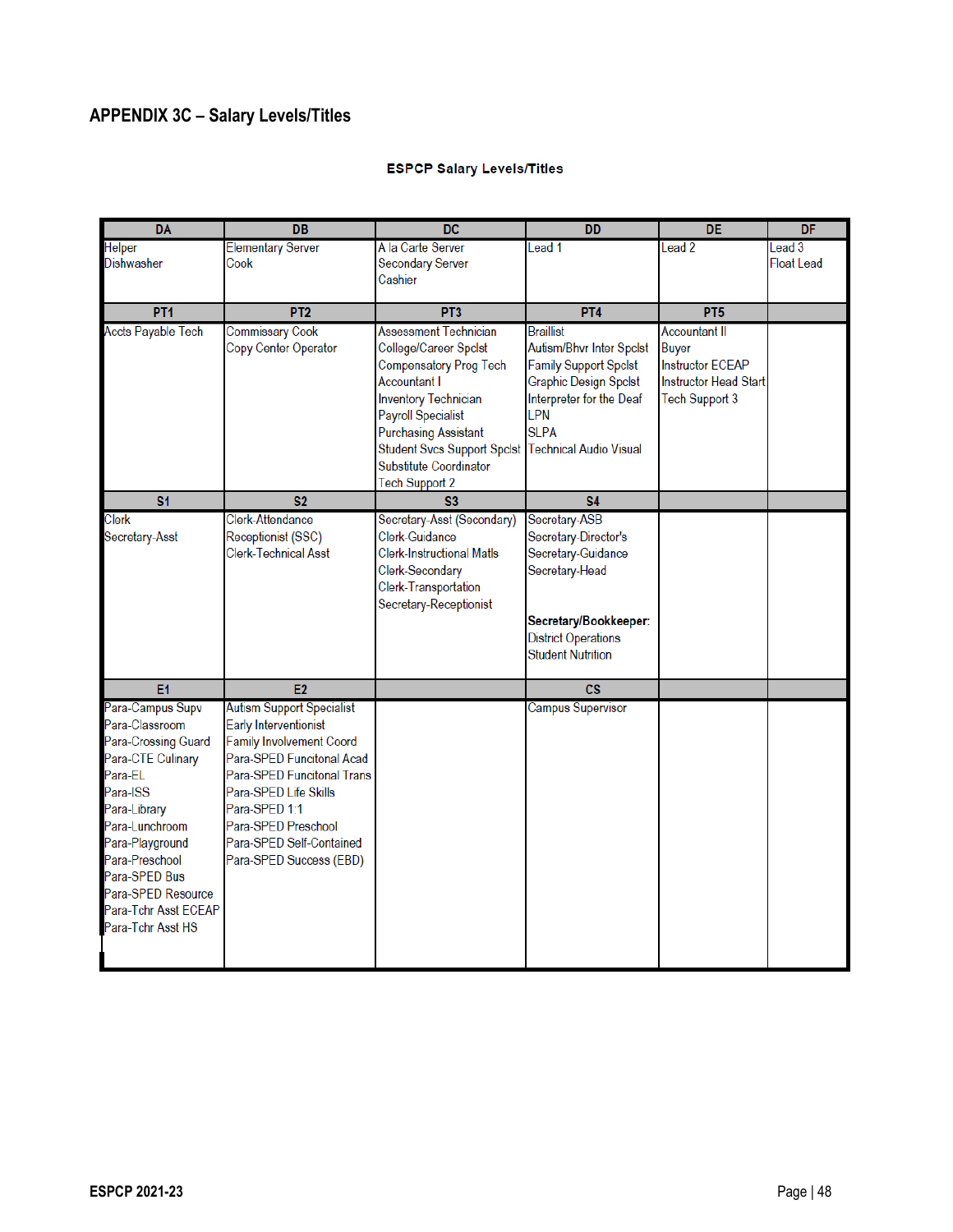### **APPENDIX 3E – Substitute Rates**

**APPENDIX 4E – Substitute Rates** Classified Substitute Salaries Student Nutrition 30% of Step 1 of DB Rate Paraeducator/Clerical 90% of Step 1 of E1 Rate Retired Paraeducator/Clerical and 100% of Step 1 of E1 Rate LPN 100% of Step 1 of PT4 Rate Bus Driver **100%** of Step 1 of B Rate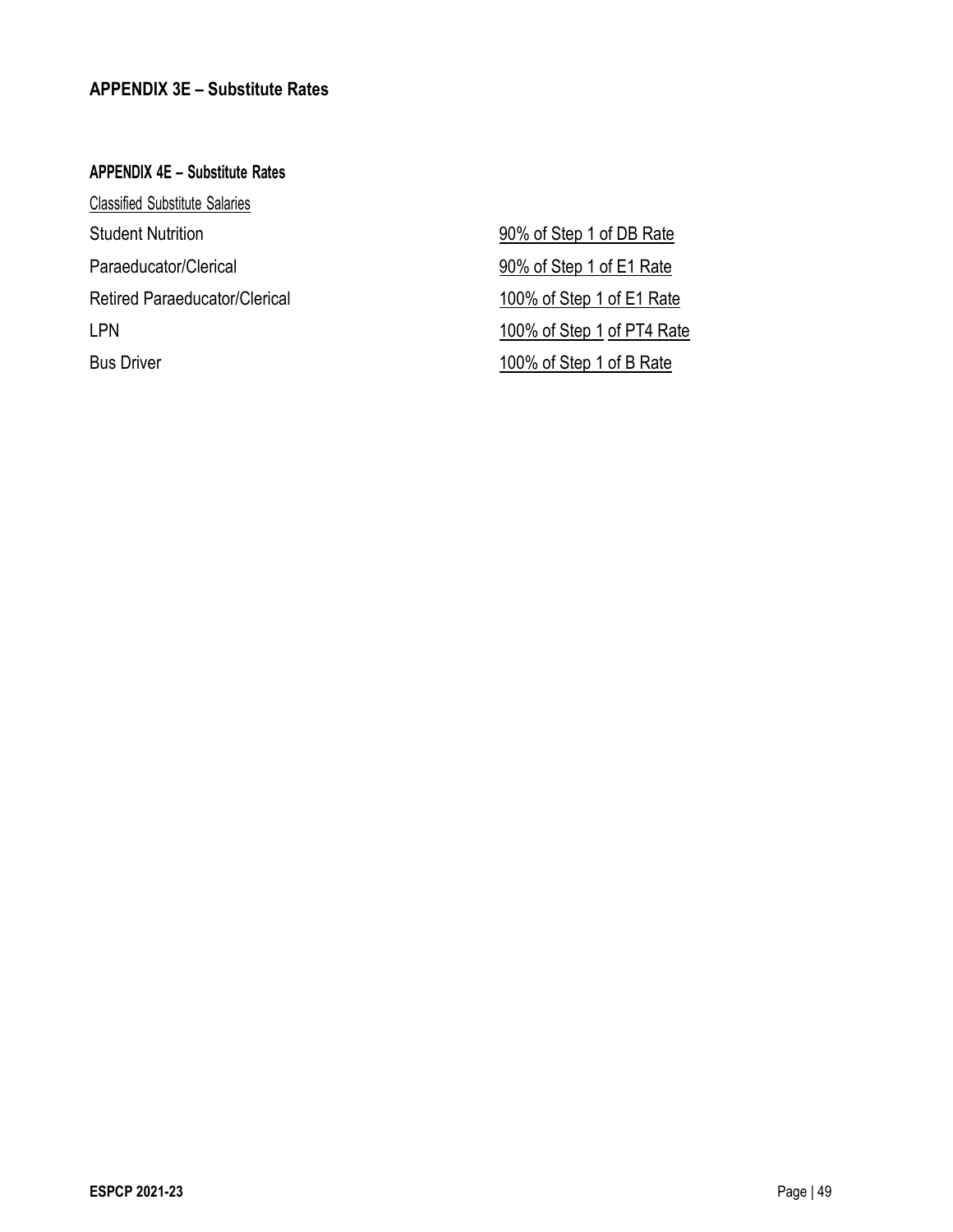## **APPENDIX 4 – Information Regarding the Family Medical Leave Act**

The Family Medical Leave Act of 1993 became effective August 5, 1993 and makes available to eligible employees up to twelve weeks of unpaid leave per year under particular circumstances that are critical to the life of a family.

## *WHICH EMPLOYEES CAN TAKE FAMILY LEAVE?*

Any employee who earns sick leave is eligible for family leave. In addition, there is a service requirement which includes at least 1250 hours over the previous 12-month period.

## *WHICH EVENTS ENTITLE AN EMPLOYEE TO LEAVE?*

*Eligible employees are entitled to family leave in three situations:*

#### *The employee's serious health condition:*

"Serious" is defined as conditions that require inpatient care or continuing treatment by a healthcare provider. Family leave is not intended to cover minor illnesses or medical procedures that are normally of a few days' duration. When medically necessary, the employee may take the leave intermittently or on a reduced leave schedule.

### *The birth of a child, or placement of a child for adoption or foster care:*

Entitlement to family leave expires 12 months after the birth or placement.

### *Caring for the employee's sick child, spouse or parent:*

The definitions of these family members are meant to include most people for whom the employee has the responsibility of day-to-day care. When medically necessary, the employee may take the leave intermittently or on a reduced leave schedule.

*The definitions include:*

- Biological, adopted and foster children under 18
- Anybody under 18 who is treated as the employee's child, which might include the child of a spouse or domestic partner or a grandchild who lives with the employee
- Disabled children of any age
- Anybody who treated the employee as a son or daughter when the employee was under 18
- Common-law husbands and wives
- Parents-in-law
- Children over 18 who are not disabled

If a husband and wife both work for the District, they can have only 12 weeks of leave for birth, placement or caring for a sick parent, which they can split between them. However, both are entitled to the full 12 weeks for their own illness, or caring for a sick child or spouse. Situations that are not included in the above definitions will be handled on a case-by-case basis.

## *HOW MUCH FAMILY LEAVE CAN BE TAKEN?*

The maximum 12 work weeks of family leave can be taken continuously, or, under certain circumstances, on a reduced leave schedule such as two days a week or intermittently. It cannot be carried over from year to year. The actual leave entitlement depends on the employee's regular work schedule. For instance, full-time employees who work 5 days a week are entitled to 60 days of leave every year; employees who regularly work 3 day weeks are entitled to 36 days. Other part-time employees would be prorated accordingly. After meeting the service requirement, the employee is entitled to FMLA leave on a "rolling" basis. That is, each time an employee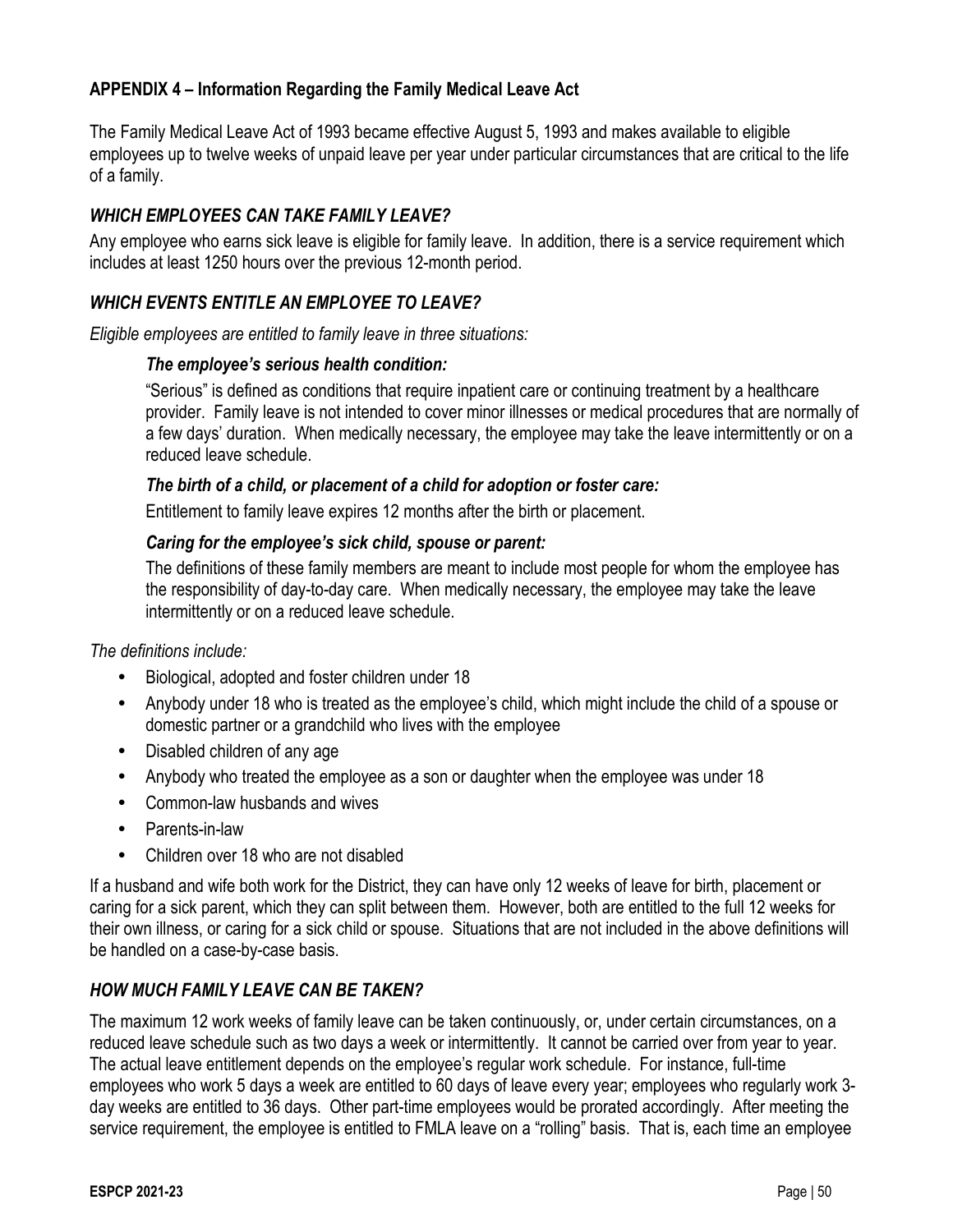takes an FMLA leave, the remaining leave entitlement would be any balance of twelve weeks which has not been used during the preceding 12 months.

## *USE OF AVAILABLE LEAVE TIME:*

The employee may elect to use accrued sick and/or other paid leave while on FMLA. When requesting family and medical leave, the employee shall notify the District of her/his intentions regarding use of paid and/or unpaid leave.

## *HOW IS LEAVE REQUESTED?*

If possible, employees must provide 30 days' advance notice of family leave. For instance, an anticipated date of birth or adoption, or a medical treatment that is planned in advance. If 30 days' notice is not possible, they should give as much advance notice as they can. The District may require medical certification. Use the attached application form to officially request leave.

## *HEALTH BENEFITS:*

The District will provide for the duration of the leave the same health care coverage under the same conditions as during active employment. Should the employee not return to work after the leave, except because of their own or a relative's serious health condition or another circumstance beyond their control, the District may recover its share of the premiums paid during the leave period.

## *WHEN EMPLOYEE RETURNS FROM LEAVE:*

If the leave does not exceed the maximum available under Family and Medical Leave, the employee is guaranteed return to the same position with the same benefits, pay, and other terms or employment. Written notice should be sent to the Human Resources Office at least two weeks before the employee is scheduled to return.

## *SPECIAL RULES FOR TEACHERS AND PARAEDUCATORS:*

To minimize disruptions in the classroom, the law has special rules for teachers and other instructional employees such as paraeducators in public schools.

Teachers and paraeducators may not be able to take intermittent or reduced-scheduled leave for planned medical treatment that may take them out of the classroom for more than 20% of the time. In such cases, the employee may be required to take continuous leave for the entire treatment period depending on the nature of the medical condition and classroom needs.

Teachers and paraeducators also may not be able to return from leave near the end of the school term. Depending on the timing and the reason for the leave, the District can require the employee to extend their leave and return at the beginning of the next term, rather than in the closing days of the current term.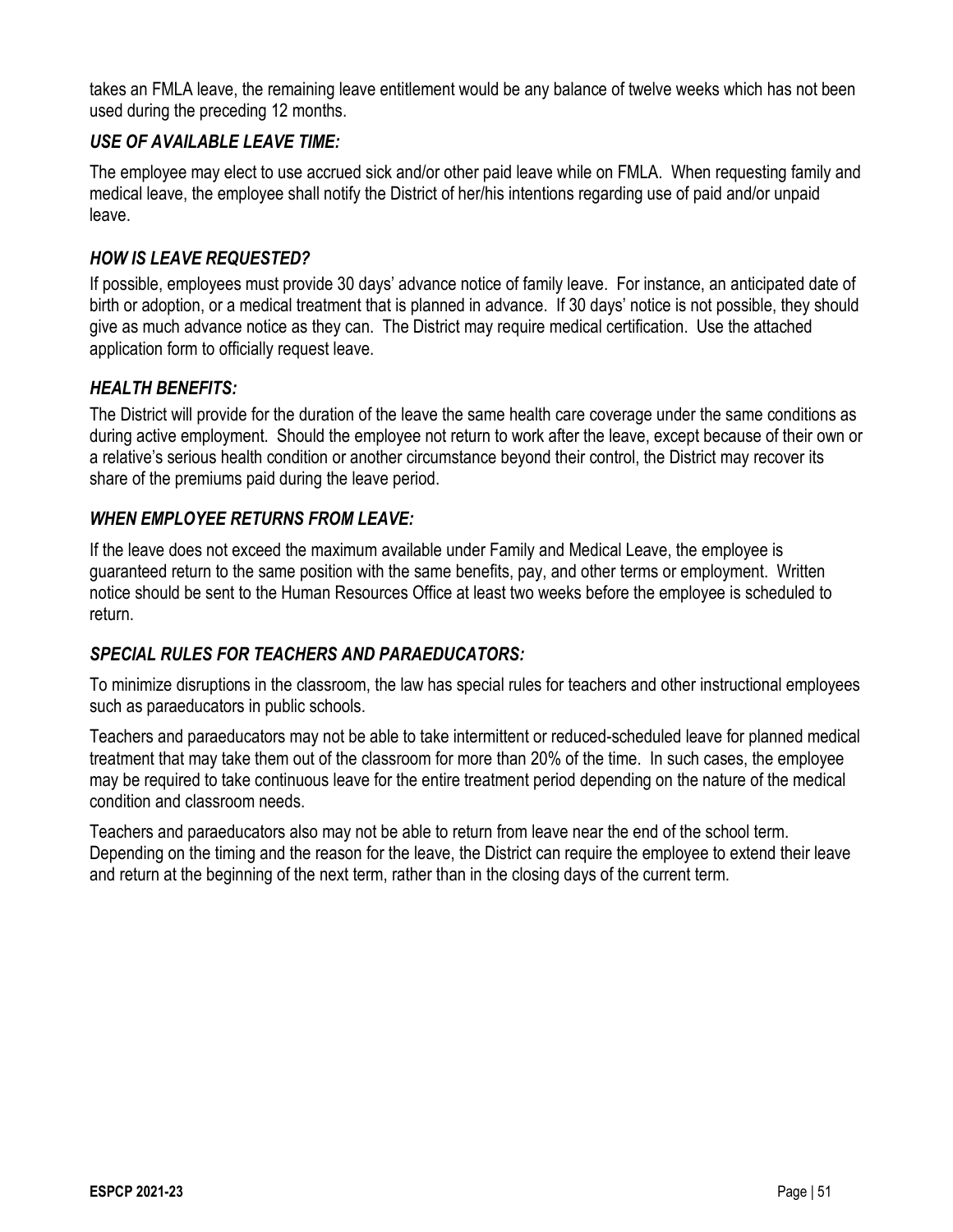| Clover Park<br><b>School District</b>                                                                                                                                                                                                                                                                                                                                                                                                                    | <b>HUMAN RESOURCES</b><br>10903 Gravelly Lake Dr SW<br>Lakewood WA 98499-1341<br>253-583-5085 ● 253-583-5088 FAX |                               | <b>Classified Only</b>                                                                  |
|----------------------------------------------------------------------------------------------------------------------------------------------------------------------------------------------------------------------------------------------------------------------------------------------------------------------------------------------------------------------------------------------------------------------------------------------------------|------------------------------------------------------------------------------------------------------------------|-------------------------------|-----------------------------------------------------------------------------------------|
|                                                                                                                                                                                                                                                                                                                                                                                                                                                          | <b>ESPCP STIPEND</b>                                                                                             |                               |                                                                                         |
| All applications for stipends must be accompanied by verification of completed hours/credits.<br>Training completed between September 1st and August 31st must be turned in by August 31st of same school year for<br>payment to be paid within respective school year. Otherwise, employees have until September 30th of the following<br>school year to turn in the ESPCP Stipend form for payment of the coursework completed from prior school year. |                                                                                                                  |                               |                                                                                         |
| <b>EMPLOYEE NAME:</b>                                                                                                                                                                                                                                                                                                                                                                                                                                    |                                                                                                                  | <b>SCHOOL YEAR:</b>           |                                                                                         |
| LOCATION:                                                                                                                                                                                                                                                                                                                                                                                                                                                | ∣▼                                                                                                               | Clock Hrs, Hrs in Attendance, |                                                                                         |
| DATE of CLASS:                                                                                                                                                                                                                                                                                                                                                                                                                                           |                                                                                                                  | or Credits Earned             |                                                                                         |
|                                                                                                                                                                                                                                                                                                                                                                                                                                                          |                                                                                                                  | STIPEND TO BE PAID            | \$                                                                                      |
| TIME of CLASS:                                                                                                                                                                                                                                                                                                                                                                                                                                           |                                                                                                                  |                               |                                                                                         |
| <b>VENDOR/INSTITUTE:</b>                                                                                                                                                                                                                                                                                                                                                                                                                                 |                                                                                                                  |                               |                                                                                         |
| <b>CLASS/TRAINING TITLE:</b><br>Thereby certify that I have completed the above-listed hours/credits of training.<br>I certify that all activities listed were completed outside the work day/work year and not required for the job.                                                                                                                                                                                                                    |                                                                                                                  |                               |                                                                                         |
| Employee Signature                                                                                                                                                                                                                                                                                                                                                                                                                                       | Date                                                                                                             |                               | \$5 per hour of class<br>1 quarter credits = 10 hours<br>1 semester credit $=$ 15 hours |
| FOR HRUSE ONLY                                                                                                                                                                                                                                                                                                                                                                                                                                           |                                                                                                                  |                               |                                                                                         |
|                                                                                                                                                                                                                                                                                                                                                                                                                                                          | Munis ID                                                                                                         |                               |                                                                                         |
| BAC - Org Code                                                                                                                                                                                                                                                                                                                                                                                                                                           | / Object Code: 831000                                                                                            |                               |                                                                                         |
| HR Manager Approval                                                                                                                                                                                                                                                                                                                                                                                                                                      | Date                                                                                                             |                               |                                                                                         |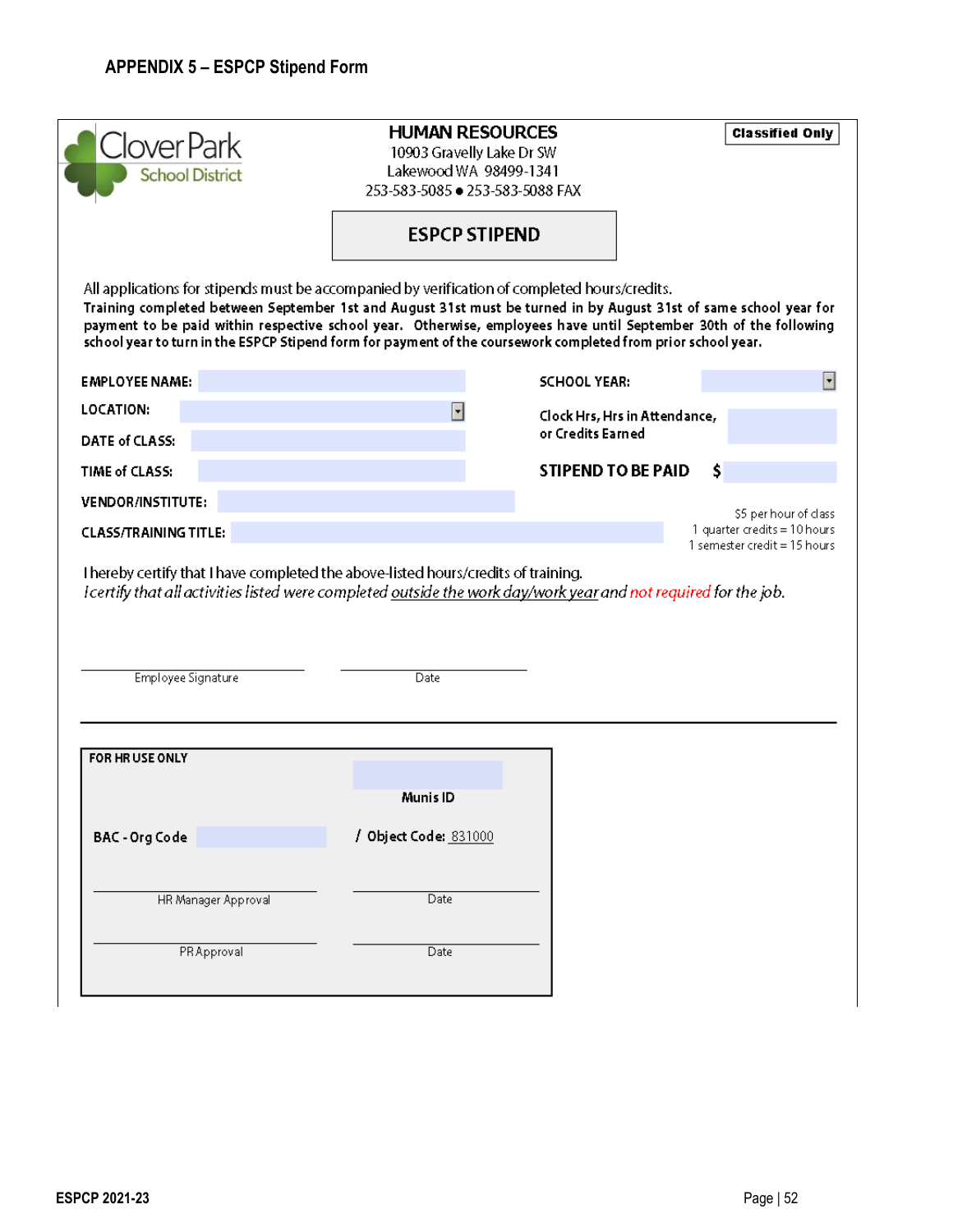## **APPENDIX 6 – Seven Tests of Just Cause[1](#page-52-0)**

The basic elements of just cause which different arbitrators have emphasized have been reduced by Arbitrator Carrol R. Daugherty to seven tests. These tests, in the form of questions, represent the most specifically articulated analysis of the just cause standard as well as an extremely practical approach.

A "no" answer to one or more of the questions may mean that just cause either was not satisfied or at least was seriously weakened in that some arbitrary, capricious, or discriminatory element was present.

- **Notice**: "Did the District give to the employee forewarning or foreknowledge of the possible or probable consequences of the employee's disciplinary conduct?"
- **Reasonable Rule or Order**: "Was the District's rules or managerial order reasonably related to a/ the orderly, efficient, and safe operation of the District's business and b/ the performance that the District might properly expect of the employee?"
- **Investigation**: "Did the District, before administering the discipline to an employee, make an effort to discover whether the employee did in fact violate or disobey a rule or order of management?"

**Fair Investigation**: "Was the District's investigation conducted fairly and objectively?"

- **Proof**: "At the investigation, did the 'judge' obtain substantial evidence or proof that the employee was guilty as charged?"
- **Equal Treatment**: "Has the District applied its rules, orders, and penalties even-handedly and without discrimination to all employees?"
- **Penalty**: "Was the degree of discipline administered by the District in a particular case reasonably related to the following:

a/ the seriousness of the employee's proven offense, and

 $\overline{a}$ 

b/ the record of the employee in his service with the District?"

<span id="page-52-0"></span><sup>&</sup>lt;sup>1</sup> The above seven steps may not be strictly adhered to in cases of gross anti-social behavior which may merit immediate corrective action.